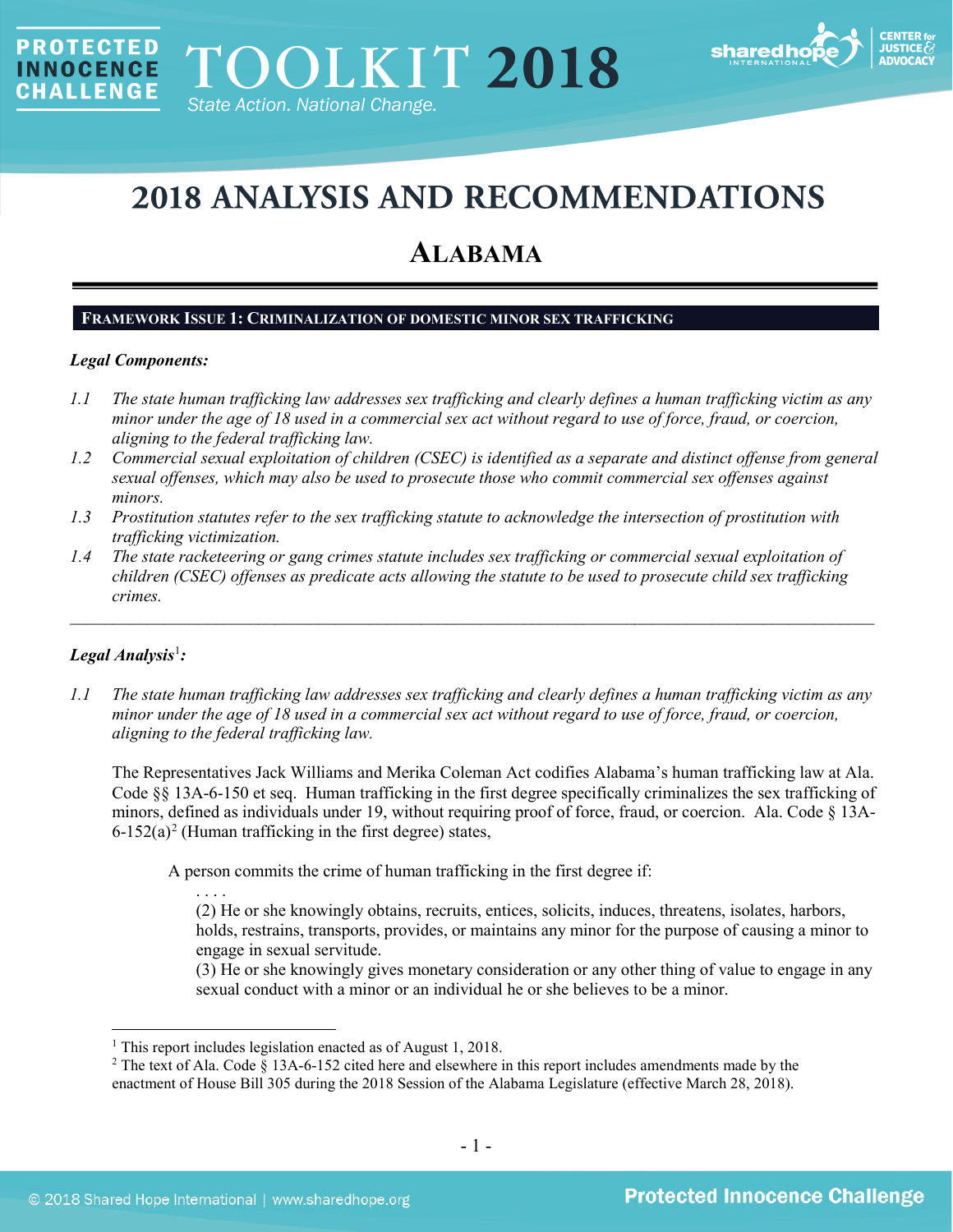Human trafficking in the first degree under Ala. Code  $\S$  13A-6-152(a)(2) does not require proof of force, fraud or coercion when the victim is a minor, and the definition of "sexual servitude" clarifies that such means are not required to establish the crime of child sex trafficking. For purposes of Ala. Code § 13A-6- 152(a) and § 13A-6-153(a) (Human trafficking in the second degree), "sexual servitude" is defined in Ala. Code  $\S$  1[3](#page-1-0)A-6-151(8)<sup>3</sup> (Definitions) as "Any sexual conduct as defined in subdivision (3) of Section 14-11-30, Code of Alabama 1975, for which anything of value is directly or indirectly given, promised to, or received by any person, which conduct is induced or obtained by coercion or deception from a person; provided, however, that if the sexual conduct is with a minor, no coercion or deception is required."

"Sexual conduct" is defined under Ala. Code § 13A-6-151(7) as

<span id="page-1-2"></span>(a) Sexual intercourse. This term shall have its ordinary meaning and occurs upon a penetration, however slight; emission is not required.

(b) Sexual contact. Any known touching for the purpose of sexual arousal, gratification, or abuse of the following:

(1) The sexual or other intimate parts of the victim by the actor.

(2) The sexual or other intimate part of the actor by the victim.

(3) The clothing covering the immediate area of the sexual or other intimate parts of the victim or actor.

(c) Sexual explicit performances, meaning an act or show intended to arouse, satisfy the sexual desires of, or appeal to the prurient interests of patrons or viewers, whether public or private, live, photographed, recorded, videotaped, or projected over the Internet.

(d) Commercial sex acts, meaning any sex act on account of which anything of value is given, promised to, or received, directly or indirectly, by any person.

Additionally, Ala. Code  $\S$  13A-6-151(5) defines a "minor" as "[a] person under the age of 19."

A conviction under Ala. Code § 13A-6-152(a) is punishable as a Class A felony by imprisonment for life or 10– 99 years, "which imprisonment includes hard labor," a possible fine not to exceed \$60,000, and a mandatory \$500 fine "to compensate victims of prostitution and human trafficking."[4](#page-1-1) Ala. Code

. . . . (d) Every person convicted of a felony, misdemeanor or violation, except for the commission of a sex offense involving a child as defined in Section 15–20A–4(26), may be placed on probation as authorized by law.

<span id="page-1-1"></span><span id="page-1-0"></span><sup>&</sup>lt;sup>3</sup> The text of Ala. Code § 13A-6-151 cited here and elsewhere in this report includes amendments made by the enactment of House Bill 305 during the 2018 Session of the Alabama Legislature (effective March 28, 2018). <sup>4</sup> Ala. Code  $\ell$  13A-5-2(a), (d) (Penalties permitted or required) notes,

<span id="page-1-3"></span><sup>(</sup>a) Every person convicted of a felony shall be sentenced by the court to imprisonment for a term authorized by Sections 13A-5-6 [Prison terms; felonies], 13A-5-9 [Repeat or habitual offenders; generally] and 13A-5-10 [Repeat or habitual offenders; hearings; corporations].

Ala. Code § 15-20-21 is located in the article entitled, "Community Notification of Released Convicted Sex Offenders," codified at Ala. Code §§ 15-20-20 et seq, but these statutes have since been repealed and replaced with the article entitled, "Alabama Sex Offender Registration and Community Notification Act," codified at Ala. Code §§ 15-20A-1 et seq. Cross-references in other statutes throughout the Alabama Code to the old sex offender registry statutes have not been updated to reflect the renumbering of the sex offender registry statutes due to the passage of Senate Bill 296 in the 2011 Regular Session. These cross-references should be updated throughout the Alabama Code to fully implement the amendments made by Senate Bill 296. Here and in other places where this report cites Ala. Code §§ 15-20A-1 et seq. or Ala. Code §§ 15-20-20 et seq., the statute numbers and the substance of the analysis have been updated to reflect the new sex offender registry statutes. (LEXIS, however, does note in brackets the cross-referenced statutes that have been repealed and the new statutes that replaced them.) Ala. Code § 15-20A-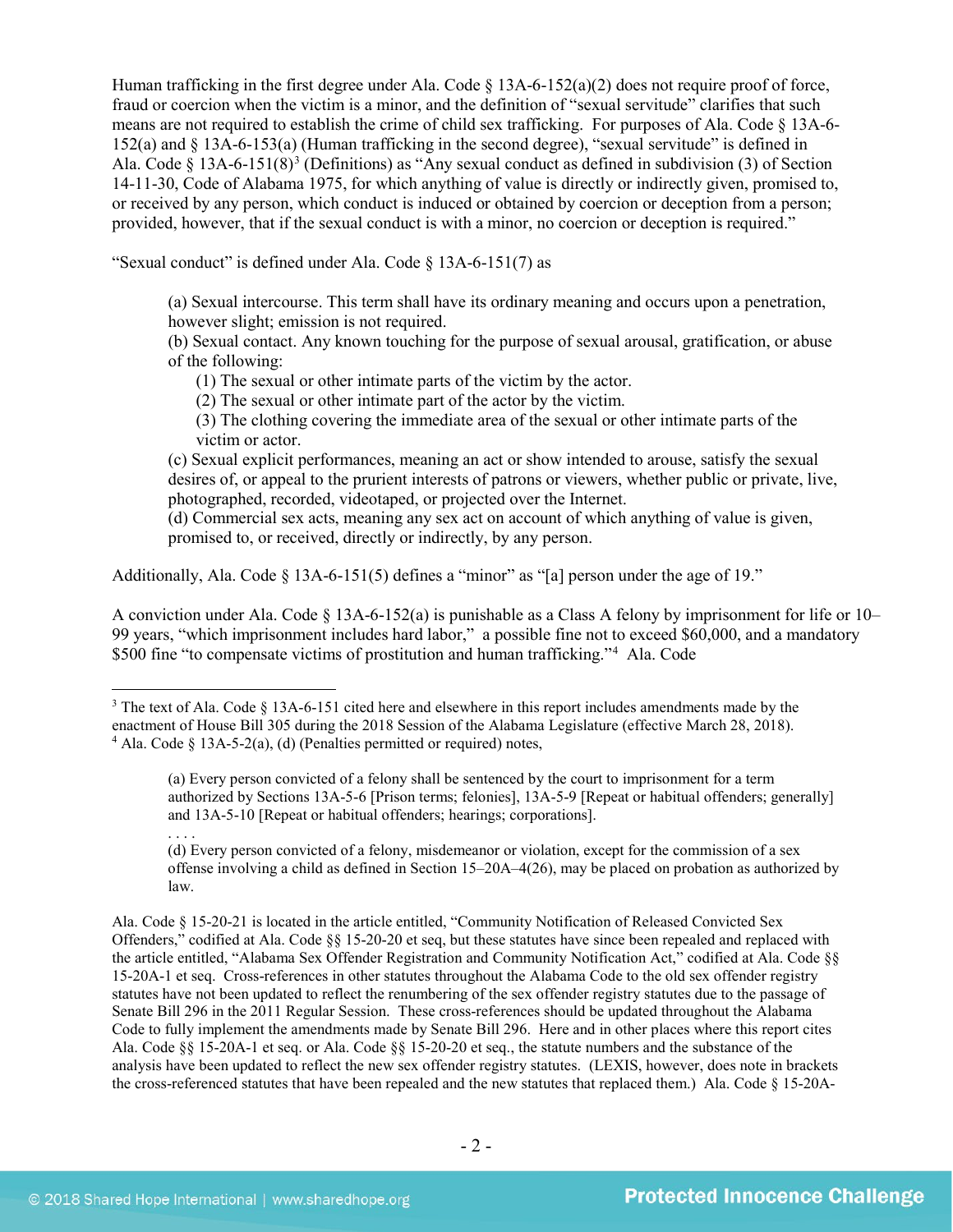§§ 13A-6-152(e), 13A-5-2(a), (b), 13A-5-6(a)(1), 13A-5-11(a)(1), 13A-12-125. [5](#page-2-0) If the victim of a violation of Ala. Code § 13A-6-152 is under 12 years old and the "offense involves sexual servitude," [6](#page-2-1) a mandatory minimum imprisonment of 20 years applies. Ala. Code §§ 13A-5-6(a)(4), 15-20A-5(28), 15-20A-48(a).

Ala. Code § 13A-6-153(a) (Human trafficking in the second degree) is applicable without regard to the age of the trafficking victim and makes it a crime when, in part,

<span id="page-2-4"></span>(1) A person knowingly benefits, financially or by receiving anything of value, from participation in a venture or engagement for the purpose of sexual servitude or labor servitude. (2) A person knowingly recruits, entices, solicits, induces, harbors, transports, holds, restrains, provides, maintains, subjects, or obtains by any means another person for the purpose of labor servitude or sexual servitude.

A conviction under Ala. Code  $\S$  13A-6-153(a) is punishable as a Class B felony by imprisonment for 2–20 years, "which imprisonment includes hard labor," a possible fine not to exceed \$30,000, and a mandatory \$500 fine "to compensate victims of prostitution and human trafficking." Ala. Code §§ 13A-6-153(b), 13A-5-2(a), (b), 13A-5-6(a)(2), 13A-5-11(a)(2), 13A-12-125.<sup>[7](#page-2-2)</sup> If the victim of a violation of Ala. Code § 13A-6-153 is under 12 years old and the "offense involves sexual servitude," a mandatory minimum imprisonment of 10 years applies. Ala. Code §§ 13A-5-6(a)(5), 15-20A-5(29), 15-20A-48(a).

*1.2 Commercial sexual exploitation of children (CSEC) is identified as a separate and distinct offense from general sexual offenses, which may also be used to prosecute those who commit commercial sex offenses against minors.*

The following laws make CSEC a crime in Alabama:

<span id="page-2-5"></span>. . . .

- 1. Under Ala. Code § 13A-12-111(a) (Promoting prostitution; first degree),
	- A person commits the crime of promoting prostitution in the first degree if he knowingly:  $(1)$  Advances prostitution<sup>[8](#page-2-3)</sup> by compelling a person by force or intimidation to engage in prostitution, or profits from such coercive conduct by another; or

Section 13A-5-2 makes no attempt to revise the law on probation as provided outside this Criminal Code. Subsection (d). While some jurisdictions permit suspension of imposition of sentence or suspension of execution of sentence, Alabama follows the rule that a definite sentence must first be imposed, which may be suspended and defendant placed on probation on certain terms and conditions.

 $\overline{a}$ 48(a) states that "[f]or the purposes of sections 13A-5-2 [and] 13A-5-6, a criminal sex offense involving a child shall mean a conviction for any sex offense in which the victim was under the age of 12 or any offense involving child pornography." *See infra* Component 2.10 for a list of sexual offenses. Additionally, the commentary to Ala. Code § 13A-5-2 on Lexis notes,

<span id="page-2-0"></span><sup>5</sup> The text of Ala. Code § 13A-12-125 cited here and elsewhere in this report includes amendments made by the enactment of House Bill 305 during the 2018 Session of the Alabama Legislature (effective March 28, 2018). 6 *See supra* Component 1.1 for the definitions of "sexual servitude" and "sexual conduct."

<span id="page-2-2"></span><span id="page-2-1"></span><sup>7</sup> For any felony in Alabama, the court may impose a fine greater than the maximum listed in the statute if it does not exceed "double the pecuniary gain to the defendant or loss to the victim caused by the commission of the offense." Ala. Code § 13A-5-11(a)(5). Ala. Code § 13A-5-11(b) defines "gain" as "the amount of money or the value of property derived from the commission of the crime, less the amount of money or the value of property returned to the victim of the crime or seized or surrendered to lawful authority prior to the time sentence is imposed."  $8$  Ala. Code  $8$  13A-12-110(1) (Definitions) states,

<span id="page-2-3"></span>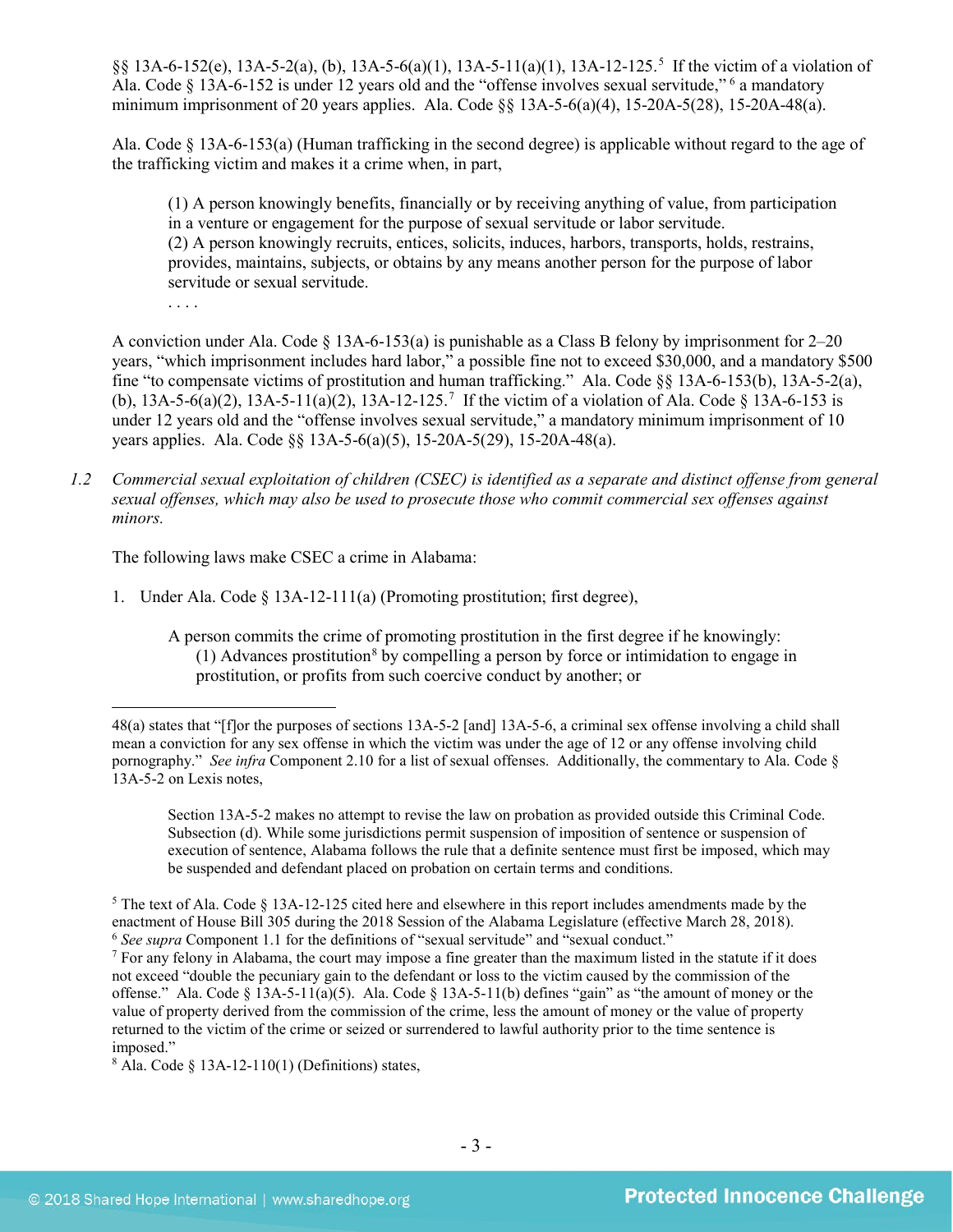(2) Advances or profits from prostitution<sup>9</sup> of a person less than 16 years of age.

A conviction under Ala. Code  $\S 13A-12-111(a)$  is punishable as a Class B felony by imprisonment for 2–20 years, "which imprisonment includes hard labor," a possible fine not to exceed \$30,000, and a mandatory \$500 fine "to compensative victims of prostitution and human trafficking." Ala. Code §§ 13A-12-111(b), 13A-5-2(a), (b), 13A-5-6(a)(2), 13A-5-11(a)(2), 13A-12-125. [10](#page-3-1) If the victim of a violation of Ala. Code § 13A-12-111 (Promoting prostitution; first degree) is under 12 years old, a mandatory minimum imprisonment of 10 years applies. Ala. Code §§ 13A-5-6(a)(5), 15-20A-5(12), 15- 20A-48(a). A defendant convicted under Ala. Code § 13A-12-111 also faces a mandatory \$500 fine, or more for subsequent convictions, and may be ordered by the court to "attend counseling or an educational training program designed to reduce recidivism rates for these violations," or participate in pretrial diversion. Ala. Code § 13A-6-181(a)–(c).<sup>[11](#page-3-2)</sup>

2. Ala. Code § 13A-12-112(a) (Promoting prostitution; second degree) states,

<span id="page-3-3"></span>A person commits the crime of promoting prostitution in the second degree if he knowingly: (1) Advances or profits from prostitution by managing, supervising, controlling or owning, either alone or in association with others, a house of prostitution or a prostitution business or enterprise involving prostitution activity by two or more prostitutes other than the defendant; or

(2) Advances or profits from prostitution of a person less than 18 years of age.

 $\overline{a}$ 

(a) (1) Notwithstanding any other fines, restitution, court costs, or docket fees, upon conviction for the offense of promoting prostitution under Division 1, Article 3, Chapter 12, Title 13A, Code of Alabama 1975, or a violation of subsection (b) or (d) of Section 13A-12-121, Code of Alabama 1975, a mandatory fine of five hundred dollars (\$ 500) shall be assessed. The court shall order the five hundred dollar (\$ 500) fine to be paid to the clerk of court to be distributed to a court-certified therapeutic counseling entity that provides education, treatment, and prevention counseling to adult persons convicted of prostitution offenses.

(2) Any fine imposed by the court for a second or subsequent conviction under subdivision (1) shall increase by 50 percent for each subsequent conviction through a fourth conviction.

(b) A court may order an adult person convicted of an offense under Division 1, Article 3, Chapter 12, Title 13A, or subsection (b) or (d) of Section 13A-12-121, Code of Alabama 1975, to successfully attend counseling or an educational training program designed to reduce recidivism rates for these violations. Attendance of such programs shall be at the cost and expense of the person convicted of the offense. (c) An adult person who is charged with an offense under subsection (b) or (d) of Section 13A-12-121, Code of Alabama 1975, and has no prior arrest or convictions for an offense under Sections 13A-12-111, 13A-12-112, 13A-12-113, and 13A-12-121, Code of Alabama 1975, or an offense in any other state that has the same or similar elements as those sections, may be accepted into a pretrial diversion program, provided the adult person satisfied the requirements of subsections (a) and (b), as well as any other conditions imposed pursuant to the pretrial diversion program.

A person "advances prostitution" if, acting other than as a prostitute or a patron of a prostitute, he knowingly causes or aids a person to commit or engage in prostitution, procures or solicits patrons for prostitution, provides persons or premises for prostitution purposes, operates or assists in the operation of a house of prostitution or a prostitution enterprise.

<span id="page-3-0"></span><sup>9</sup> Ala. Code § 13A-12-110(2) (Definitions) states, "A person 'profits from prostitution' if, acting other than as a prostitute receiving compensation for personally-rendered prostitution services, he accepts or receives money or other property pursuant to a prior agreement with any person whereby he participates or is to participate in the proceeds of prostitution activity."

<span id="page-3-2"></span><span id="page-3-1"></span><sup>&</sup>lt;sup>10</sup> *See supra* note [5.](#page-2-4)<br><sup>11</sup> Pursuant to Ala. Code § 13A-6-181 (Additional fine for certain crimes relating to prostitution; pre-trial diversion programs),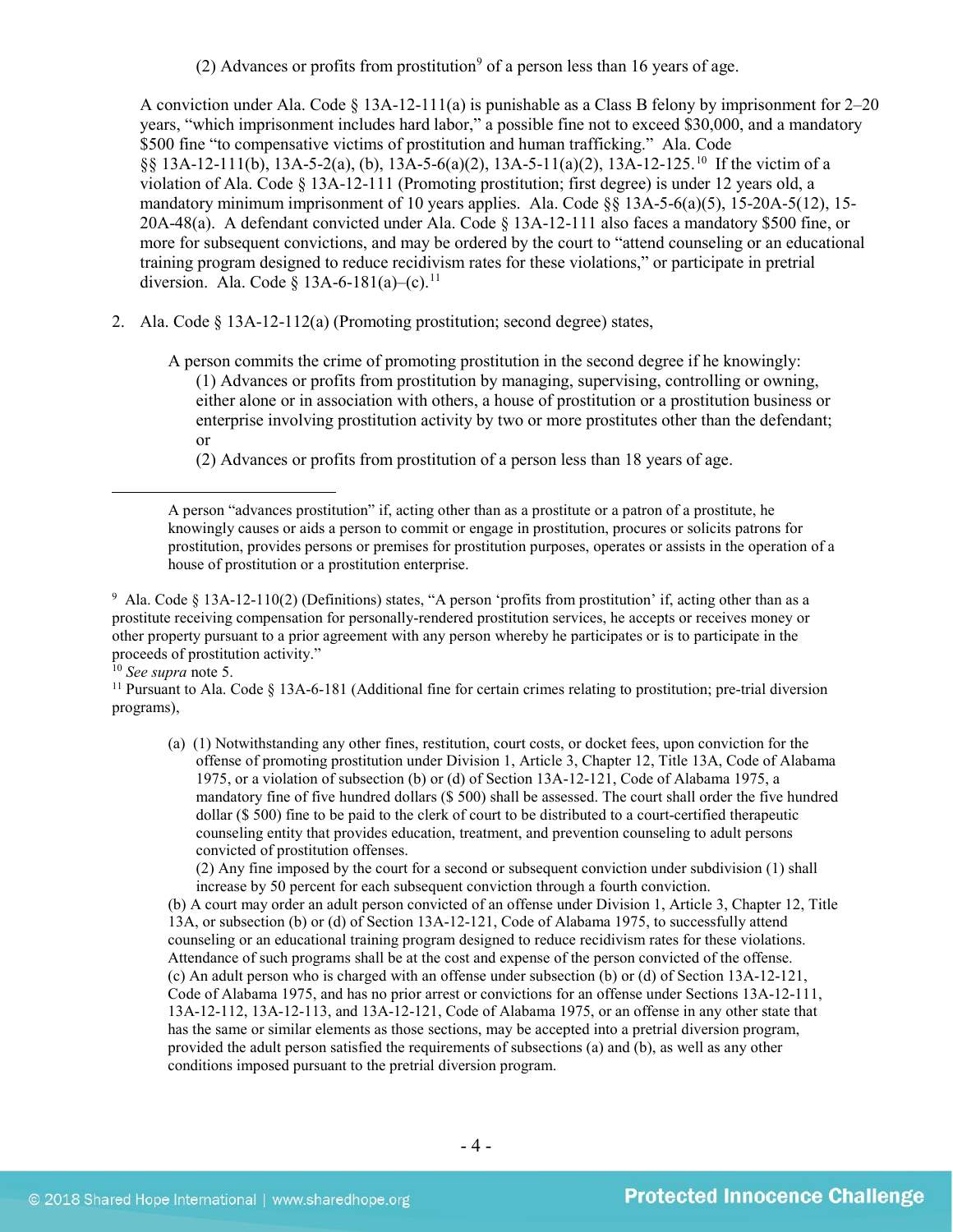A conviction under Ala. Code  $\S$  13A-12-112(a) is punishable as a Class C felony by imprisonment for 1 year and 1 day to 10 years, "which imprisonment includes hard labor," and a possible fine not to exceed \$15,000. Ala. Code §§ 13A-12-112(b), 13A-5-2(a), (b), 13A-5-6(a)(3), 13A-5-11(a)(3). A defendant convicted under Ala. Code § 13A-12-112 also faces a mandatory \$500 fine, or more for subsequent convictions, and may be ordered by the court to "attend counseling or an educational training program designed to reduce recidivism rates for these violations," or participate in pretrial diversion. Ala. Code  $\S$  13A-6-181(a)–(c).<sup>[12](#page-4-0)</sup>

3. Ala. Code § 13A-6-121 (Facilitating solicitation of unlawful sexual conduct with a child) states in part,

A person who knowingly compiles, enters into, or transmits by use of computer or otherwise; makes, prints, publishes, or reproduces by computerized or other means; knowingly causes or allows to be entered into or transmitted by use of computer or otherwise; or buys, sells, receives, exchanges, or disseminates any notice, statement, or advertisement of any child's name, telephone number, place of residence, other geographical location, physical characteristics, or other descriptive or identifying information for the purpose of facilitating, encouraging, offering, or soliciting unlawful sexual conduct of or with any child, or the visual depiction of such conduct, is guilty of facilitating solicitation of unlawful sexual conduct with a child . . . .

A conviction under Ala. Code § 13A-6-121 is punishable as a Class C felony by imprisonment for 1 year and 1 day to 10 years, "which imprisonment includes hard labor," and a possible fine not to exceed \$15,000. Ala. Code §§ 13A-6-121, 13A-5-2(a), (b), 13A-5-6(a)(3), 13A-5-11(a)(3).

4. Ala. Code § 13A-6-125 (Facilitating the travel of a child for an unlawful sex act) states in part,

Any person who facilitates, arranges, provides, or pays for the transport of a child for the purposes of engaging in an unlawful sex act with a child, including sexual intercourse, sodomy, a sexual performance, obscene sexual performance, or other sexual conduct for his or her benefit or for the benefit of another shall be guilty of facilitating the transport of a child for an unlawful sex act . . . .

A conviction under Ala. Code § 13A-6-125 is punishable as a Class A felony punishable by imprisonment for life or 10–99 years, "which imprisonment includes hard labor," and a possible fine not to exceed \$60,000. Ala. Code §§ 13A-6-125, 13A-5-2(a), (b), 13A-5-6(a)(1), 13A-5-11(a)(1). If the victim of a violation of Ala. Code § 13A-6-125 is under 12 years old, a mandatory minimum imprisonment of 20 years applies. Ala. Code §§ 13A-5-6(a)(4), 15-20A-5(27), 15-20A-48(a).

5. Ala. Code  $\S$  [13](#page-4-1)A-12-121.1<sup>13</sup> (Engaging in an act of prostitution with a minor) states,

<span id="page-4-2"></span>(a) No person shall commit an action of prostitution as defined in Section 13A-12-120, with a minor. (b) No person shall solicit, compel, or coerce any minor to have sexual intercourse or participate in any natural or unnatural sexual act, deviate sexual intercourse, or sexual contact for monetary consideration or other thing of marketable value.

(c) No person shall agree to engage in sexual intercourse, deviate sexual intercourse, or sexual contact with a minor or participate in the act for monetary consideration or other thing of marketable value and give or accept monetary consideration or other thing of value in furtherance of the agreement. (d) No person shall knowingly do any of the following:

(1) Cause or aid a minor to commit or engage in prostitution.

 <sup>12</sup> *See supra* note [11.](#page-3-3)

<span id="page-4-1"></span><span id="page-4-0"></span><sup>&</sup>lt;sup>13</sup> The text of Ala. Code  $\S$  13A-12-121.1 cited here and elsewhere in this report includes amendments made by the enactment of House Bill 305 during the 2018 Session of the Alabama Legislature (effective March 28, 2018).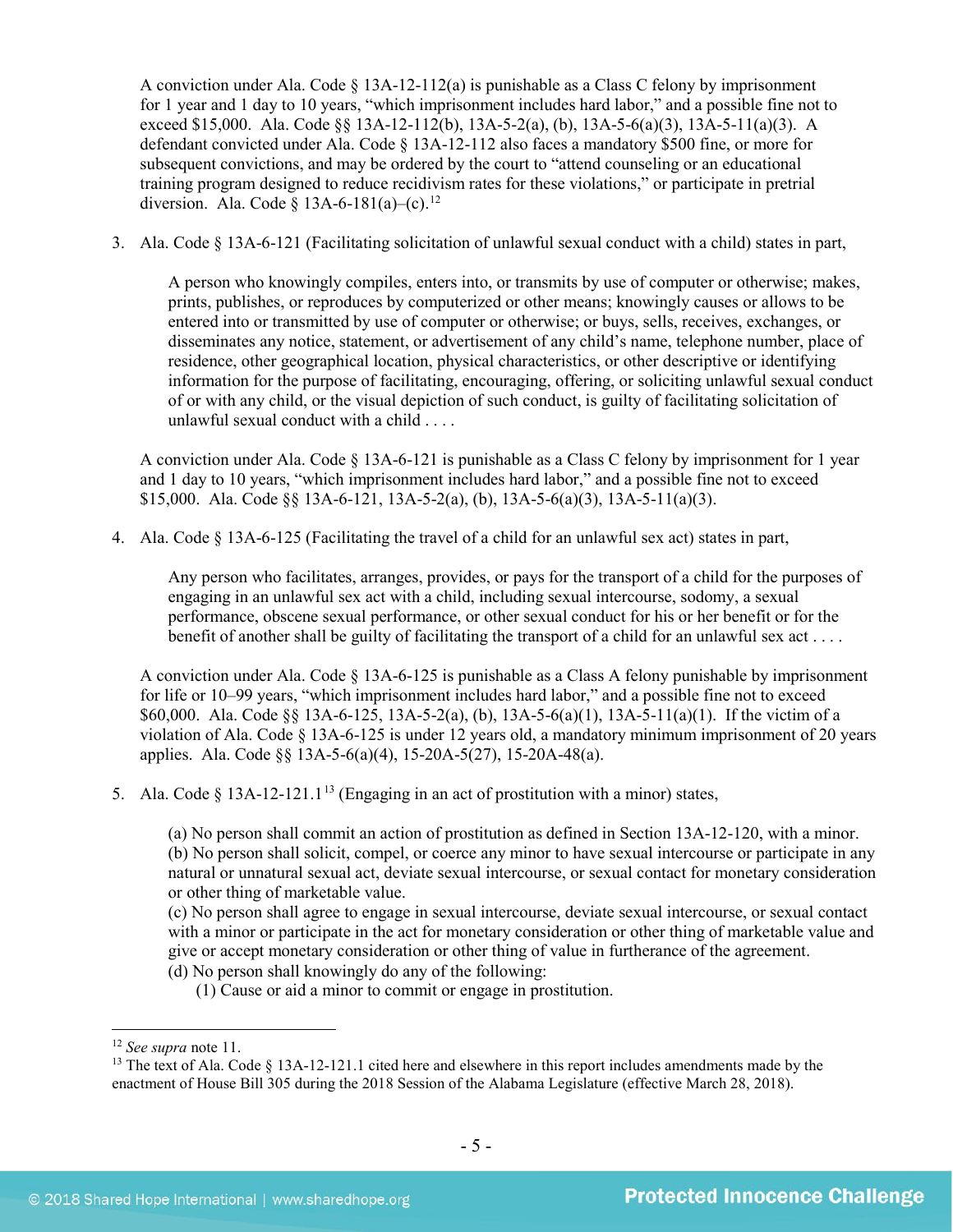(2) Procure or solicit a minor for prostitution.

(3) Provide premises for the prostitution of a minor.

(4) Receive or accept money or other thing of value pursuant to a prior agreement with a minor where the minor participates or is to participate in the proceeds of any prostitution activity. (5) Operate or assist in the operation of a house of prostitution or a prostitution enterprise where minors participate in prostitution.

(6) Sell or offer to sell travel services that include or facilitate travel for the purpose of engaging in sexual intercourse, sexual acts, deviate sexual intercourse, or any other sexual contact with a minor.

<span id="page-5-1"></span>A conviction under Ala. Code § 13A-12-121.1 is punishable as a Class B felony by imprisonment for 2–20 years, "which imprisonment includes hard labor," and a possible fine not to exceed \$30,000. Ala. Code § 13A- $12-122$ ,  $^{14}$  $^{14}$  $^{14}$  13A-5-2(a), (b), 13A-5-6(a)(2), 13A-5-11(a)(2).

The following sexual offenses also may be applicable in cases involving the commercial sexual exploitation of a child:

1. Ala. Code § 13A-6-124 (Traveling to meet a child for an unlawful sex act) states in part,

Any person who travels either within this state, to this state, or from this state by any means, who attempts to do so, or who knowingly causes another to do so or to attempt to do so for the purpose of engaging in any unlawful sex act with a child, including sexual intercourse, sodomy, a sexual performance, obscene sexual performance, or other sexual conduct for his or her benefit or for the benefit of another shall be guilty of traveling to meet a child for an unlawful sex act . . . .

A conviction under Ala. Code § 13A-6-124 is punishable as a Class A felony by imprisonment for life or 10–99 years, "which imprisonment includes hard labor," and a possible fine not to exceed \$60,000. Ala. Code  $\S$ § 13A-6-124, 13A-5-2(a), (b), 13A-5-6(a)(1), 13A-5-11(a)(1). If the victim of a violation of Ala. Code § 13A-6-124 is under 12 years old, a mandatory minimum imprisonment of 20 years applies. Ala. Code §§ 13A-5-6(a)(4), 15-20A-5(26), 15-20A-48(a).

- 2. Ala. Code § 13A-12-196 (Permitting or allowing child to engage in production of obscene matter) states, "Any parent or guardian who knowingly permits or allows their child, ward, or dependent under the age of 17 years to engage in the production of any obscene matter containing a visual depiction of such child, ward, or dependent under the age of 17 years engaged in any act of sado-masochistic abuse, sexual excitement, masturbation, breast nudity, genital nudity, or other sexual conduct shall be guilty of a Class A felony." A Class A felony is punishable by life imprisonment or 10–99 years, "which imprisonment includes hard labor," and a possible fine not to exceed \$60,000. Ala. Code §§ 13A-12-196, 13A-5-2(a), (b), 13A-5-6(a)(1), 13A-5-11(a)(1). If the victim of a violation of Ala. Code § 13A-12-196 is under 12 years old, a mandatory minimum imprisonment of 20 years applies. Ala. Code  $\S$  13A-5-6(a)(4), 15-20A-5(14), 15-20A-48(a).
- 3. Ala. Code § 13A-6-69(a) (Child molestation; luring child someplace in order to perform or to propose sexual acts) states,

It shall be unlawful for any person with lascivious intent to entice, allure, persuade, or invite, or attempt to entice, allure, persuade, or invite, any child under 16 years of age to enter any vehicle, room, house, office or other place for the purpose of proposing to such child the performance of an act of sexual intercourse or . . . for the purpose of proposing the fondling or feeling of the sexual or genital parts of such child or the breast of such child, or for the purpose of committing an aggravated assault on such

<span id="page-5-0"></span><sup>&</sup>lt;sup>14</sup> The text of Ala. Code § 13A-12-122 cited here and elsewhere in this report includes amendments made by the enactment of House Bill 305 during the 2018 Session of the Alabama Legislature (effective March 28, 2018).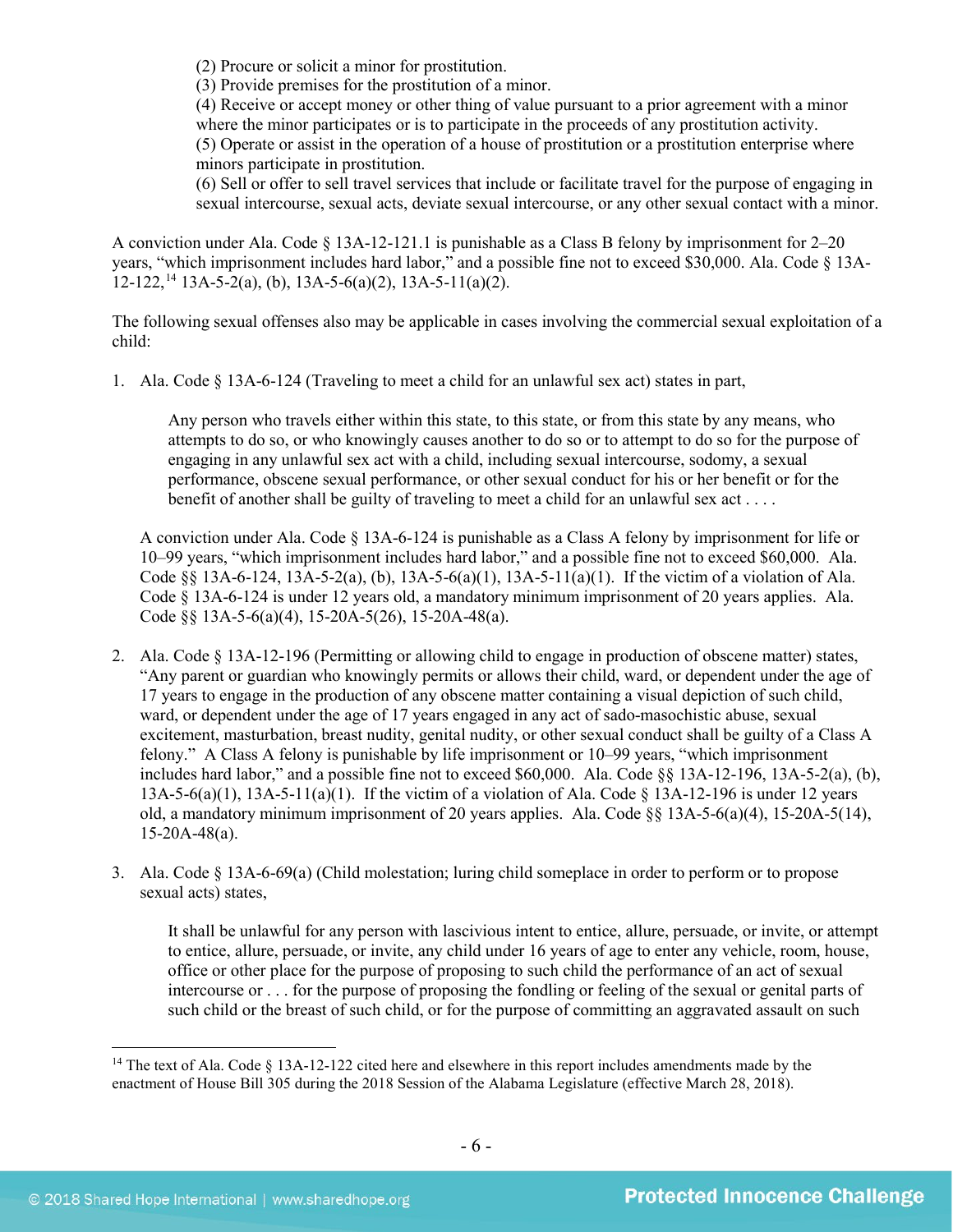child, or for the purpose of proposing that such child fondle or feel the sexual or genital parts of such person.

A conviction under Ala. Code  $\S$  13A-6-69(a) is punishable as a Class C felony by imprisonment for 1 year and 1 day to 10 years, "which imprisonment includes hard labor," and a possible fine not to exceed \$15,000. Ala. Code  $\S 8$  13A-6-69(b), 13A-5-2(a), (b), 13A-5-6(a)(3), 13A-5-11(a)(3).

- 4. Ala. Code § 13A-6-61(a)(3) (Rape; first degree), states, "(a) A person commits the crime of rape in the first degree if: . . . (3) He or she, being 16 years or older, engages in sexual intercourse with a member of the opposite sex who is less than 12 years old." Ala. Code  $\S$  13A-6-61(a)(3) is punishable as a Class A felony by imprisonment for life or 20–99 years, "which imprisonment includes hard labor," and a possible fine not to exceed \$60,000. Ala. Code §§ 13A-6-61(b), 13A-5-2(a), (b), 13A-5-6(a)(1), (4), 13A-5-11(a)(1), 15-  $20A-5(1)$ , 15-20A-48(a). If the victim of Ala. Code § 13A-6-61(a)(3) is six years old or younger and the offender is twenty-one years old or older, the offender must be sentenced to life imprisonment. Ala. Code  $§$  13A-5-6(d).
- 5. Ala. Code  $\S$  13A-6-62(a)(1) (Rape; second degree) states,

A person commits the crime of rape in the second degree if:

(1) Being 16 years old or older, he or she engages in sexual intercourse with a member of the opposite sex less than 16 and more than 12 years old; provided, however, the actor is at least two years older than the member of the opposite sex.

A conviction under Ala. Code § 13A-6-62(a)(1) is punishable as a Class B felony by imprisonment for  $2-20$ years, "which imprisonment includes hard labor," and a possible fine not to exceed \$30,000. Ala. Code  $\S$ § 13A-6-62(b), 13A-5-2(a), (b), 13A-5-6(a)(2), 13A-5-11(a)(2).

- 6. Under Ala. Code  $\S$  13A-6-66(a)(1) (Sexual abuse; first degree), "A person commits the crime of sexual abuse in the first degree if: (1) He subjects another person to sexual contact by forcible compulsion." A conviction under Ala. Code  $\S$  13A-6-66(a)(1) is punishable as a Class C felony and by imprisonment for 1 year and 1 day to 10 years, "which imprisonment includes hard labor," and a possible fine not to exceed \$15,000. Ala. Code  $\S$ § 13A-6-66(b), 13A-5-2(a), (b), 13A-5-6(a)(3), 13A-5-11(a)(3).
- 7. Under Ala. Code § 13A-6-67(a) (Sexual abuse; second degree), a person is guilty of second degree sexual abuse if

(1) He subjects another person to sexual contact who is incapable of consent by reason of some factor other than being less than 16 years old or

(2) He, being 19 years old or older, subjects another person to sexual contact who is less than 16 years old, but more than 12 years old.

A first offense under Ala. Code § 13A-6-67(a) is punishable as a Class A misdemeanor by "imprisonment in the county jail or to hard labor for the county" up to 1 year, a possible fine not to exceed \$6,000, or both. Ala. Code §§ 13A-6-67(b), 13A-5-2(c), 13A-5-7(a)(1), 13A-5-12(a)(1). The violation increases to a Class C felony where the defendant "commits a second or subsequent offense of sexual abuse in the second degree within one year of another sexual offense." Ala. Code § 13A-6-67(b). Class C felonies are punishable by imprisonment of 1 year and 1 day to 10 years, "which imprisonment includes hard labor," and possible fines not to exceed \$15,000. Ala. Code §§ 13A-5-2(a), (b), 13A-5-6(a)(3), 13A-5-11(a)(3).

Ala. Code § 13A-6-69.1(a) (Sexual abuse of child under 12) states, "A person commits the crime of sexual abuse of a child less than 12 years old if he or she, being 16 years old or older, subjects another person who is less than 12 years old to sexual contact." A conviction under Ala. Code § 13A-6-69.1(a) is a Class B felony punishable by a sentence of imprisonment for 10–20 years, "which imprisonment includes hard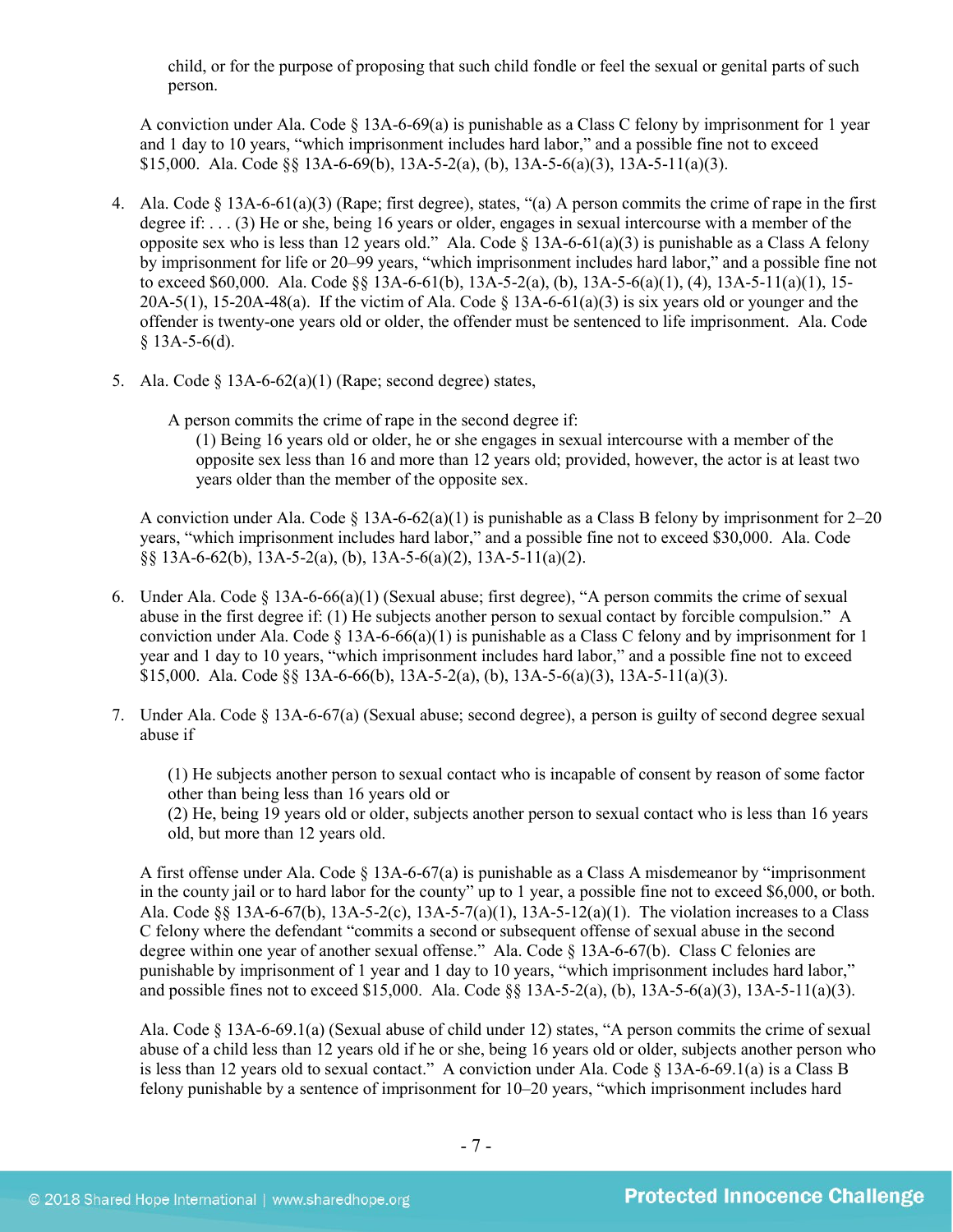labor," and a possible fine not to exceed \$30,000. Ala. Code §§ 13A-6-69.1(b), 13A-5-2(a), (b), 13A-5-  $6(a)(2)$ ,  $(a)(5)$ , 13A-5-11 $(a)(2)$ , 15-20A-5(11), 15-20A-48 $(a)$ .

8. Ala. Code § 13A-6-122 (Electronic solicitation of a child) states in part,

[A] person who, knowingly entices, induces, persuades, seduces, prevails, advises, coerces, lures, or orders, or attempts to entice, induce, persuade, seduce, prevail, advise, coerce, lure, or order, by means of a computer, on-line service, Internet service, Internet bulletin board service, weblog, cellular phone . . . or any other electronic communication or storage device, a child who is at least three years younger than the defendant, or another person believed by the defendant to be a child at least three years younger than the defendant to meet with the defendant or any other person for the purpose of engaging in sexual intercourse, deviate sexual intercourse, sexual contact, sexual performance, obscene sexual performance, sexual conduct, or genital mutilation or directs a child to engage in sexual intercourse, sexual contact, sexual performance, obscene sexual performance, sexual conduct, or genital mutilation is guilty of electronic solicitation of a child . . . .

A violation of Ala. Code § 13A-6-122 is a Class B felony, punishable by 2–20 years and a possible fine not to exceed \$30,000. Ala. Code  $\S$ § 13A-6-122, 13A-5-2(a), (b), 13A-5-6(a)(2), 13A-5-11(a)(2).

### *1.3 Prostitution statutes refer to the sex trafficking statute to acknowledge the intersection of prostitution with trafficking victimization.*

Ala. Code § 13A-12-123 (Sexually exploited child) within the prostitution article, refers to the human trafficking law through the definition of a "sexually exploited child," which is defined to include child sex trafficking victims. Ala. Code § 13A-12-123 (Sexually exploited child) states, "A sexually exploited child, as defined in Section 3,<sup>[15](#page-7-0)</sup> who is alleged to have committed a violation of Section 13-A-12-120 [Prostitution Defined] or 13A-12-121 [Prohibited Activities], or any municipal ordinance prohibiting such acts, shall be treated pursuant to Section 4."

Alabama also provides an affirmative defense to prostitution charges under Ala. Code § 13A-6-159 (Permitted defenses),

In a prosecution for prostitution, or a sexually explicit performance<sup>[16](#page-7-1)</sup> defined in this article, of a human trafficking victim for the victim's illegal acts engaged in or performed as a result of labor servitude or sexual servitude, it shall be an affirmative defense that the person was a victim of human trafficking.

*1.4 The state racketeering or gang crimes statute includes sex trafficking or commercial sexual exploitation of children (CSEC) offenses as predicate acts allowing the statute to be used to prosecute child sex trafficking crimes.* 

Alabama does not have a state racketeering statute, and Ala. Code § 13A-12-233 (Drug trafficking enterprise defined; punishment), which applies to criminal enterprises, is solely focused on drug trafficking enterprises. While Alabama's law criminalizing compelling gang membership might reach the actions of sex trafficking networks that compel streetgang membership in the implementation of the trafficking crime, this offense is geared toward making the forced gang membership the criminal act, rather than criminalizing participation in a

<span id="page-7-0"></span><sup>&</sup>lt;sup>15</sup> Ala. Code § 12-15-701 (Protection of sexually exploited child) states, "'sexually exploited child' shall mean an individual under the age of 18 years who is under the jurisdiction of the juvenile court and who has been subjected to sexual exploitation because he or she is . . . [a] victim of the crime of human trafficking sexual servitude as provided in Section 13A-6-150."<br><sup>16</sup> Ala. Code § 13A-6-151(7)(c) defines "sexually explicit performances" as "an act or show intended to arouse,

<span id="page-7-1"></span>satisfy the sexual desires of, or appeal to the prurient interests of patrons or viewers, whether public or private, live, photographed, recorded, videotaped, or projected over the Internet." *See supra* note [3.](#page-1-2)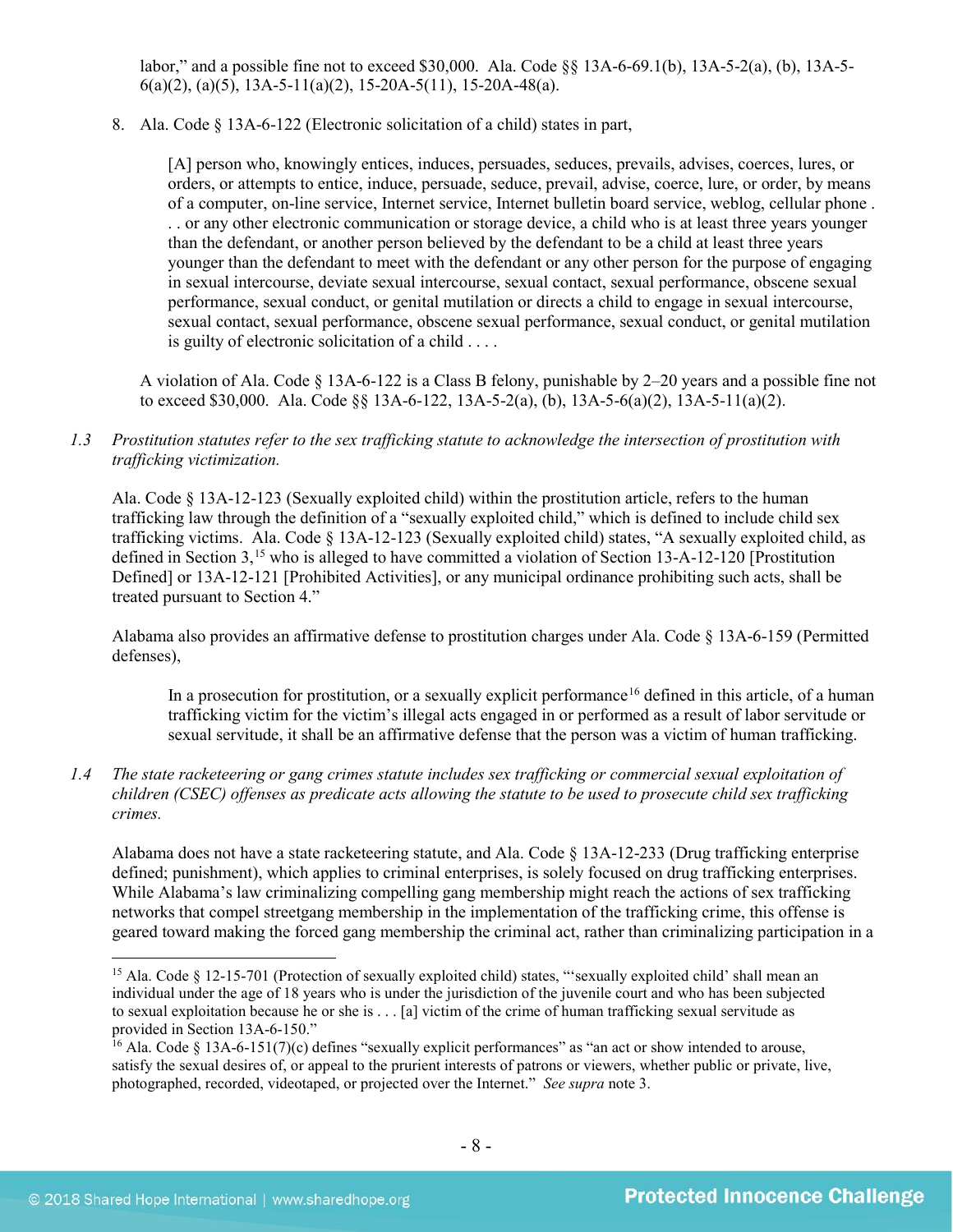gang that commits the predicate crimes of human trafficking or CSEC, which might limit its use in combatting these crimes. Ala. Code § 13A-6-26 (Compelling streetgang membership) states,

(a) For purposes of this section, the term "streetgang" means any combination, confederation, alliance, network, conspiracy, understanding, or other similar arrangement in law or in fact, of three or more persons that, through its membership or through the agency of any member, engages in a course or pattern of criminal activity.<sup>[17](#page-8-0)</sup>

(b) A person who expressly or by implication threatens to do bodily harm or does bodily harm to a person, a family member or a friend of the person, or any other person, or uses any other unlawful criminal means to solicit or cause any person to join or remain in a streetgang is guilty of the crime of compelling streetgang membership.

(c) The crime of compelling streetgang membership is a Class C felony.

(d) Notwithstanding subsection (c), the crime of compelling streetgang membership is a Class A felony if the defendant is over the age of 18 years and the other person is under the age of 18 years. (e) This section shall not be construed to repeal other criminal laws. Whenever conduct proscribed by this section is also proscribed by any other provision of law, the provision which carries the more serious penalty shall apply.

1.4.1 Recommendation: Enact a racketeering statute that includes CSEC and trafficking offenses as predicate crimes that may be used to prosecute trafficking enterprises.

<span id="page-8-0"></span> <sup>17</sup> Ala. Code § 13A-6-26 (Compelling streetgang membership) does not define "course or pattern of criminal activity" and Ala. Code § 13A-6-1 (Definitions) which defines terms used in Articles 1 and 2 of Chapter 6, Title 13A, also does not define this term.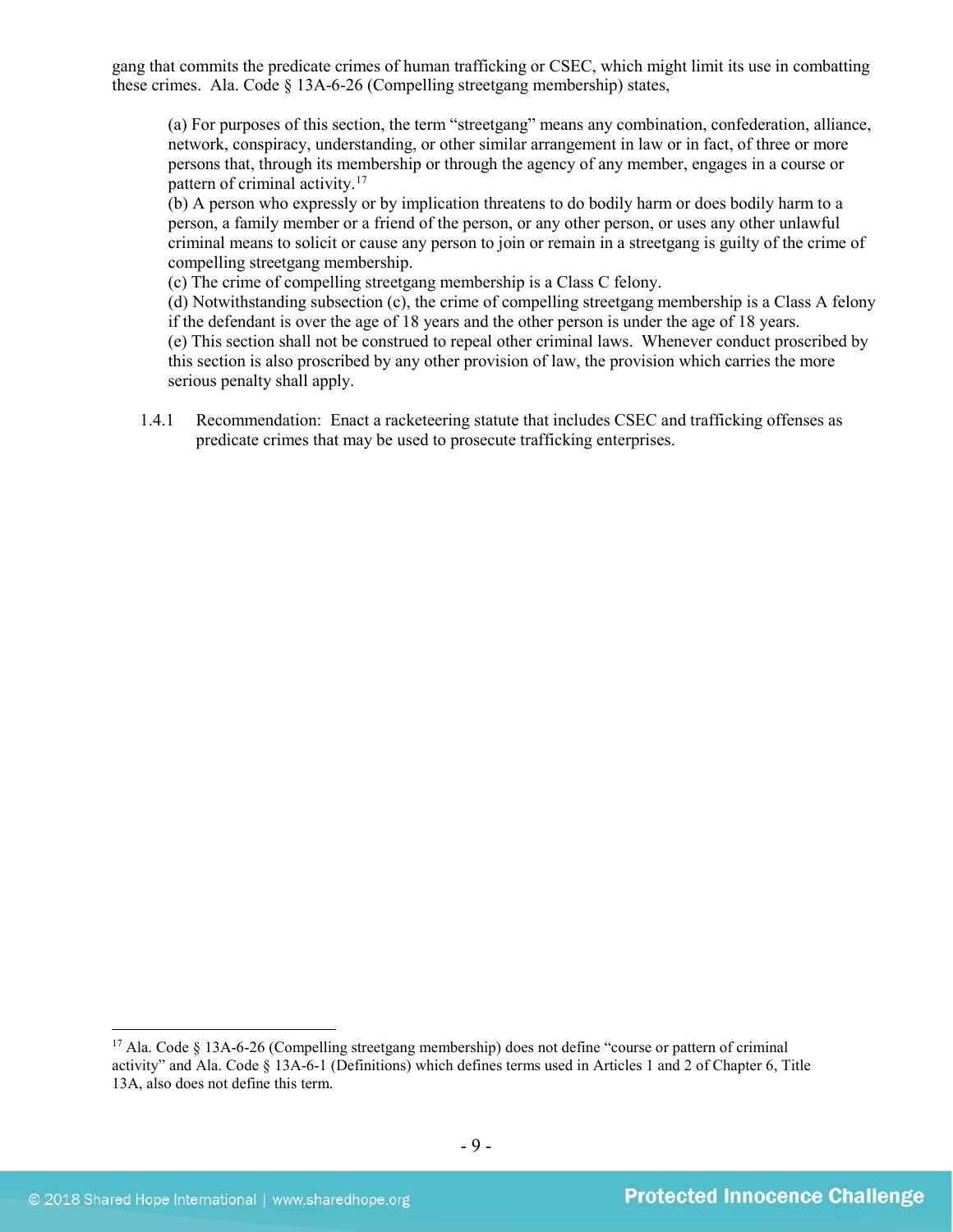#### **FRAMEWORK ISSUE 2: CRIMINAL PROVISIONS FOR DEMAND**

#### *Legal Components:*

- *2.1 The state sex trafficking law can be applied to buyers of commercial sex acts with a minor.*
- *2.2 Buyers of commercial sex acts with a minor can be prosecuted under commercial sexual exploitation of children (CSEC) laws.*
- *2.3 Solicitation laws differentiate between soliciting sex acts with an adult and soliciting sex acts with a minor under 18.*
- *2.4 Penalties for buyers of commercial sex acts with minors are as high as federal penalties.*
- *2.5 Using the Internet or electronic communications to lure, entice, or purchase, or attempt to lure, entice, or purchase commercial sex acts with a minor is a separate crime or results in an enhanced penalty for buyers.*
- *2.6 No age mistake defense is permitted for a buyer of commercial sex acts with any minor under 18.*
- *2.7 Base penalties for buying sex acts with a minor under 18 are sufficiently high and not reduced for older minors.*
- *2.8 Financial penalties for buyers of commercial sex acts with minors are sufficiently high to make it difficult for buyers to hide the crime.*
- *2.9 Buying and possessing images of child sexual exploitation carries penalties as high as similar federal offenses.*

\_\_\_\_\_\_\_\_\_\_\_\_\_\_\_\_\_\_\_\_\_\_\_\_\_\_\_\_\_\_\_\_\_\_\_\_\_\_\_\_\_\_\_\_\_\_\_\_\_\_\_\_\_\_\_\_\_\_\_\_\_\_\_\_\_\_\_\_\_\_\_\_\_\_\_\_\_\_\_\_\_\_\_\_\_\_\_\_\_\_\_\_\_\_

*2.10 Convicted buyers of commercial sex acts with minors are required to register as sex offenders.* 

#### *Legal Analysis:*

*2.1 The state sex trafficking law can be applied to buyers of commercial sex acts with a minor.*

Ala. Code § 13A-6-152(a)(3)<sup>[18](#page-9-0)</sup> (Human trafficking in the first degree) and § 13A-6-153(a)(2) (Human trafficking in the second degree) expressly applies to buyers of sex acts with children. Ala. Code § 13A-6- 152(a)(3) states, "A person commits the crime of human trafficking in the first degree if . . . [h]e or she knowingly gives monetary consideration or any other thing of value to engage in sexual conduct with a minor or individual he or she believes to be a minor." Additionally, Ala. Code § 13A-6-152(a)(2) can apply to buyers of commercial sex with minors through the term "solicits" and, following federal precedent, through the term "obtain."[19](#page-9-1) Ala. Code § 13A-6-152(a)(2) states, "A person commits the crime of human trafficking in the first degree if: . . . [h]e or she knowingly obtains . . . [or] solicits any minor for the purpose of causing a minor to engage in sexual servitude." Under Ala. Code § 13A-6-153(a)(2), "A person commits the crime of human

<span id="page-9-0"></span> <sup>18</sup> *See supra* note [2.](#page-0-2)

<span id="page-9-1"></span><sup>&</sup>lt;sup>19</sup> See United States v. Jungers, 702 F.3d 1066 (8th Cir. 2013). In this case, the Eighth Circuit specifically addressed whether the federal sex trafficking law, 18 U.S.C. § 1591 (Sex trafficking of children or by force, fraud, or coercion) applies to buyers of sex with minors. Reversing a District of South Dakota ruling that Congress did not intend the string of verbs constituting criminal conduct under 18 U.S.C. § 1591(a)(1) ("recruits, entices, harbors, transports, provides, obtains, or maintains") to reach the conduct of buyers (United States v. Jungers, 834 F. Supp. 2d 930, 931 (D.S.D. 2011)), the Eighth Circuit concluded that 18 U.S.C. § 1591 does not contain a "latent exemption for purchasers" because buyers can "engage in at least some of the prohibited conduct." Jungers, 702 F. 3d 1066, 1072. Congress codified Jungers clarifying that the federal sex trafficking law is intended to apply to buyers in the Justice for Victims of Trafficking Act (JVTA) of 2015 Pub. L. No. 114-22, 129 Stat 227), enacted on May 29, 2015. The JVTA adds the terms "patronize" and "solicit" to the list of prohibited conduct and expressly states, "section 108 of this title amends section 1591 of title 18, United States Code, to add the words 'solicits or patronizes' to the sex trafficking statute making absolutely clear for judges, juries, prosecutors, and law enforcement officials that criminals who purchase sexual acts from human trafficking victims may be arrested, prosecuted, and convicted as sex trafficking offenders when this is merited by the facts of a particular case." Id. at Sec. 109. The Eighth Circuit decision in *United States v. Jungers* and the federal sex trafficking law as amended by the Justice for Victims of Trafficking Act establish persuasive authority when state courts interpret the string of verbs constituting prohibited conduct in state sex trafficking laws (in particular the term "obtains") to the extent such interpretation does not conflict with state case law.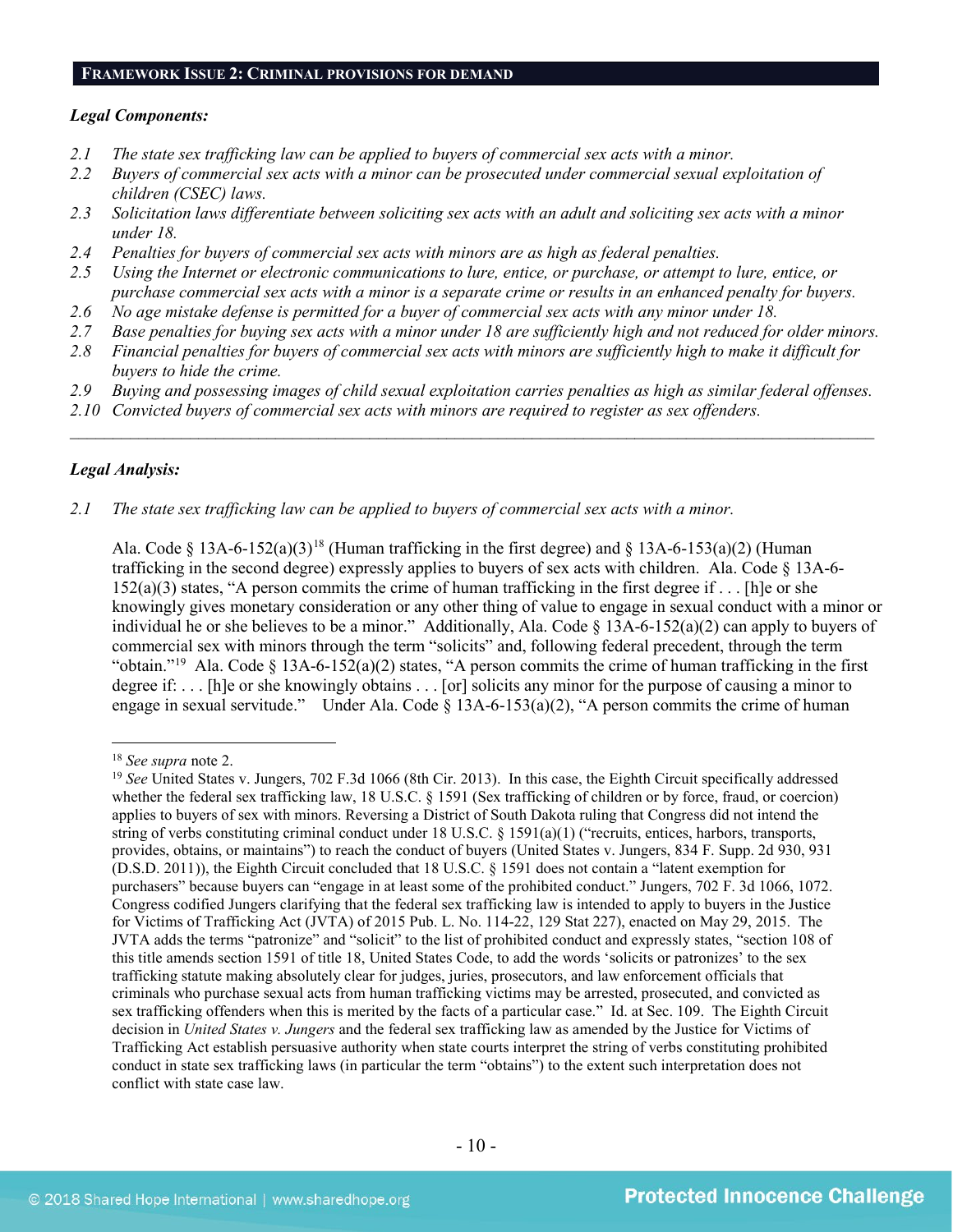trafficking in the second degree if: . . . [a] person knowingly . . . obtains by any means another person for the purpose of labor servitude or sexual servitude."

*2.2 Buyers of commercial sex acts with a minor can be prosecuted under commercial sexual exploitation of children (CSEC) laws.*

Ala. Code § 13A-12-121.1<sup>[20](#page-10-0)</sup> (Engaging in an act of prostitution with a minor) applies to buyers of sex with children, stating in part,

(a) No person shall commit an action of prostitution as defined in Section 13A-12-120, with a minor. (b) No person shall solicit, compel, or coerce any minor to have sexual intercourse or participate in any natural or unnatural sexual act, deviate sexual intercourse, or sexual contact for monetary consideration or other thing of marketable value.

(c) No person shall agree to engage in sexual intercourse, deviate sexual intercourse, or sexual contact with a minor or participate in the act for monetary consideration or other thing of marketable value and give or accept monetary consideration or other thing of value in furtherance of the agreement. (d) No person shall knowingly do any of the following:

- (1) Cause or aid a minor to commit or engage in prostitution.
- (2) Procure or solicit a minor for prostitution.

. . . .

Pursuant to Ala. Code § 13A-12-122<sup>[21](#page-10-1)</sup> (Penalty), a buyer who commits an offense under Ala. Code § 13A-12-121.1 is guilty of a Class B felony punishable by 2–20 years imprisonment and a possible fine no greater than \$30,000. Ala. Code § 13A-5-2(a), (b), 13A-5-6(a)(2), 13A-5-11(a)(2).

Additionally, several sexual offenses could be used to prosecute a buyer of commercial sex acts with a minor, but these laws do not specifically criminalize the commercial sexual exploitation of a child.<sup>[22](#page-10-2)</sup>

*2.3 Solicitation laws differentiate between soliciting sex acts with an adult and soliciting sex acts with a minor under 18.*

Alabama differentiates between soliciting sex acts with an adult and soliciting sex acts with a minor. Ala. Code  $§$  13A-12-121.1(b)<sup>[23](#page-10-3)</sup> (Engaging in an act of prostitution with a minor) prohibits an individual from soliciting "any minor to have sexual intercourse or participate in any natural or unnatural sexual act, deviate sexual intercourse, or sexual contact for monetary consideration or other thing of marketable value." A violation is punishable as a Class B felony by 2–20 years imprisonment and a possible fine no greater than \$30,000. Ala. Code § 13A-12-122, 13A-5-2(a), (b), 13A-5-6(a)(2), 13A-5-11(a)(2).

In contrast, Ala. Code § 13A-12-121(b) (Prohibited activity) applies generally to the crime of soliciting prostitution. Ala. Code  $\S 13A-12-121(b)$  is punishable as a Class A misdemeanor, regardless of the age of the person solicited, by imprisonment up to 1 year, a possible fine up to \$6,000, or both imprisonment and a fine. Ala. Code §§ 13A-12-122, 13A-5-2(c), 13A-5-7(a)(1), 13A-5-12(a)(1).

*2.4 Penalties for buyers of commercial sex acts with minors are as high as federal penalties.*

Buyers may be prosecuted for crimes ranging from Class A felonies to Class A misdemeanors. A buyer may be convicted under Ala. Code  $\S$  13A-6-152(a) (Human trafficking in the first degree),  $\S$  13A-6-124 (Traveling to

<span id="page-10-2"></span><span id="page-10-1"></span>

<span id="page-10-0"></span><sup>&</sup>lt;sup>20</sup> *See supra* note 13.<br><sup>21</sup> *See supra* note 14.<br><sup>22</sup> *See supra* Component 1.2 for a full description of the sexual offense laws that may be used to prosecute certain buyers.

<span id="page-10-3"></span><sup>23</sup> *See supra* note [13.](#page-4-2)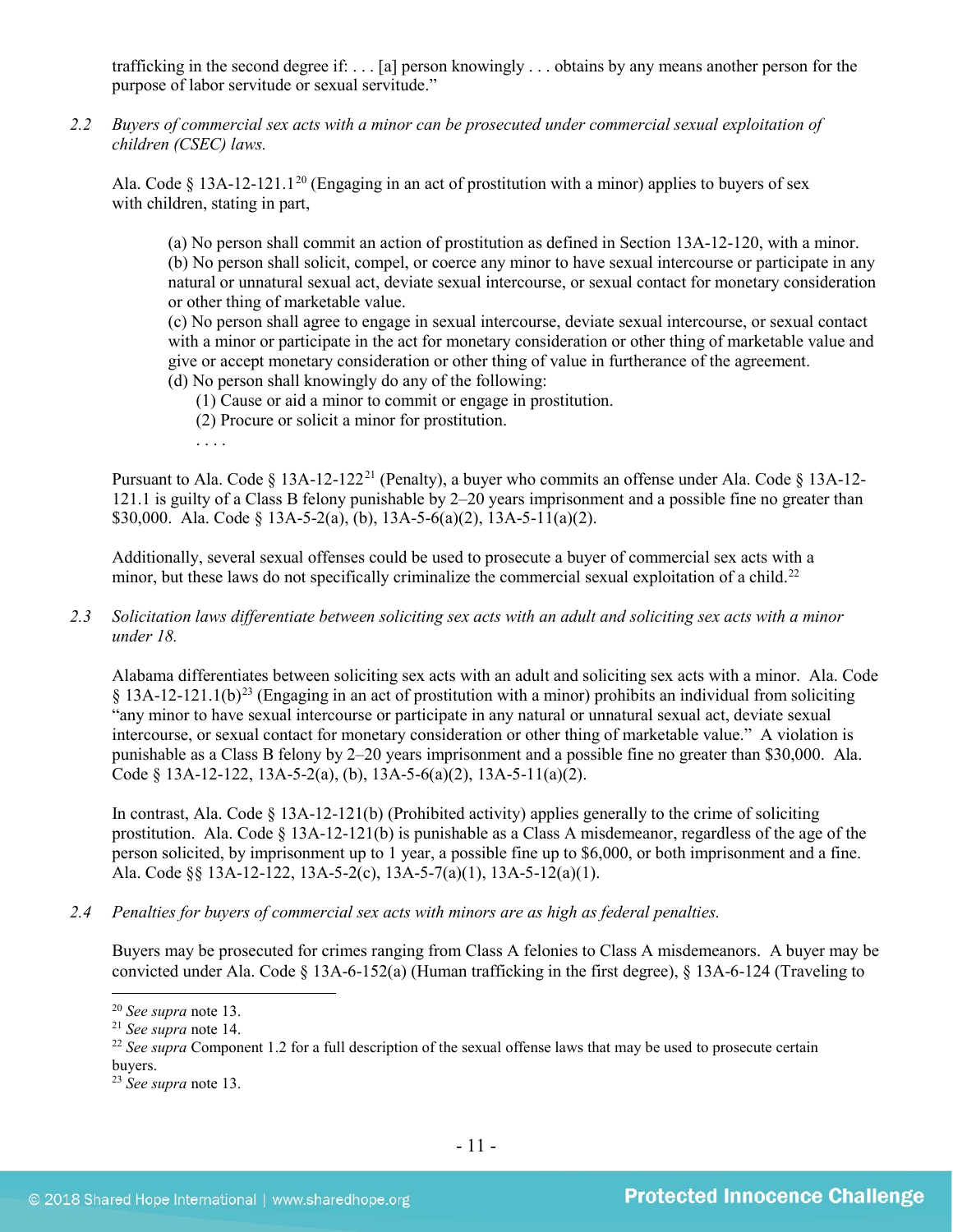<span id="page-11-6"></span>meet a child for an unlawful sex act), or  $\S 13A-6-61(a)(3)$  (Rape; first degree), all punishable as Class A felonies[24](#page-11-0) punishable by imprisonment for life or 10–99 years, "which imprisonment includes hard labor," and possible fines up to \$60,000. Ala. Code §§ 13A-6-152(e),<sup>[25](#page-11-1)</sup> 13A-6-124, 13A-6-61(b), 13A-5-2(a), (b), 13A-5- $6(a)(1)$ ,  $13A-5-11(a)(1)$ . If the victim of a violation of either offense is under 12 years old, a mandatory minimum imprisonment of 20 years applies. Ala. Code §§ 13A-5-6(a)(4), 15-20A-5(1), (28), 15-20A-48(a).

Under Ala. Code § 13A-5-6 (c) (Prison terms; felonies),

<span id="page-11-7"></span>In addition to any penalties heretofore or hereafter provided by law, in all cases where an offender is designated as a sexually violent predator pursuant to Section 15-20A-19,<sup>[26](#page-11-2)</sup> or where an offender is convicted of a Class A felony criminal sex offense involving a child as defined in Section 15-20A-4(26) and, and is sentenced to a county jail or the Alabama Department of Corrections, the sentencing judge shall impose an additional penalty of not less than 10 years of post-release supervision to be served upon the defendant's release from incarceration.

If a buyer is convicted under Ala. Code § 13A-12-121.1<sup>[27](#page-11-3)</sup> (Engaging in an act of prostitution with a minor), § 13A-6-122 (Electronic solicitation of a child), § 13A-6-62(a) (Rape; second degree), or § 13A-6-69.1 (Sexual abuse of child under 12), the buyer is guilty of a Class B felony punishable by s sentence of 2–20 years, "which imprisonment includes hard labor," and possible fines not to exceed \$30,000. Ala. Code §§ 13A-6-122, 13A-6- 62(b), 13A-6-69.1, 13A-5-2(a), (b), 13A-5-6(a)(2), 13A-5-11(a)(2). If the victim of a violation of one of these offenses is under 12 years old, a mandatory minimum imprisonment of 10 years applies. Ala. Code §§ 13A-5-  $6(a)(5)$ , 15-20A-5(2), (11), (24), 15-20A-48(a).

<span id="page-11-8"></span>A buyer convicted under Ala. Code § 13A-6-69(a) (Child molestation; luring child someplace in order to perform or to propose sexual acts) or a second violation of Ala. Code § 13A-6-67(a)(2) (Sexual abuse; second degree) within one year of another sexual offense is guilty of a Class C felony,<sup>[28](#page-11-4)</sup> punishable by 1 year and 1 day to 10 years, "which imprisonment includes hard labor," and possible fines not to exceed \$15,000. Ala. Code §§ 13A-6-121, 13A-6-69(b), 13A-6-67(b), 13A-5-2(a), (b), 13A-5-6(a)(3), 13A-5-11(a)(3).

A buyer convicted under Ala. Code  $\S$  13A-12-121(b) (Prohibited activity), which includes soliciting prostitution, or § 13A-6-67(a) (Sexual abuse; second degree) for a first offense is guilty of a Class A misdemeanor punishable by imprisonment in the county jail up to 1 year, a possible fine up to \$6,000 and a mandatory fine of \$500 or more for subsequent offenses. Ala. Code §§ 13A-6-67(b), 13A-12-122, 13A-5-2(c), 13A-5-7(a)(1), 13A-5-12(a)(1), 13A-6-181(a). [29](#page-11-5)

In addition to any penalties heretofore or hereafter provided by law, in all cases where an offender is convicted of a sex offense pursuant to Section 13A-6-61 [Rape; first degree], 13A-6-63 [Sodomy; first degree], or 13A-6-65.1 [Sexual torture], when the defendant was 21 years of age or older and the victim was six years of age or less at the time the offense was committed, the defendant shall be sentenced to life imprisonment without the possibility of parole.

<span id="page-11-5"></span><sup>29</sup> *See supra* note [11.](#page-3-3)

<span id="page-11-0"></span> $^{24}$  If, in the commission of any Class A felony, the defendant used or attempted to use a firearm, a mandatory minimum imprisonment of 20 years applies. Ala. Code § 13A-5-6(a)(4).

<span id="page-11-1"></span><sup>25</sup> *See supra* note [2.](#page-0-2)

<span id="page-11-2"></span><sup>&</sup>lt;sup>26</sup> Ala. Code  $\frac{8}{5}$  15-20A-48(d) now states that "for the purposes of section 13A-5-6(c) . an offender is designated a sexually violent predator pursuant to section 15-20A-19." *See supra* note [4](#page-1-3) for a discussion of cross-referencing in light of Alabama's statutory revisions. Additionally, Ala. Code § 13A-5-6(d) states,

<span id="page-11-4"></span><span id="page-11-3"></span><sup>&</sup>lt;sup>27</sup> *See supra* note 13.<br><sup>28</sup> If the defendant uses or attempts to use a firearm or deadly weapon in the commission of any Class C felony, a minimum imprisonment of 10 years applies. Ala. Code  $\S$  13A-5-6(a)(5).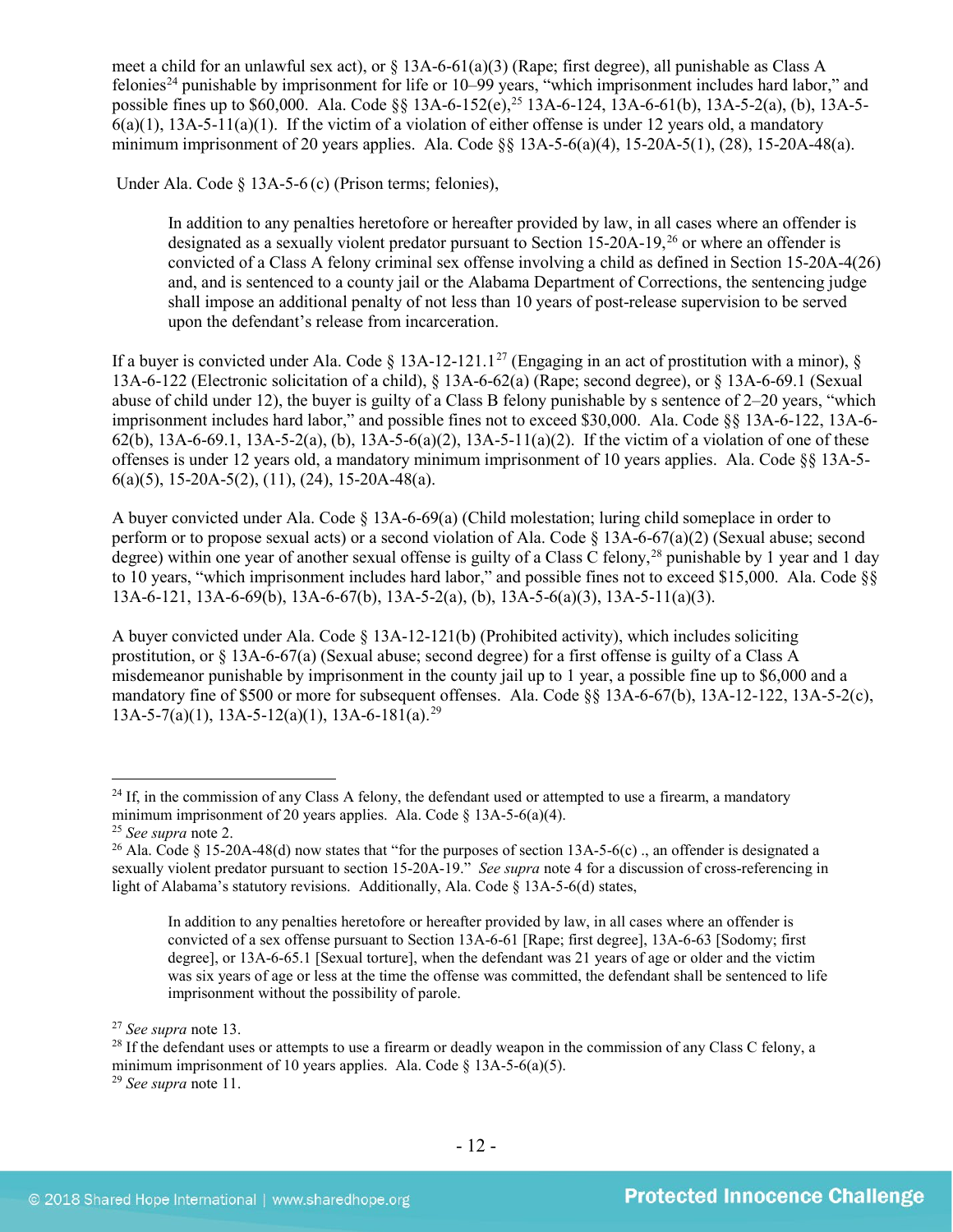In comparison, if the victim is under the age of 14, a conviction under the TVPA for child sex trafficking is punishable by 15 years to life imprisonment and a fine not to exceed \$250,000. 18 U.S.C. §§ 1591(b)(1), 3559(a)(1), 3571(b)(3). If the victim is between the ages of 14–17, a conviction is punishable by 10 years to life imprisonment and a fine not to exceed \$250,000. 18 U.S.C. §§ 1591(b)(2),  $3559(a)(1)$ ,  $3571(b)(3)$ . A conviction is punishable by mandatory life imprisonment, however, if the buyer has a prior conviction for a federal sex offense<sup>[30](#page-12-0)</sup> against a minor. 18 U.S.C. § 3559(e)(1). To the extent buyers can be prosecuted under other federal CSEC laws,<sup>[31](#page-12-1)</sup> a conviction is punishable by penalties ranging from a fine not to exceed \$250,000 to life imprisonment and a fine not to exceed \$250,000.<sup>32</sup>

*2.5 Using the Internet or electronic communication to lure, entice, or purchase, or attempt to lure, entice, or purchase commercial sex acts with a minor is a separate crime or results in an enhanced penalty for buyers.*

Using the Internet or other electronic communication to reach children under 16 for commercial sex acts is illegal under Ala. Code § 13A-6-122 (Electronic solicitation of a child).<sup>[33](#page-12-3)</sup> Pursuant to Ala. Code § 13A-6-122,

<span id="page-12-4"></span>[A] person who, knowingly entices, induces, persuades, seduces, prevails, advises, coerces, lures, or orders, or attempts to entice, induce, persuade, seduce, prevail, advise, coerce, lure, or order, by means of a computer, on-line service, Internet service . . . or any other electronic communication or storage device, a child who is at least three years younger than the defendant, or another person believed by the defendant to be a child at least three years younger than the defendant to meet with the defendant or any other person for the purpose of engaging in sexual intercourse, deviate sexual intercourse, sexual contact, sexual performance, obscene sexual performance, sexual conduct, or genital mutilation or directs the child to engage in sexual intercourse, deviate sexual intercourse, sexual contact, sexual performance, obscene sexual performance, sexual conduct, or genital mutilation, is guilty of electronic solicitation of a child . . . .

<span id="page-12-3"></span><sup>33</sup> For purposes of Ala. Code § 13A-6-122 (Electronic solicitation of a child), § 13A-6-121 (Facilitating solicitation of unlawful sexual conduct with a child), § 13A-6-123 (Facilitating the on-line solicitation of a child), § 13A-6-124 (Traveling to meet a child for an unlawful sex act), and § 13A-6-125 (Facilitating the travel of a child for an unlawful sex act) a "child" means "a person under 16 years of age." Ala. Code § 13A-6-120.

<span id="page-12-0"></span><sup>&</sup>lt;sup>30</sup> Pursuant to 18 U.S.C. § 3559(e)(2), "federal sex offense" is defined as,

an offense under section 1591 [18 USCS § 1591] (relating to sex trafficking of children), 2241 [18 USCS § 2241] (relating to aggravated sexual abuse), 2242 [18 USCS § 2242] (relating to sexual abuse),  $2244(a)(1)$  [18 USCS  $\S 2244(a)(1)$ ] (relating to abusive sexual contact), 2245 [18 USCS  $\S 2245$ ] (relating to sexual abuse resulting in death), 2251 [18 USCS § 2251] (relating to sexual exploitation of children), 2251A [18 USCS § 2251A] (relating to selling or buying of children), 2422(b) [18 USCS § 2422(b)] (relating to coercion and enticement of a minor into prostitution), or 2423(a) [18 USCS § 2423(a)] (relating to transportation of minors).

<span id="page-12-2"></span><span id="page-12-1"></span><sup>31</sup> 18 U.S.C. §§ 2251A(b) (Selling or buying of children), 2251(a) (Sexual exploitation of children), 2423(a) (Transportation of a minor with intent for minor to engage in criminal sexual activity), 2422(a) (Coercion and enticement), 2252(a)(2), (a)(4) (Certain activities relating to material involving the sexual exploitation of minors).  $32\,18$  U.S.C. §§ 2251A(b) (conviction punishable by imprisonment for 30 years to life and a fine), 2251(e) (conviction punishable by imprisonment for 15–30 years and a fine), 2423(a) (conviction punishable by imprisonment for 10 years to life and a fine), 2422(a) (conviction punishable by a fine, imprisonment up to 20 years, or both),  $2252(b)$  (stating that a conviction under subsection (a)(2) is punishable by imprisonment for 5–20 years and a fine, while a conviction under subsection (a)(4) is punishable by imprisonment up to 10 years, a fine, or both); *see also* 18 U.S.C. §§ 3559(a)(1) (classifying all of the above listed offenses as felonies), 3571(b)(3) (providing a fine up to \$250,000 for any felony conviction).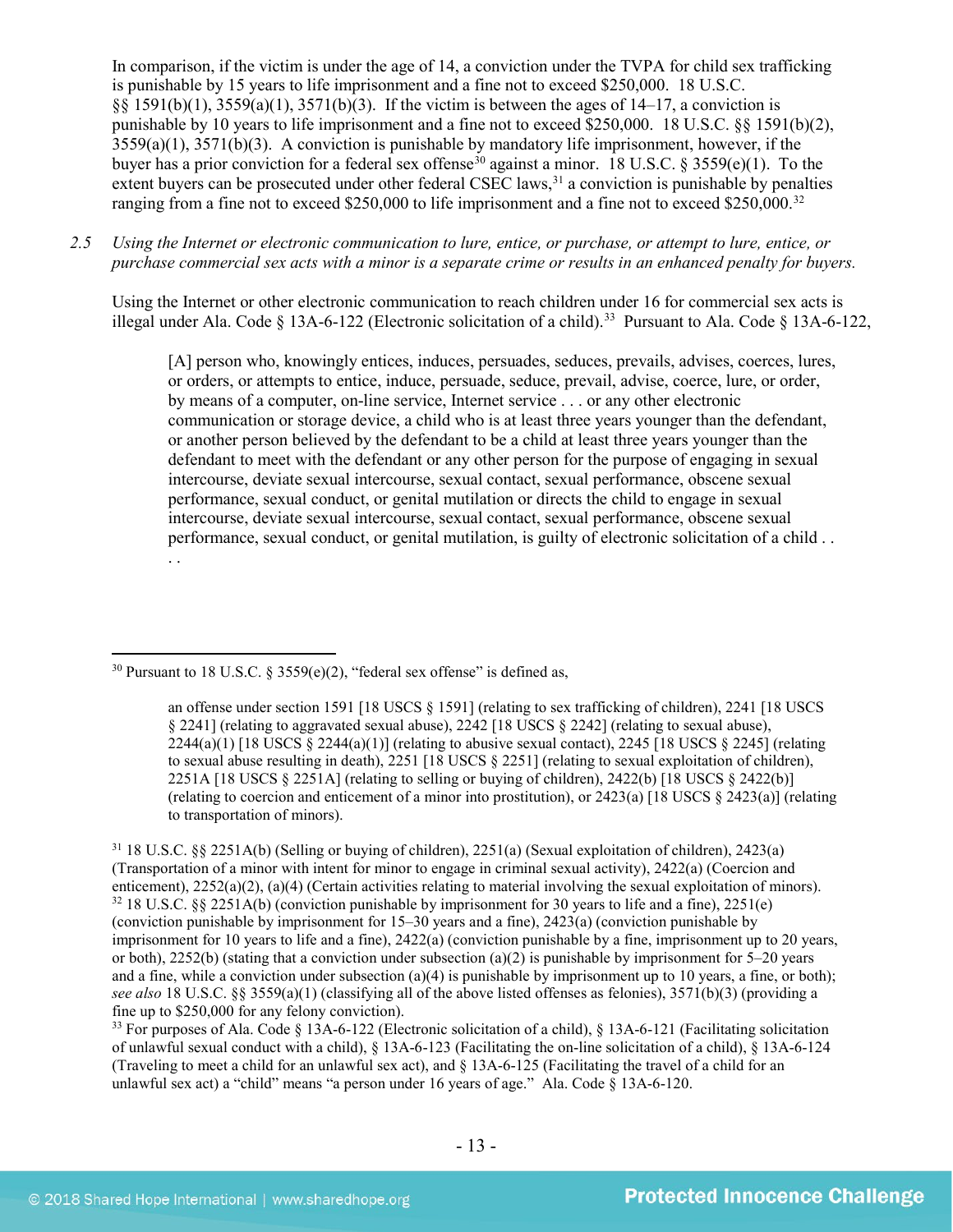A conviction for violating Ala. Code § 13A-6-122 is punishable as a Class B felony punishable by imprisonment for 2–20 years, "which imprisonment includes hard labor," and a possible fine up to \$30,000. Ala. Code §§ 13A-6-122, 13A-5-2(a), (b), 13A-5-6(a)(2), 13A-5-11(a)(2).

Ala. Code § 13A-6-111(a) (Child; transmission of obscene material) states in part,

A person is guilty of transmitting obscene material to a child if the person transmits, by means of any computer communication system allowing the input, output, examination, or transfer of computer programs from one computer to another, material which, in whole or in part, depicts actual or simulated nudity, sexual conduct, or sadomasochistic abuse, for the purpose of initiating or engaging in sexual acts with the child.

Pursuant to subsection (d), "Transmitting obscene material of engaging in sexual intercourse, sodomy, or to engage in a sexual performance, obscene sexual performance, or sexual conduct for his or her benefit to a child is a Class B felony" punishable by 2–20 years, "which imprisonment includes hard labor," a possible fine not to exceed \$30,000, and a mandatory fine of \$500, or more for subsequent offenses.<sup>[34](#page-13-0)</sup> Ala. Code §§ 13A-6-111(d), 13A-5-2(a), (b), 13A-5-6(a)(2), 13A-5-11(a)(2), 13A-6-181(a). If the victim of a violation of Ala. Code § 13A-12-111(Child; transmission of obscene material) is under 12 years old, a mandatory minimum imprisonment of 10 years applies. Ala. Code §§ 13A-5-6(a)(5), 15-20A-5(20), 15-20A-48(a).

Additionally, pursuant to Ala. Code § 13A-6-121 (Facilitating solicitation of unlawful sexual conduct with a child),

A person who knowingly compiles, enters into, or transmits by use of computer or otherwise; makes, prints, publishes, or reproduces by computerized or other means; knowingly causes or allows to be entered into or transmitted by use of computer or otherwise; or buys, sells, receives, exchanges, or disseminates any notice, statement, or advertisement of any child's name, telephone number, place of residence, other geographical location, physical characteristics, or other descriptive or identifying information for the purpose of facilitating, encouraging, offering, or soliciting unlawful sexual conduct of or with any child, or the visual depiction of such conduct, is guilty of facilitating solicitation of unlawful sexual conduct with a child . . . .

As a Class C felony, a conviction for violating Ala. Code § 13A-6-121 is punishable by 1 year and 1 day to 10 years, "which imprisonment includes hard labor," and a possible fine of up \$15,000. Ala. Code §§ 13A-6-121,  $13A-5-2(a)$ , (b),  $13A-5-6(a)(3)$ ,  $13A-5-11(a)(3)$ .

*2.6 No age mistake defense is permitted for a buyer of commercial sex acts with any minor under 18.*

Ala. Code § 13A-6-152(a) (Human trafficking in the first degree) is applicable to buyers, and § 13A-6-152(b)[35](#page-13-1) expressly eliminates the use of mistake of age as a defense by stating that "it is not required that the defendant have knowledge of a minor victim's age, nor is reasonable mistake of age a defense to liability under this section." Furthermore, Ala. Code § 13A-6-154(5) (Prohibited defenses) states that a mistake in the age of the trafficking victim, "even if the mistake is reasonable," "shall not constitute a defense in a prosecution for human trafficking in the first or second degree."

<span id="page-13-3"></span>Additionally, buyers charged with Ala. Code § 13A-12-121.1 (Engaging in an act of prostitution with a minor) are prohibited from raising a mistake of age defense. Under Ala. Code  $\S$  13A-12-124(b)<sup>[36](#page-13-2)</sup> (Mistake of age

<span id="page-13-0"></span> <sup>34</sup> *See supra* note [11.](#page-3-3)

<sup>35</sup> *See supra* note [2.](#page-0-2)

<span id="page-13-2"></span><span id="page-13-1"></span><sup>36</sup> The text of Ala. Code § 13A-12-124 cited here and elsewhere in this report includes amendments made by the enactment of House Bill 305 during the 2018 Session of the Alabama Legislature (effective March 28, 2018).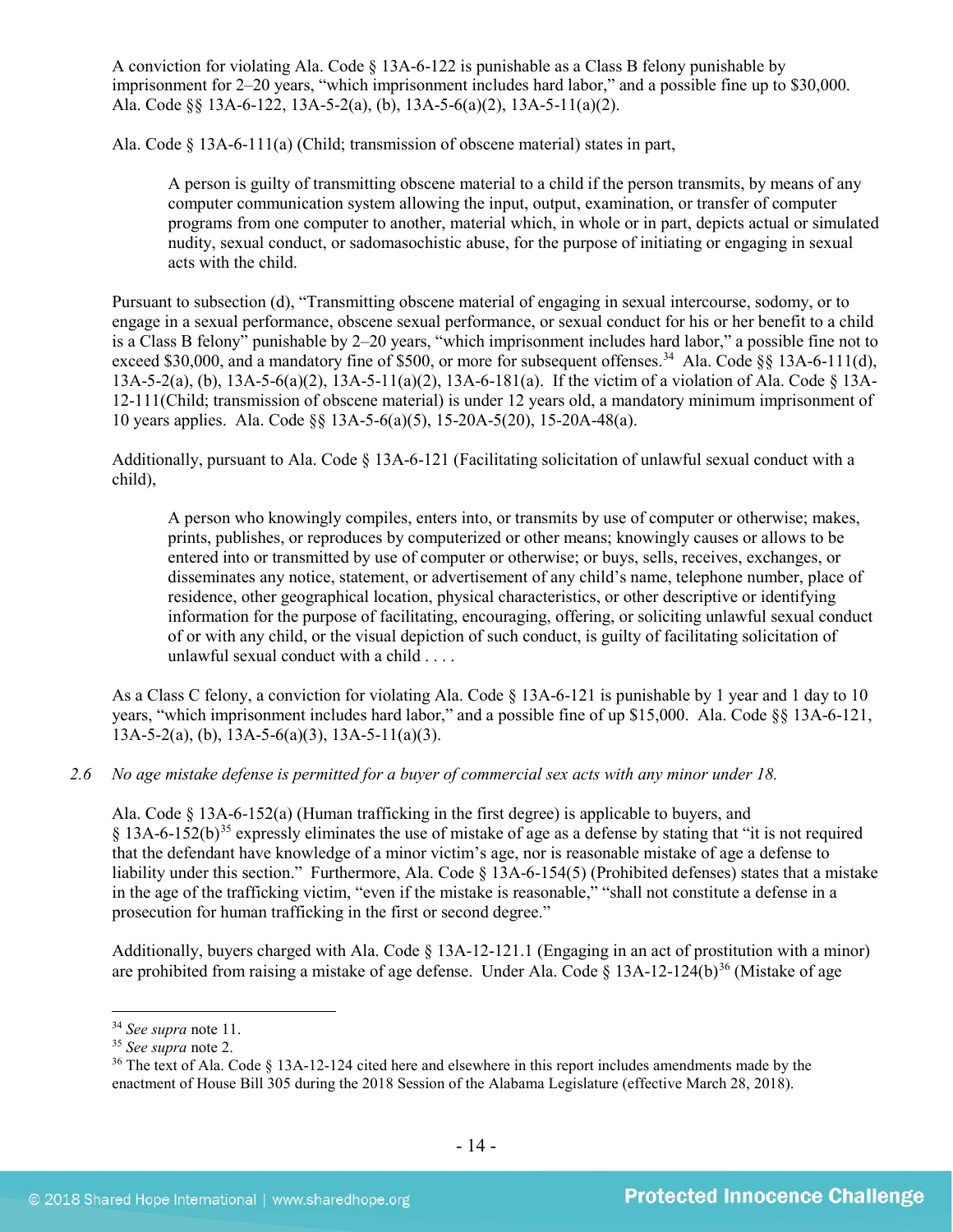defense prohibited), "[e]vidence of any of the following facts or conditions does not constitute a defense in a prosecution under Section 13A-12-121.1 . . . nor shall the evidence preclude a finding of a violation: . . . (5) Mistake as to the minor victim's age, even if the mistake is reasonable."

# *2.7 Base penalties for buying sex acts with a minor under 18 are sufficiently high and not reduced for older minors.*

Alabama's trafficking law does not stagger penalties based on a minor's age, and penalties are sufficiently high. Ala. Code § 13A-6-152(a) (Human trafficking in the first degree) applies to buyers and provides a heightened penalty when the victim is a minor without distinguishing between older and younger minors. A conviction under Ala. Code § 13A-6-152(a) is punishable as a Class A felony by imprisonment for life or 10–99 years, "which imprisonment includes hard labor," and a possible fine not to exceed \$60,000. Ala. Code §§ 13A-6-  $152(e),<sup>37</sup>$  $152(e),<sup>37</sup>$  $152(e),<sup>37</sup>$  13A-5-2(a), (b), 13A-5-6(a)(1), 13A-5-11(a)(1). If the victim of a violation of Ala. Code § 13A-6-152 is under 12 years old and the "offense involves sexual servitude,["38](#page-14-1) a mandatory minimum imprisonment of 20 years applies. Ala. Code §§ 13A-5-6(a)(4), 15-20A-5(28), 15-20A-48(a).

# *2.8 Financial penalties for buyers of commercial sex acts with minors are sufficiently high to make it difficult for buyers to hide the crime.*

Financial penalties include fines, restitution, and asset forfeiture. Buyers convicted under Ala. Code § 13A-6- 152(a) (Human trafficking in the first degree), a Class A felony, may be required to pay a fine up to \$60,000. Those convicted under Ala. Code § 13A-12-192(b) (Possession of obscene matter), a Class C felony, may be ordered to pay a possible fine up to \$15,000. Ala. Code § 13A-5-11(a)(3) (Fines; felonies). In a prosecution for the crimes listed above, the court may impose a fine "not exceeding double the pecuniary gain to the defendant or loss to the victim caused by the commission of the offense." Ala. Code § 13A-5-11(a)(5).<sup>[39](#page-14-2)</sup>

Buyers convicted of Ala. Code § 13A-6-152 (Human trafficking in the first degree), § 13A-6-153 (Human trafficking in the second degree), or § 13A-12-121.1 (Engaging in an act of prostitution with a minor) face an additional mandatory fine of \$500 "which shall be used to compensate victims of prostitution and human trafficking." Ala. Code § 13A-12-125<sup>[40](#page-14-3)</sup> (Additional penalty for engaging in an act of prostitution with a minor). Fines collected under Ala. Code § 13A-12-125 "shall be deposited into the State Treasury to the credit of the Alabama Crime Victims Compensation Fund under Section 15-23-16."

A buyer convicted under Ala. Code  $\S$  13A-6-152(a) (Human trafficking in the first degree) will be required to pay restitution and civil damages to a human trafficking victim and forfeit property used in committing the crime. Pursuant to Ala. Code § 13A-6-155(a) (Mandatory restitution), buyers convicted under any provision of the human trafficking article, Ala. Code §§ 13A-6-150 to 13A-6-160, will be required to "pay mandatory restitution to the victim, prosecutorial or law enforcement entity, with the proceeds from property forfeited under Section 13A-6-156 applied first to payment of restitution." Ala. Code § 13A-6-156 (Forfeiture of profits or proceeds and interest in property) states,

A person who commits the offense of human trafficking in the first degree or human trafficking in the second degree shall forfeit to the State of Alabama any profits or proceeds and any interest in property that he or she has acquired or maintained that the sentencing court determines to have been acquired or maintained as a result of committing human trafficking in the first degree or human trafficking in the second degree. Any assets seized shall first be used to pay restitution to trafficking victims and subsequently to pay any damages awarded to victims in a civil action.

<span id="page-14-2"></span><sup>39</sup> *See supra* note [7.](#page-2-5)

<span id="page-14-0"></span> <sup>37</sup> *See supra* note [2.](#page-0-2)

<span id="page-14-1"></span><sup>&</sup>lt;sup>38</sup> See supra Component 1.1 for the definitions of "sexual servitude" and "sexual conduct."

<span id="page-14-3"></span><sup>40</sup> *See supra* note [5.](#page-2-4)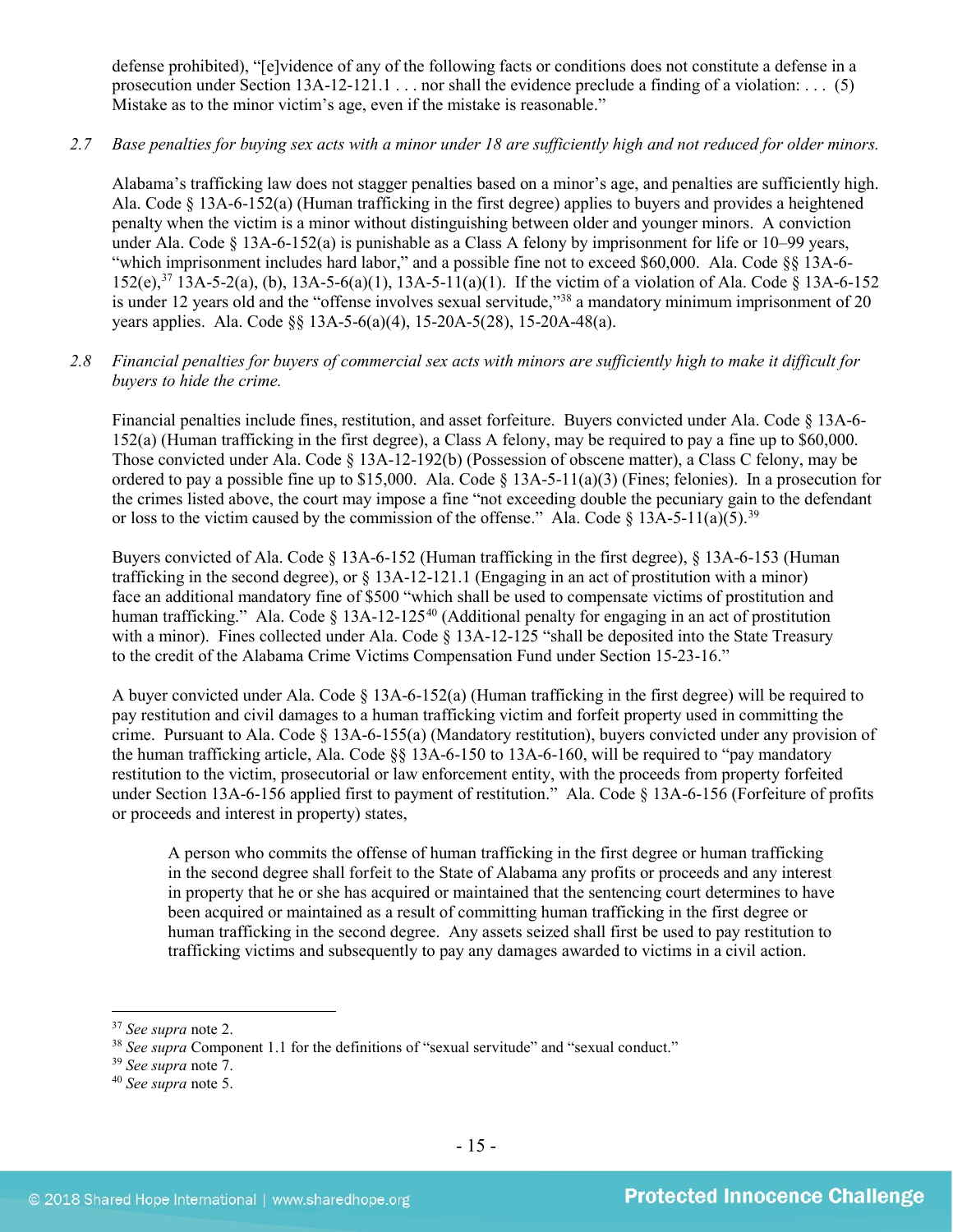Any remaining assets shall go toward the cost of the investigation and prosecution and the remaining assets shall be remitted to funding the Alabama Crime Victims Compensation Fund.

Additionally, under Ala. Code § 13A-12-198 (Forfeiture and condemnation of contraband), buyers convicted under, among other provisions, Ala. Code § 13A-12-192(b) (Possession of obscene matter) will be required to forfeit to the State "[a]ny article, equipment, machine, materials, matter, vehicle or other thing whatsoever used in the commercial production, transportation, dissemination, display or storage of any obscene matter displaying or depicting a person under the age of 17 years engaged in any of the obscene acts" described in that section.

Buyers convicted of prostitution-related offenses also face forfeiture under Ala. Code § 15-5-61(a) (Seizure and forfeiture of property criminally acquired) which states,

Any property, proceeds, or instrumentality of every kind, used or intended for use in the course of, derived from, or realized through the commission of a felony offense, as defined in this article, or a misdemeanor offense under Article 3, Chapter 12, Title 13A, relating to prostitution offenses, or as inducement or attempt or conspiracy to commit such offenses, is subject to civil forfeiture.

Buyers convicted of other offenses under Alabama's criminal laws may also be required to make restitution to the victims of the crimes pursuant to Ala. Code § 15-18-67 (Hearings), which states,

<span id="page-15-1"></span>When a defendant is convicted of a criminal activity or conduct which has resulted in pecuniary damages<sup>[41](#page-15-0)</sup> or loss to a victim, the court shall hold a hearing to determine the amount or type of restitution due the victim or victims of such defendant's criminal acts. Such restitution hearings shall be held as a matter of course and in addition to any other sentence which it may impose, the court shall order that the defendant make restitution or otherwise compensate such victim for any pecuniary damages. The defendant, the victim or victims, or their representatives or the administrator of any victim's estate as well as the district attorney shall have the right to be present and be heard upon the issue of restitution at any such hearings.

However, "victim" is defined in Ala. Code § 15-18-66(4) (Definitions) as "[a]ny person whom the court determines has suffered a direct or indirect pecuniary damage as a result of the defendant's criminal activities. 'Victim' shall not include any participant in the defendant's criminal activities."

*2.9 Buying and possessing images of child sexual exploitation carries penalties as high as similar federal offenses.*

Pursuant to Ala. Code § 13A-12-192(b) (Possession of obscene matter), "Any person who knowingly possesses any obscene matter that contains a visual depiction of a person under the age of 17 years engaged in any act of sado-masochistic abuse, sexual intercourse, sexual excitement, masturbation, genital nudity, or other sexual conduct shall be guilty of a Class C felony."

A conviction under Ala. Code § 13A-12-192(b) is punishable as a Class C felony by imprisonment for 1 year and 1 day to 10 years, "which imprisonment includes hard labor," and a possible fine up to \$15,000. Ala. Code §§ 13A-12-192(b), 13A-5-2(a), (b), 13A-5-6(a)(3), 13A-5-11(a)(3).

<span id="page-15-0"></span><sup>&</sup>lt;sup>41</sup> Ala. Code 15-18-66(2) defines "pecuniary damages" is defined to include the following:

All special damages which a person shall recover against the defendant in a civil action arising out of the facts or events constituting the defendant's criminal activities; the term shall include, but not be limited to the money or other equivalent of property taken, broken, destroyed, or otherwise used or harmed and losses such as travel, medical, dental or burial expenses and wages including but not limited to wages lost as a result of court appearances.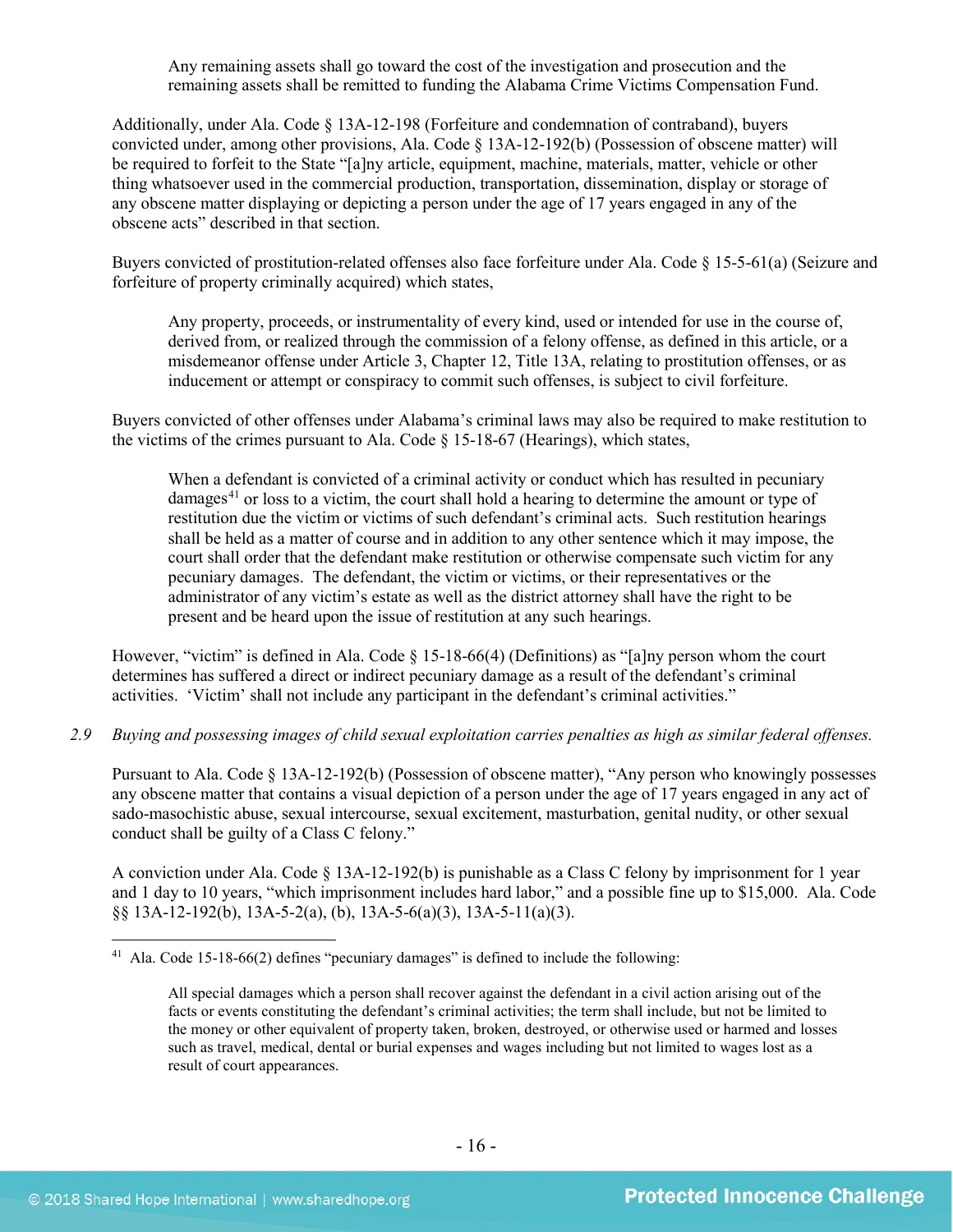In comparison, a federal conviction for possessing images of child sexual exploitation  $(ICSE)^{42}$  $(ICSE)^{42}$  $(ICSE)^{42}$  is generally punishable by imprisonment for 5–20 years and a fine not to exceed \$250,000.[43](#page-16-1) Subsequent convictions, however, are punishable by imprisonment up to 40 years and a fine not to exceed \$250,000.<sup>[44](#page-16-2)</sup>

#### *2.10 Convicted buyers of commercial sex acts with minors are required to register as sex offenders.*

Ala. Code § 15-20A-10(a)(1) (Registration rules for an adult sex offender) governs registration of adult sex offenders. An "adult sex offender" is defined as "[a] person convicted of a sex offense." Ala. Code § 15-20A-4(1) (Definitions). Pursuant to Ala. Code  $\delta$  15-20A-5<sup>[45](#page-16-3)</sup> (Offenses).

For the purposes of this article, a sex offense includes any of the following offenses:

<span id="page-16-5"></span>(1) Rape in the first degree, as provided by Section 13A-6-61, Code of Alabama 1975.

(2) Rape in the second degree, as provided by Section 13A-6-62, Code of Alabama 1975.

. . . . (5) Sexual misconduct, as provided by Section 13A-6-65, Code of Alabama 1975, provided that on a first conviction or adjudication the sex offender is only subject to registration and verification pursuant to this article. On a second or subsequent conviction or adjudication of a sex offense, if the second or subsequent conviction or adjudication does not arise out of the same set of facts and circumstances as the first conviction or adjudication of a sex offense, the sex offender shall comply with all requirements of this article. The sentencing court may exempt from this article a juvenile sex offender adjudicated delinquent of sexual misconduct.

. . . .

. . . .

. . . .

(7) Sexual abuse in the first degree, as provided by Section 13A-6-66.

(8) Sexual abuse in the second degree, as provided by Section 13A-6-67.

(10) Enticing a child to enter a vehicle, room, house, office, or other place for immoral purposes, as provided by Section 13A-6-69.

(11) Sexual abuse of a child less than 12 years old, as provided by Section 13A-6-69.1.

(14) Violation of the Alabama Child Pornography Act, as provided by Sections 13A-12-191, 13A-12-192, 13A-12-196, or 13A-12-197...<sup>[46](#page-16-4)</sup>

<span id="page-16-1"></span><sup>43</sup> 18 U.S.C. §§ 2252(b) (stating that a conviction under subsection (a)(2) is punishable by imprisonment for 5–20 years and a fine, while a conviction under subsection (a)(4) is punishable by imprisonment up to 10 years, a fine, or both), 2252A(b)(1) (a conviction is punishable by imprisonment for 5–20 years and a fine), 1466A(a), (b) (stating that a conviction under subsection (a) is "subject to the penalties provided in section  $2252A(b)(1)$ ," imprisonment for 5–20 years and a fine, while a conviction under subsection (b) is "subject to the penalties provided in section 2252A(b)(2)," imprisonment up to 10 years, a fine, or both); *see also* 18 U.S.C. §§ 3559(a)(1) (classifying all of the above listed offenses as felonies), 3571(b)(3) (providing a fine up to \$250,000 for any felony conviction). <sup>44</sup> 18 U.S.C. §§ 2252(b) (stating if a person has a prior conviction under subsection (a)(2), or a list of other statutes, a conviction is punishable by a fine and imprisonment for 15–40 years, but if a person has a prior conviction under subsection (a)(4), or a list of other statutes, a conviction is punishable by a fine and imprisonment for 10–20 years),  $2252A(b)(1)$  (stating if a person has a prior conviction under subsection (a)(2), (a)(3), or a list of other statutes, a conviction is punishable by a fine and imprisonment for  $15-40$  years),  $1466A(a)$ , (b) (stating that the penalty scheme for section 2252A(b) applies); *see also* 18 U.S.C. §§ 3559(a)(1) (classifying all of the above listed offenses as felonies), 3571(b)(3) (providing a fine up to \$250,000 for any felony conviction).

<span id="page-16-4"></span><span id="page-16-3"></span><span id="page-16-2"></span><sup>45</sup> The text of Ala. Code  $\S$  15-20A-5 cited here and elsewhere in the report includes amendments made by the enactment of Senate Bill 26 during the 2018 Session of the Alabama Legislature (effective July 1, 2018).

<span id="page-16-0"></span><sup>&</sup>lt;sup>42</sup> 18 U.S.C. §§ 2252(a)(2), (a)(4) (Certain activities relating to material involving the sexual exploitation of minors),  $2252A(a)(2)$ –(3) (Certain activities relating to material constituting or containing child pornography), 1466A(a), (b) (Obscene visual representations of the sexual abuse of children).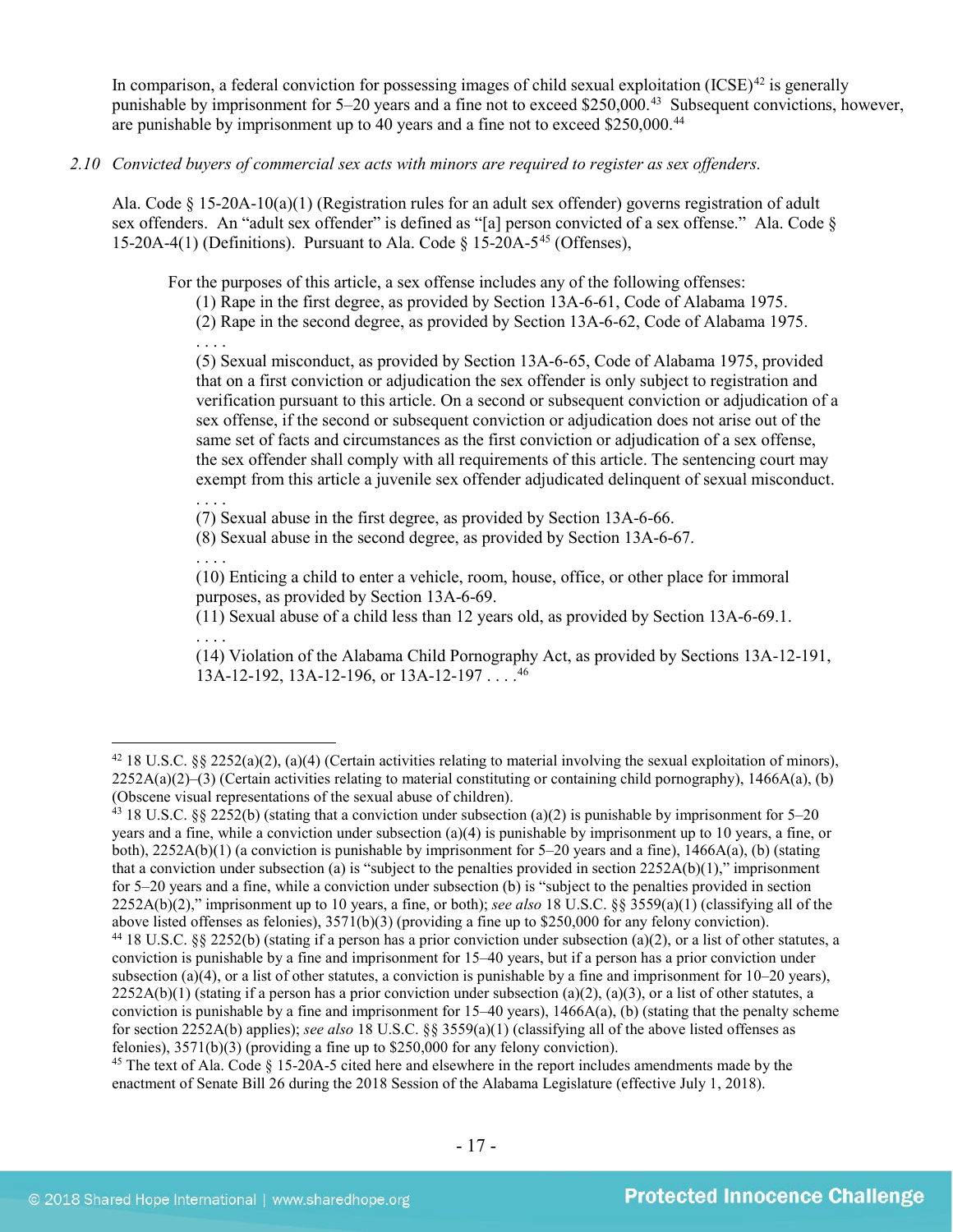. . . .

(20**)** Transmitting obscene material to a child by computer, as provided by Section 13A-6- 111.

. . . . (23) Facilitating solicitation of unlawful sexual conduct with a child, as provided by Section 13A-6-121.

(24) Electronic solicitation of a child, as provided by Section 13A-6-122.

(25) Facilitating the on-line solicitation of a child, as provided by Section 13A-6-123.

(26) Traveling to meet a child for an unlawful sex act, as provided by Section 13A-6-124.

(27) Facilitating the travel of a child for an unlawful sex act, as provided by Section 13A-6- 125.

(28) Human trafficking in the first degree, as provided by Section 13A-6-152, provided that the offense involves sexual servitude.

(29) Human trafficking in the second degree, as provided by Section 13A-6-153, provided that the offense involves sexual servitude.

. . . .

(34) Any solicitation, attempt, or conspiracy to commit any of the offenses listed in subdivisions (1) to (33), inclusive.

. . . . (37) Any crime committed in another state, the District of Columbia, any United States territory, or a federal, military, Indian, or foreign country jurisdiction if that jurisdiction also requires that anyone convicted of that crime register as a sex offender in that jurisdiction. . . . .

Accordingly, buyers convicted of sex trafficking or possessing images of child sexual exploitation (ICSE) will be required to register as sex offenders. Because Ala. Code  $\S$  13A-12-121.1<sup>[47](#page-17-0)</sup> (Engaging in an act of prostitution with a minor) is not included as a registerable offense, however, buyers would not be required to register for all acts constituting commercial sexual exploitation of children.

<sup>46</sup> "The sentencing court may exempt from this chapter a juvenile sex offender adjudicated delinquent of a violation of the Alabama Child Pornography Act after the juvenile has been counseled on the dangers of the conduct for which he or she was adjudicated delinquent." Ala. Code § 15-20A-5(14).

<span id="page-17-0"></span><sup>47</sup> *See supra* note [13.](#page-4-2)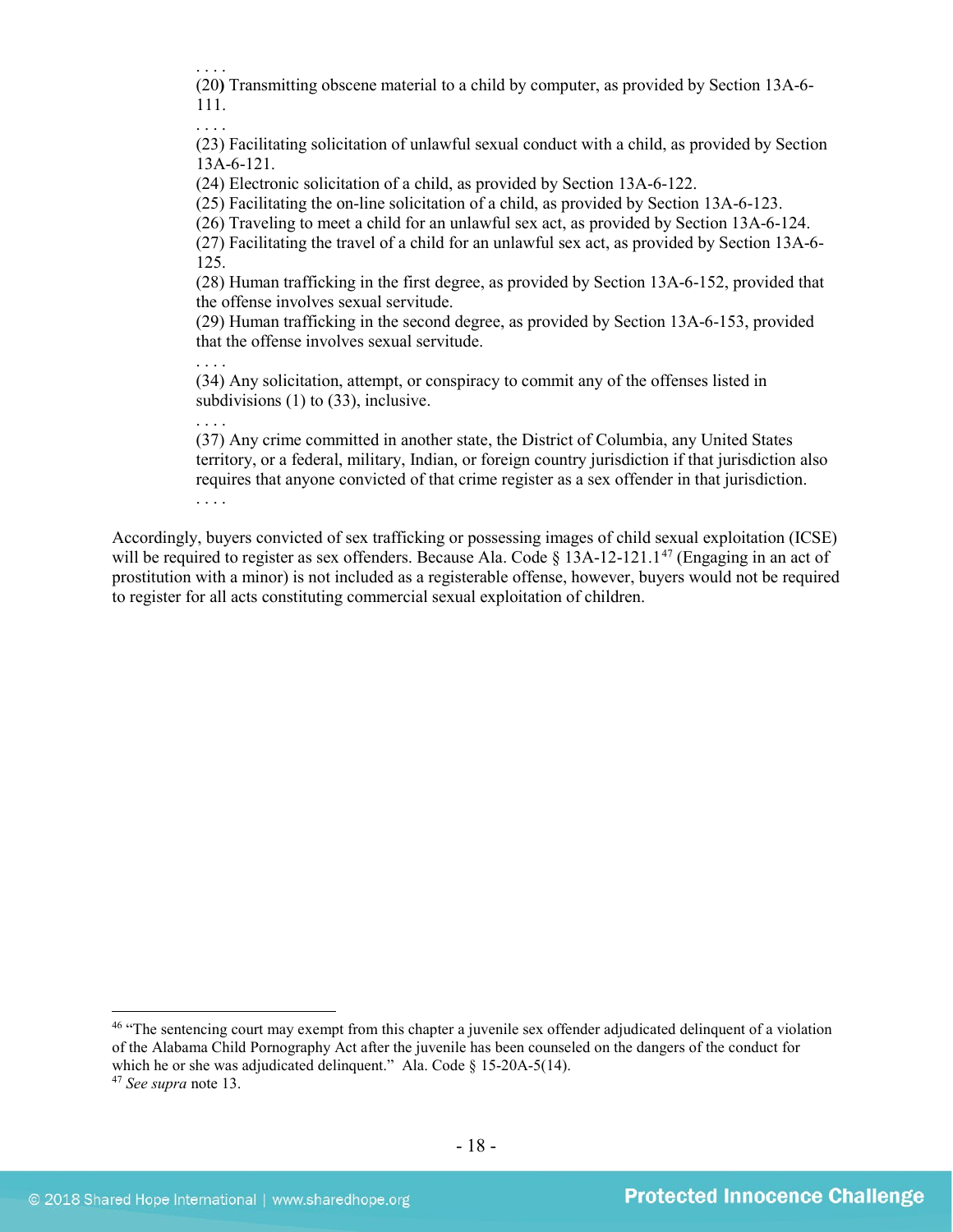#### **FRAMEWORK ISSUE 3: CRIMINAL PROVISIONS FOR TRAFFICKERS**

#### *Legal Components:*

- *3.1 Penalties for trafficking a child for sexual exploitation are as high as federal penalties.*
- *3.2 Creating and distributing images of child sexual exploitation carries penalties as high as similar federal offenses.*
- *3.3 Using the Internet or electronic communications to lure, entice, recruit or sell commercial sex acts with a minor is a separate crime or results in an enhanced penalty for traffickers.*
- *3.4 Financial penalties for traffickers, including asset forfeiture, are sufficiently high.*
- *3.5 Convicted traffickers are required to register as sex offenders.*
- *3.6 Laws relating to parental custody and termination of parental rights include sex trafficking or commercial sexual exploitation of children (CSEC) offenses as grounds for sole custody or termination in order to prevent traffickers from exploiting their parental rights as a form of control.*

*\_\_\_\_\_\_\_\_\_\_\_\_\_\_\_\_\_\_\_\_\_\_\_\_\_\_\_\_\_\_\_\_\_\_\_\_\_\_\_\_\_\_\_\_\_\_\_\_\_\_\_\_\_\_\_\_\_\_\_\_\_\_\_\_\_\_\_\_\_\_\_\_\_\_\_\_\_\_\_\_\_\_\_\_\_\_\_\_\_\_\_\_\_\_*

#### *Legal Analysis:*

*3.1 Penalties for trafficking a child for sexual exploitation are as high as federal penalties.* 

Ala. Code § 13A-6-152(a)(2) (Human trafficking in the first degree) makes it illegal if a trafficker "knowingly obtains, recruits, entices, solicits, induces, threatens, isolates, harbors, holds, restrains, transports, provides, or maintains any minor for the purpose of causing a minor to engage in sexual servitude."  $48\text{ A}$  conviction under Ala. Code § 13A-6-152(a)(2) is punishable as a Class A felony<sup>[49](#page-18-1)</sup> by imprisonment for life or 10–99 years, "which imprisonment includes hard labor," and a possible fine up to  $$60,000$ . Ala. Code  $$813A-6-152(e), $^{50}$  $$813A-6-152(e), $^{50}$  $$813A-6-152(e), $^{50}$ 13A-5-2(a), (b), 13A-5-6(a)(1), 13A-5-11(a)(1). If the victim of a violation of Ala. Code § 13A-6-152 is under 12 years old and the "offense involves sexual servitude," a mandatory minimum imprisonment of 20 years applies. Ala. Code §§ 13A-5-6(a)(4), 15-20A-5(28), 15-20A-48(a). Also, Ala. Code § 13A-6-125 (Facilitating the travel of a child for an unlawful sex act) states that a person "who facilitates, arranges, provides, or pays for the transport of a child for the purposes of engaging in an unlawful sex act with a child, including sexual intercourse, sodomy, a sexual performance, obscene sexual performance, or other sexual conduct for his or her benefit or for the benefit of another" commits a Class A felony punishable by life imprisonment or 10–99 years, "which imprisonment includes hard labor," and a possible fine up to \$60,000. Ala. Code §§ 13A-6-125, 13A-5- 2(a), (b), 13A-5-6(a)(1), 13A-5-11(a)(1). Under Ala. Code § 13A-5-6(c),

In addition to any penalties heretofore or hereafter provided by law, in all cases where an offender is designated as a sexually violent predator pursuant to Section 15-20A-19, [51](#page-18-3) or where an offender is convicted of a Class A felony criminal sex offense involving a child as defined in Section 15-20A-4(26), and is sentenced to a county jail or the Alabama Department of Corrections, the sentencing judge shall impose an additional penalty of not less than 10 years of post-release supervision to be served upon the defendant's release from incarceration.

Traffickers may also be prosecuted under Ala. Code § 13A-12-111(a) (Promoting prostitution; first degree).[52](#page-18-4)  A conviction for violating Ala. Code  $\S$  13A-12-111(a) is punishable as a Class B felony by imprisonment for 2– 20 years, "which imprisonment includes hard labor," a possible fine up to \$30,000, a mandatory fine of \$500 "to compensative victims of prostitution and human trafficking," and a mandatory fine for subsequent

<span id="page-18-0"></span> <sup>48</sup> *See supra* Component 1.1 for the definitions of "sexual servitude" and "sexual conduct."

<span id="page-18-1"></span><sup>49</sup> *See supra* note [24.](#page-11-6)

<span id="page-18-2"></span><sup>50</sup> *See supra* note [2.](#page-0-2)

<span id="page-18-3"></span><sup>51</sup> *See supra* note [26.](#page-11-7)

<span id="page-18-4"></span><sup>52</sup> *See supra* Component 1.2 for the substantive provisions of Ala. Code § 13A-12-111(a).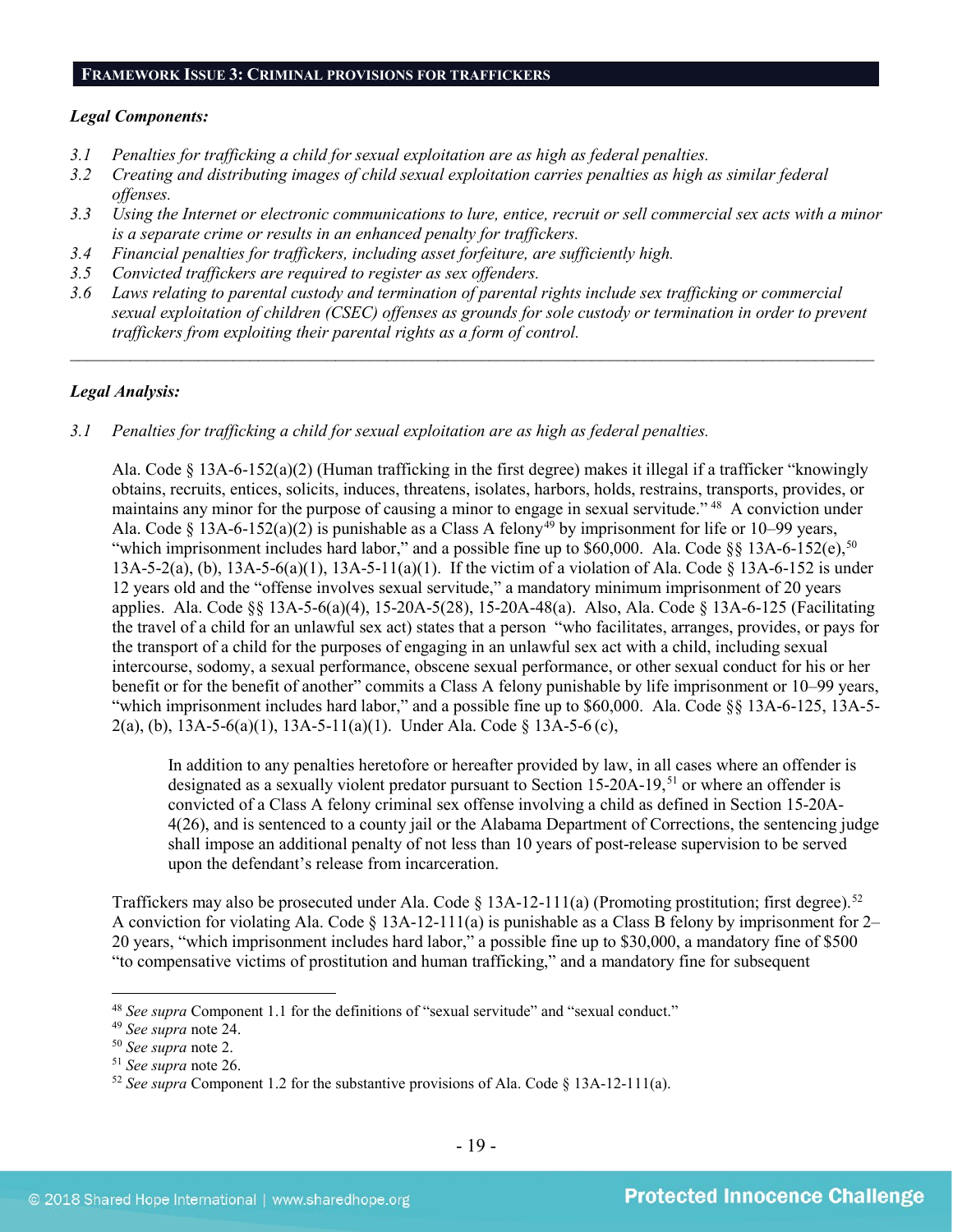offenses. [53](#page-19-0) Ala. Code §§ 13A-12-111(b), 13A-5-2(a), (b), 13A-5-6(a)(2), 13A-5-11(a)(2), 13A-6-181(a), 13A-12-125. [54](#page-19-1) If the victim of a violation of Ala. Code § 13A-12-111 is under 12 years old, a mandatory minimum imprisonment of 10 years applies. Ala. Code §§ 13A-5-6(a)(5), 15-20A-5(12), 15-20A-48(a).

Additionally, traffickers could be prosecuted under Ala. Code § 13A-12-112(a) (Promoting prostitution; second degree), punishable as a Class C felony<sup>[55](#page-19-2)</sup> by imprisonment for 1 year and 1 day to 10 years, "which imprisonment includes hard labor," a possible fine up to \$15,000, and a mandatory fine of \$500, or more for subsequent offenses. Ala. Code §§ 13A-12-112(b), 13A-5-2(a), (b), 13A-5-6(a)(3), 13A-5-11(a)(3), 13A-6- 181(a). Some traffickers could be prosecuted under Ala. Code § 13A-6-121 (Facilitating solicitation of unlawful sexual conduct with a child), which is a Class C felony, and is punishable by 1 year and 1 day to 10 years, "which imprisonment includes hard labor," and a possible fine of up \$15,000 Ala. Code §§ 13A-6-121,  $13A-5-2(a)$ , (b),  $13A-5-6(a)(3)$ ,  $13A-5-11(a)(3)$ .

In comparison, if the victim is under the age of 14, a conviction under the Trafficking Victims Protection Act  $(TVPA)^{56}$  $(TVPA)^{56}$  $(TVPA)^{56}$  for child sex trafficking is punishable by 15 years to life imprisonment and a fine not to exceed \$250,000. 18 U.S.C. §§ 1591(b)(1),  $3559(a)(1)$ ,  $3571(b)(3)$ . If the victim is between the ages of 14–17, a conviction is punishable by 10 years to life imprisonment and a fine not to exceed \$250,000. 18 U.S.C. §§ 1591(b)(2), 3559(a)(1), 3571(b)(3). A conviction is punishable by mandatory life imprisonment, however, if the trafficker has a prior conviction for a federal sex offense<sup>[57](#page-19-4)</sup> against a minor. 18 U.S.C. § 3559(e)(1).

#### *3.2 Creating and distributing images of child sexual exploitation carries penalties as high as similar federal offenses.*

Alabama separately criminalizes the production, dissemination,<sup>[58](#page-19-5)</sup> and possession with the intent to disseminate images of child sexual exploitation (ICSE). Ala. Code § 13A-12-197(a) (Production of obscene matter) states,

<span id="page-19-14"></span><span id="page-19-13"></span><span id="page-19-12"></span><span id="page-19-11"></span><span id="page-19-10"></span>Any person who knowingly<sup>[59](#page-19-6)</sup> films, prints, records, photographs or otherwise produces any obscene matter that contains a visual depiction of a person under the age of 17 years engaged in any act of sado-masochistic abuse, sexual intercourse,<sup>[60](#page-19-7)</sup> sexual excitement,<sup>[61](#page-19-8)</sup> masturbation, breast nudity, genital nudity, or other sexual conduct<sup> $62$ </sup> shall be guilty of a Class A felony.

<span id="page-19-6"></span><sup>59</sup> Ala. Code § 13A-12-190(4) (Definitions) defines "knowingly" as the following:

[a] person knowingly disseminates or publicly displays obscene matter when the person knows the nature of the matter. A person knows the nature of the matter when either of the following circumstances exist:

a. The person is aware of the character and content of the matter; or

b. The person recklessly disregards circumstances suggesting the character and content of the matter.

<span id="page-19-7"></span> $60$  Ala. Code § 13A-12-190(7) (Definitions) defines "sexual intercourse" as "[i]ntercourse, real or simulated, whether genital-genital, oral-genital, anal-genital or oral-anal, whether between persons of the same or opposite sex or between a human and an animal."

<span id="page-19-8"></span> $61$  Ala. Code § 13A-12-190(6) (Definitions) defines "sexual excitement" as "[t]he condition of human male or female genitals when in a state of sexual stimulation."

<span id="page-19-9"></span> $62$  Ala. Code § 13A-12-190(9) (Definitions) defines "other sexual conduct" as "[a]ny touching of the genitals, pubic areas or buttocks of the human male or female, or the breasts of the female, whether alone or between members of the same or opposite sex or between humans and animals in an act of apparent sexual stimulation or gratification."

<span id="page-19-0"></span> <sup>53</sup> *See supra* note [11.](#page-3-3)

<span id="page-19-2"></span><span id="page-19-1"></span><sup>&</sup>lt;sup>55</sup> *See supra* note [28.](#page-11-8)<br><sup>56</sup> *See supra* Component 2.4 for further discussion.

<span id="page-19-5"></span><span id="page-19-4"></span><span id="page-19-3"></span><sup>&</sup>lt;sup>57</sup> *See supra* note 30.<br><sup>58</sup> Ala. Code § 13A-12-190(1) (Definitions) defines "disseminate" as "[t]o sell, lend or show for monetary consideration or to offer or agree to do the same."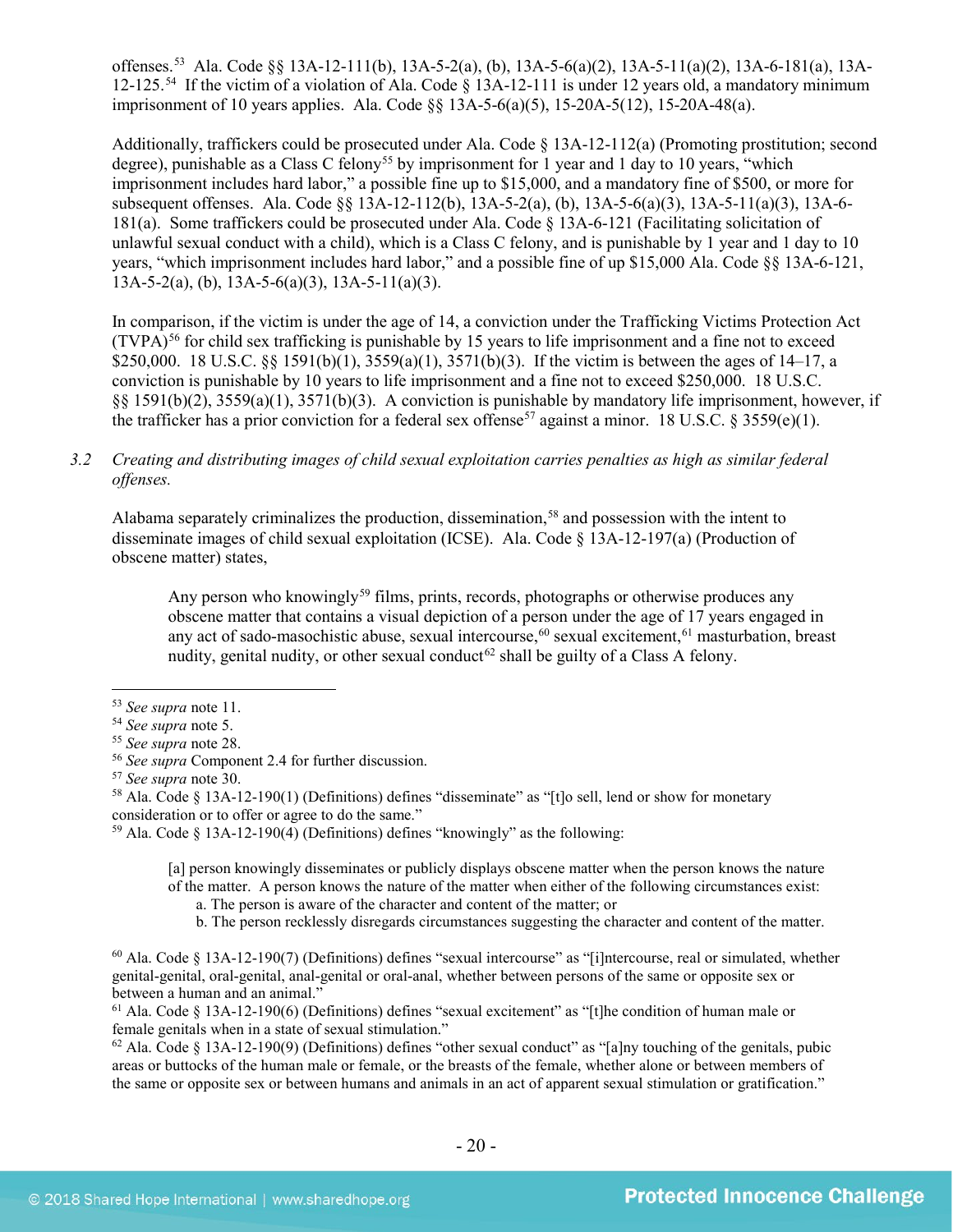Pursuant to Ala. Code § 13A-12-197(b), each depiction of each individual under 17 counts as a separate offense. A conviction under Ala. Code  $\S$  13A-12-197 is punishable as a Class A felony by imprisonment for life or 10–99 years, "which imprisonment includes hard labor," and a possible fine up to \$60,000. Ala. Code  $\S$  13A-5-2(a), (b), 13A-5-6(a)(1), 13A-5-11(a)(1). If the victim of a violation of Ala. Code  $\S$ 13A-12-197 is under 12 years old, a mandatory minimum imprisonment of 20 years applies. Ala. Code §§ 13A-5-6(a)(4), 15-20A-5(14), 15-20A-48(a).

Ala. Code § 13A-12-191 (Dissemination or display of obscene matter) states,

Any person who shall knowingly disseminate or display publicly any obscene matter containing a visual depiction of a person under the age of 17 years engaged in any act of sado-masochistic abuse, sexual intercourse, sexual excitement, masturbation, breast nudity, genital nudity, or other sexual conduct shall be guilty of a Class B felony.

Ala. Code § 13A-12-192(a) (Possession of obscene matter) states,

Any person who knowingly possesses with intent to disseminate any obscene matter that contains a visual depiction of a person under the age of 17 years engaged in any act of sado-masochistic abuse, sexual intercourse, sexual excitement, masturbation, breast nudity, genital nudity, or other sexual conduct shall be guilty of a Class B felony. Possession of three or more copies of the same visual depiction contained in obscene matter is prima facie evidence of possession with intent to disseminate the same.

Class B felonies are punishable by imprisonment of 2–20 years, "which imprisonment includes hard labor," and possible fines up \$30,000. Ala. Code  $\frac{8}{3}$  13A-5-2(a), (b), 13A-5-6(a)(2), 13A-5-11(a)(2). If the child involved in the commission of Ala. Code § 13A-12-197(a) (Production of obscene matter) is under 12 years old, a mandatory minimum imprisonment of 20 years applies, while if the child involved in the commission of Ala. Code § 13A-12-191 (Dissemination or display of obscene matter) or § 13A-12-192(a) (Possession of obscene matter) is under 12 years old, a mandatory minimum imprisonment of 10 years applies. Ala. Code §§ 13A-5-  $6(a)(4)$ ,  $(a)(5)$ , 15-20A-5(14), 15-20A-48(a).

Pursuant to Ala. Code § 13A-12-196 (Permitting or allowing child to engage in production of obscene matter),

Any parent or guardian who knowingly permits or allows their child, ward, or dependent under the age of 17 years to engage in the production of any obscene matter containing a visual depiction of such child, ward, or dependent under the age of 17 years engaged in any act of sado-masochistic abuse, sexual excitement, masturbation, breast nudity, genital nudity, or other sexual conduct shall be guilty of a Class A felony.

A Class A felony is punishable by life imprisonment or 10–99 years, "which imprisonment includes hard labor," and a possible fine up to \$60,000. Ala. Code §§ 13A-5-6(a)(1), 13A-5-11(a)(1). Additionally, if the child involved is under the age of 12, a mandatory minimum imprisonment of 20 years applies. Ala. Code §§ 13A-5-2(a), (b), 13A-5-6(a)(4), 15-20A-5(14), 15-20A-48(a).

In comparison, if the victim is under the age of 14, a conviction under the TVPA for child sex trafficking is punishable by 15 years to life imprisonment and a fine not to exceed \$250,000. 18 U.S.C. §§ 1591(b)(1),  $3559(a)(1)$ ,  $3571(b)(3)$ . If the victim is between the ages of  $14-17$ , a conviction is punishable by 10 years to life imprisonment and a fine not to exceed \$250,000. 18 U.S.C. §§ 1591(b)(2), 3559(a)(1), 3571(b)(3). A conviction is punishable by mandatory life imprisonment, however, if the trafficker has a prior conviction for a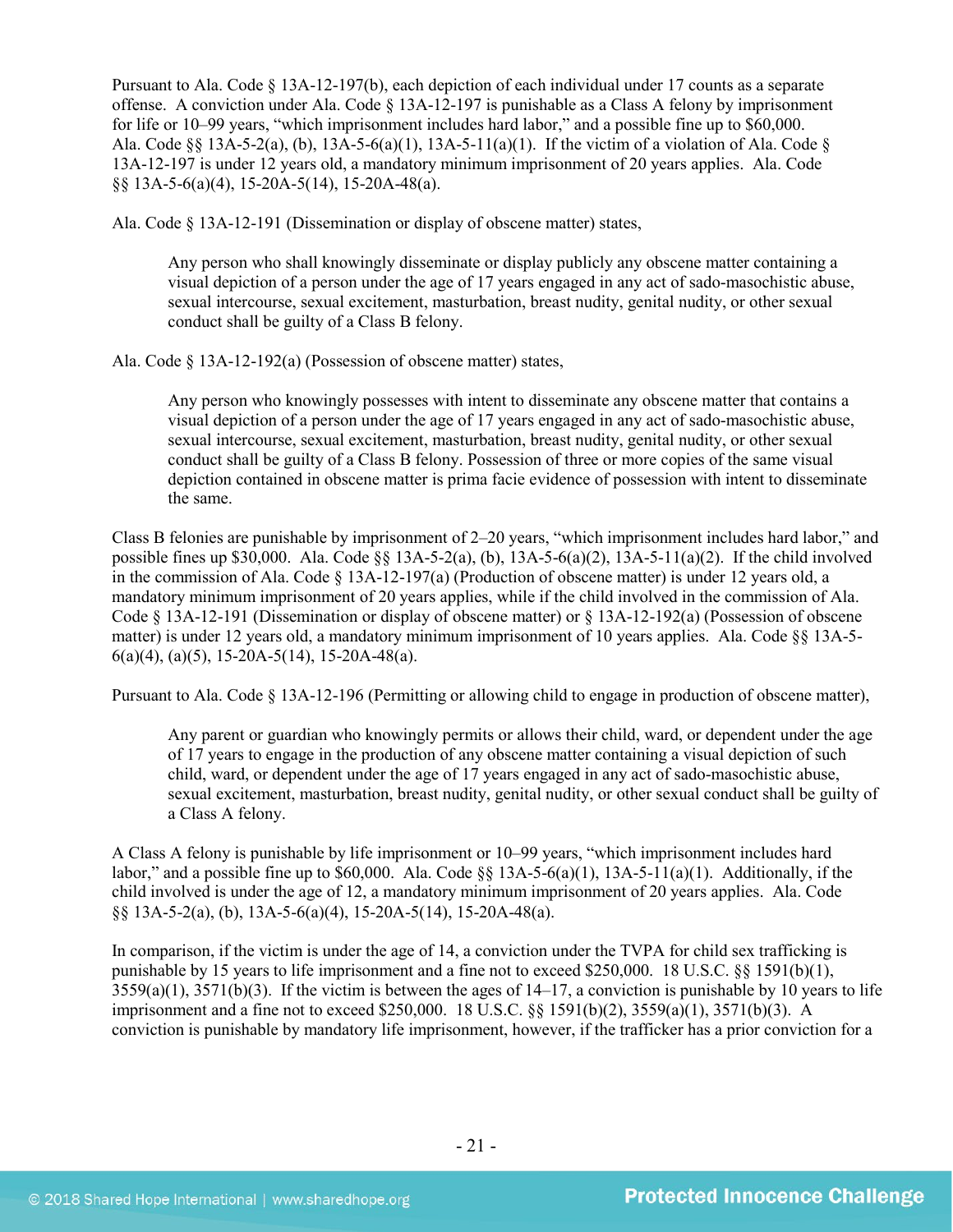federal sex offense<sup>[63](#page-21-0)</sup> against a minor. 18 U.S.C. § 3559(e)(1). Additionally, a federal conviction for distribution of ICSE<sup>[64](#page-21-1)</sup> is generally punishable by imprisonment for  $5-20$  years and a fine not to exceed \$250,000.<sup>[65](#page-21-2)</sup> Subsequent convictions, however, are punishable by imprisonment up to 40 years and a fine not to exceed \$250,000.<sup>[66](#page-21-3)</sup>

*3.3 Using the Internet or electronic communication to lure, entice, recruit or sell commercial sex acts with a minor is a separate crime or results in an enhanced penalty for traffickers.*

The use of the Internet or other electronic communication to reach children under 16 for commercial sex acts is illegal under Ala. Code § 13A-6-122 (Electronic solicitation of a child)[.67](#page-21-4) Pursuant to Ala. Code § 13A-6-122,

[A] person who, knowingly entices, induces, persuades, seduces, prevails, advises, coerces, lures, or orders, or attempts to entice, induce, persuade, seduce, prevail, advise, coerce, lure, or order, by means of a computer, on-line service, Internet service . . . or any other electronic communication or storage device, a child who is at least three years younger than the defendant, or another person believed by the defendant to be a child at least three years younger than the defendant to meet with the defendant or any other person for the purpose of engaging in sexual intercourse, deviate sexual intercourse, sexual contact, sexual performance, obscene sexual performance, sexual conduct, or genital mutilation or directs a child to engage in sexual intercourse, deviate sexual intercourse, sexual contact, sexual performance, obscene sexual performance, sexual conduct, or genital mutilation, is guilty of electronic solicitation of a child . . . .

A conviction for violating Ala. Code § 13A-6-122 is punishable as a Class B felony by imprisonment for 2–20 years, "which imprisonment includes hard labor," and a possible fine up to \$30,000. Ala. Code §§ 13A-6-122, 13A-5-2(a), (b), 13A-5-6(a)(2), 13A-5-11(a)(2).

Additionally, pursuant to Ala. Code § 13A-6-121 (Facilitating solicitation of unlawful sexual conduct with a child),

A person who knowingly compiles, enters into, or transmits by use of computer or otherwise; makes, prints, publishes, or reproduces by computerized or other means; knowingly causes or allows to be

<span id="page-21-1"></span><span id="page-21-0"></span><sup>63</sup> *See supra* note [30.](#page-12-4) 64 18 U.S.C. §§ 2252(a)(1), (a)(2), (a)(3) (Certain activities relating to material involving the sexual exploitation of minors),  $2252A(a)(2)$ ,  $(a)(3)$  (Certain activities relating to material constituting or containing child pornography),  $1466A(a)$  (Obscene visual representations of the sexual abuse of children).

<span id="page-21-2"></span><sup>&</sup>lt;sup>65</sup> 18 U.S.C. §§ 2252(b) (stating that a conviction under subsection (a)(1), (a)(2), or (a)(3) is punishable by imprisonment for 5–20 years and a fine), 2252A(b)(1) (a conviction is punishable by imprisonment for 5–20 years and a fine), 1466A(a), (b) (stating that a conviction under subsection (a) is "subject to the penalties provided in section 2252A(b)(1)," imprisonment for 5–20 years and a fine, while a conviction under subsection (b) is "subject to the penalties provided in section 2252A(b)(2)," imprisonment up to 10 years, a fine, or both); *see also* 18 U.S.C.  $\S$ § 3559(a)(1) (classifying all of the above listed offenses as felonies), 3571(b)(3) (providing a fine up to \$250,000 for any felony conviction).<br><sup>66</sup> 18 U.S.C. §§ 2252(b) (stating if a person has a prior conviction under subsection (a)(1), (a)(2), or (a)(3) or a list of

<span id="page-21-3"></span>other statutes, a conviction is punishable by a fine and imprisonment for  $15-40$  years),  $2252A(b)(1)$  (stating if a person has a prior conviction under subsection (a)(2), (a)(3), or a list of other statutes, a conviction is punishable by a fine and imprisonment for 15–40 years),  $1466A(a)$ , (b) (stating that the penalty scheme for section 2252A(b) applies); *see also* 18 U.S.C. §§ 3559(a)(1) (classifying all of the above listed offenses as felonies), 3571(b)(3) (providing a fine up to \$250,000 for any felony conviction).

<span id="page-21-4"></span> $67$  For purposes of Ala. Code § 13A-6-122 (Electronic solicitation of a child), § 13A-6-121 (Facilitating solicitation of unlawful sexual conduct with a child), § 13A-6-123 (Facilitating the on-line solicitation of a child), § 13A-6-124 (Traveling to meet a child for an unlawful sex act), and § 13A-6-125 (Facilitating the travel of a child for an unlawful sex act), a "child" means "a person under 16 years of age." Ala. Code § 13A-6-120.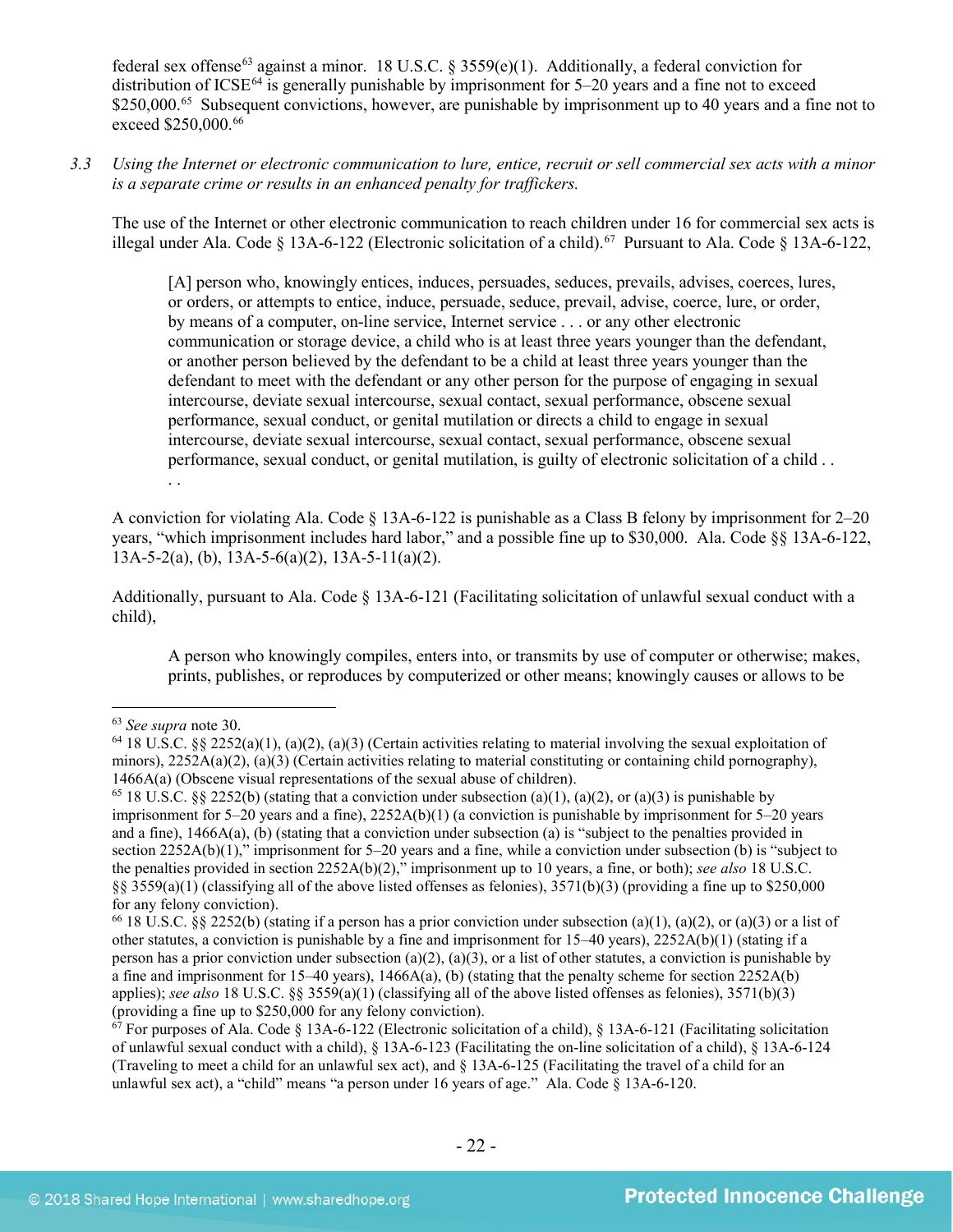entered into or transmitted by use of computer or otherwise; or buys, sells, receives, exchanges, or disseminates any notice, statement, or advertisement of any child's name, telephone number, place of residence, other geographical location, physical characteristics, or other descriptive or identifying information for the purpose of facilitating, encouraging, offering, or soliciting unlawful sexual conduct of or with any child, or the visual depiction of such conduct, is guilty of facilitating solicitation of unlawful sexual conduct with a child . . . .

As a Class C felony, a conviction for violating Ala. Code § 13A-6-121 is punishable by 1 year and 1 day to 10 years, "which imprisonment includes hard labor," and a possible fine of up \$15,000. Ala. Code §§ 13A-6-121,  $13A-5-2(a)$ , (b),  $13A-5-6(a)(3)$ ,  $13A-5-11(a)(3)$ .

# *3.4 Financial penalties for traffickers, including asset forfeiture, are sufficiently high.*

Traffickers face a number of financial penalties, including fines, restitution, forfeiture, and civil damages. Traffickers convicted of Ala. Code § 13A-12-197 (Production of obscene matter), a Class A felony, are subject to a possible fine up to \$60,000 pursuant to Ala. Code  $\S$  13A-5-11(a)(1) (Fines for felonies). Traffickers convicted of Ala. Code § 13A-12-111 (Promoting prostitution; first degree), § 13A-6-122 (Electronic solicitation of a child), § 13A-12-191 (Dissemination or display of obscene matter), or § 13A-12-192 (Possession of obscene matter), all Class B felonies, are subject to possible fines up to \$30,000. Ala. Code § 13A-5-11(a)(2). Traffickers convicted of Ala. Code § 13A-12-112 (Promoting prostitution; second degree) or § 13A-6-121 (Facilitating solicitation of unlawful sexual conduct with a child), both Class C felonies, are subject to a possible fine up to \$15,000. Ala. Code §§ 13A-12-112(b), 13A-6-121, 13A-5-11(a)(3). Pursuant to Ala. Code § 13A-5-11(a)(5),<sup>[68](#page-22-0)</sup> the court may fix the fine at "[a]ny amount not exceeding double the pecuniary gain to the defendant or loss to the victim caused by the commission of the offense." Additionally, pursuant to Ala. Code  $\S$  13A-6-181(a)<sup>[69](#page-22-1)</sup> (Additional fine for certain crimes relating to prostitution; pre-trial diversion programs), traffickers convicted of Ala. Code § 13A-12-111 (Promoting prostitution; first degree) or § 13A-12-112 face a mandatory fine of \$500, or more for subsequent offenses.

Traffickers convicted of Ala. Code § 13A-6-152 (Human trafficking in the first degree), § 13A-6-153 (Human trafficking in the second degree), § 13A-12-111 (Promoting prostitution in the first degree), § 13A-12-112 (Promoting prostitution in the second degree), § 13A-12-121 (Prohibited activities), or § 13A-12-121.1 (Engaging in an act of prostitution with a minor) face an additional mandatory fine of \$500 "which shall be used to compensate victims of prostitution and human trafficking." Ala. Code § 13A-12- 125[70](#page-22-2) (Additional penalty for engaging in an act of prostitution with a minor). Fines collected under Ala. Code § 13A-12-125 "shall be deposited into the State Treasury to the credit of the Alabama Crime Victims Compensation Fund under Section 15-23-16."

Asset forfeiture provisions apply to traffickers convicted of Ala. Code § 13A-12-197(a), § 13A-12-191, and § 13A-12-192(a). Ala. Code § 13A-12-198 (Forfeiture and condemnation of contraband) states in part,

Any article, equipment, machine, materials, matter, vehicle or other thing whatsoever used in the commercial production, transportation, dissemination, display or storage of any obscene matter displaying or depicting a person under the age of 17 years engaged in any of the obscene acts described in Sections 13A-12-191, 13A-12-192, 13A-12-196 and 13A-12-197 shall be contraband and shall be forfeited to the State of Alabama.

<span id="page-22-0"></span> <sup>68</sup> *See supra* note [7.](#page-2-5)

<span id="page-22-1"></span><sup>69</sup> *See supra* note [11.](#page-3-3)

<span id="page-22-2"></span><sup>70</sup> *See supra* note [5.](#page-2-4)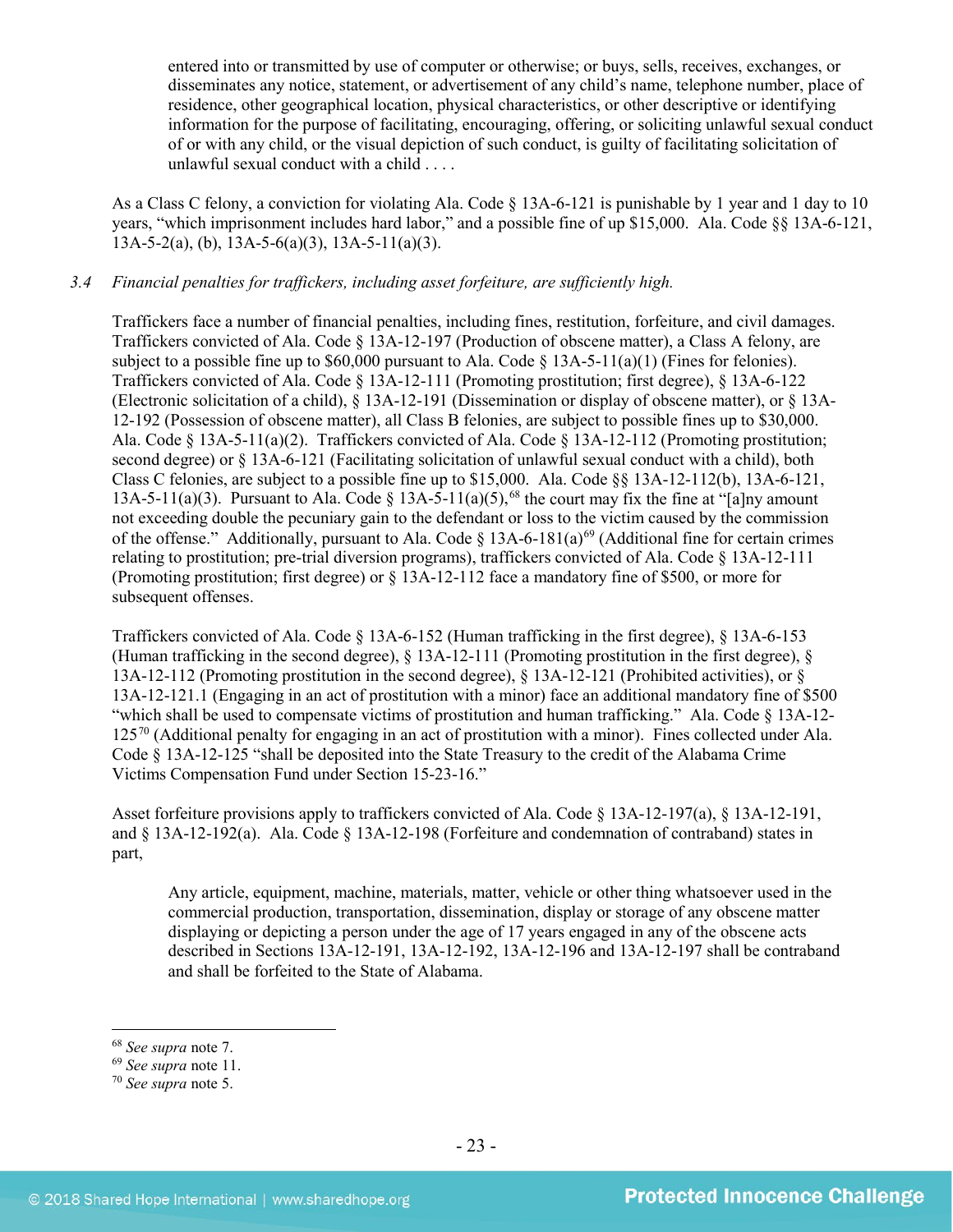Traffickers convicted of other offenses under Alabama's criminal laws may also be required to make restitution to the victims of the crimes pursuant to Ala. Code § 15-18-67 (Hearings), which states that

[w]hen a defendant is convicted of a criminal activity or conduct which has resulted in pecuniary damages or  $\cos^{-1}$  to a victim, the court shall hold a hearing to determine the amount or type of restitution due the victim or victims of such defendant's criminal acts. Such restitution hearings shall be held as a matter of course and in addition to any other sentence which it may impose, the court shall order that the defendant make restitution or otherwise compensate such victim for any pecuniary damages. The defendant, the victim or victims, or their representatives or the administrator of any victim's estate as well as the district attorney shall have the right to be present and be heard upon the issue of restitution at any such hearings.

However, "victim" is defined in Ala. Code § 15-18-66(4) (Definitions) as "[a]ny person whom the court determines has suffered a direct or indirect pecuniary damage as a result of the defendant's criminal activities. 'Victim' shall not include any participant in the defendant's criminal activities."

Traffickers convicted of Ala. Code  $\S$  13A-6-152(a)(2) (Human trafficking in the first degree) are subject to additional forfeiture and restitution provisions. Pursuant to Ala. Code § 13A-6-156 (Forfeiture of profits or proceeds and interest in property),

A person who commits the offense of human trafficking in the first degree or human trafficking in the second degree shall forfeit to the State of Alabama any profits or proceeds and any interest in property that he or she has acquired or maintained that the sentencing court determines to have been acquired or maintained as a result of committing human trafficking in the first degree or human trafficking in the second degree. Any assets seized shall first be used to pay restitution to trafficking victims and subsequently to pay any damages awarded to victims in a civil action. Any remaining assets shall go toward the cost of the investigation and prosecution and the remaining assets shall be remitted to funding the Alabama Crime Victims Compensation Fund.

Traffickers convicted of prostitution-related offenses, including the CSEC offense of promoting prostitution in the first degree, also face forfeiture under Ala. Code § 15-5-61(a) (Seizure and forfeiture of property criminally acquired) which states,

Any property, proceeds, or instrumentality of every kind, used or intended for use in the course of, derived from, or realized through the commission of a felony offense, as defined in this article, or a misdemeanor offense under Article 3, Chapter 12, Title 13A, relating to prostitution offenses, or as inducement or attempt or conspiracy to commit such offenses, is subject to civil forfeiture.

Pursuant to Ala. Code § 13A-6-155(a) (Mandatory restitution), traffickers convicted under any provision of the human trafficking article, Ala. Code § 13A-6-150 et seq., will be required to "pay mandatory restitution to the victim, prosecutorial or law enforcement entity, with the proceeds from property forfeited under Section 6 [i.e. Section 13A-6-156] applied first to payment of restitution."

Furthermore, under Ala. Code § 13A-6-157<sup>[72](#page-23-1)</sup> (Civil action by victims; relief awarded),

<span id="page-23-2"></span>(a) An individual who is a victim of human trafficking may bring a civil action in the appropriate state court.

<span id="page-23-0"></span> <sup>71</sup> *See supra* note [41.](#page-15-1)

<span id="page-23-1"></span><sup>&</sup>lt;sup>72</sup> The text of Ala. Code  $\S$  13A-6-157 cited here and elsewhere in the report includes amendments made by the enactment of House Bill 305 during the 2018 Session of the Alabama Legislature (effective March 28, 2018).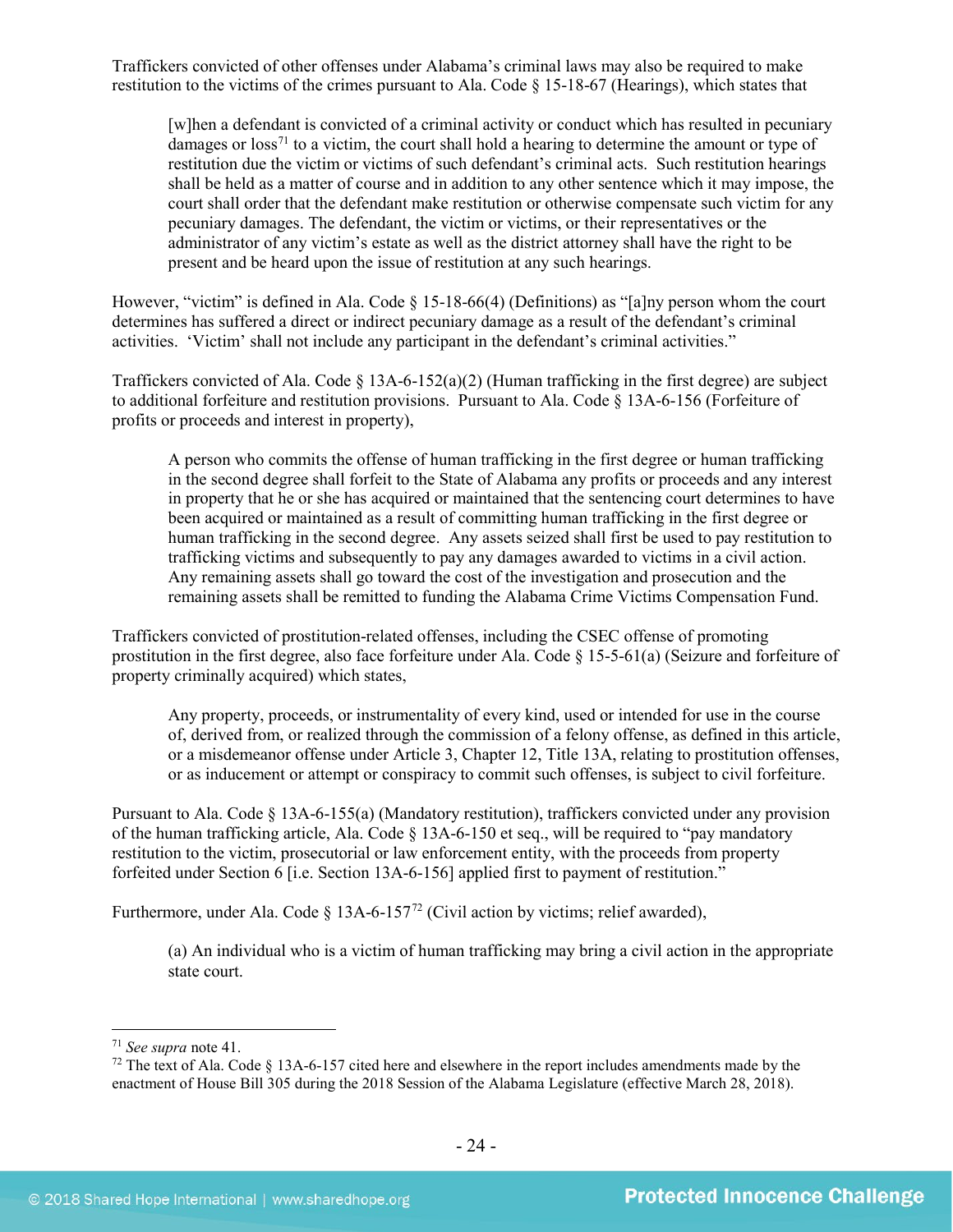(b) Venue for any action brought under this section shall be in the county in which the offense was committed or in any other county into or through which the person upon whom it was committed may have been carried in the commission of the offense. If venue is proper in more than one county, venue shall be in either county.

(c) The court may award actual damages, compensatory damages, punitive damages, injunctive relief, and any other appropriate relief. A prevailing plaintiff shall also be awarded attorney's fees and costs. Treble damages shall be awarded on proof of actual damages where defendant's acts were willful and malicious.

(d) The court shall award a prevailing plaintiff attorney's fees and costs.

(e) Upon commencement of any action brought under this section, the clerk of the court shall mail a copy of the complaint or other initial pleading to the office of the Attorney General and, upon entry of any injunction, judgment, or decree in the action, shall mail a copy of the injunction, judgment, or decree to the office of the Attorney General.

<span id="page-24-3"></span>(f) This section does not preclude any other remedy available to the victim under federal law or the laws of this state.

Lastly, the Attorney General is permitted to bring a civil action against any offender of human trafficking for the purpose of recovering damages for victims. Pursuant to Ala. Code  $\S$  13A-6-157.1(b)<sup>[73](#page-24-0)</sup> (Attorney General may enforce the human trafficking laws and recover damages for victims), "In addition to any other remedy under this article [Human trafficking], the Attorney General may bring a civil action on behalf of the state in the appropriate state court to recover actual damages for victims of acts or practices performed in violation of this article." Ala. Code  $\S$  13A-6-162<sup>[74](#page-24-1)</sup> (Civil penalty for violations) further provides,

<span id="page-24-4"></span>(a) Any person, corporation, or other legal entity who engages in any act or practice that violates this article is liable for a civil penalty of up to fifty thousand dollars (\$50,000) for each violation.

. . . .

(d) In any successful action brought by the Attorney General under this section, the court shall award the office of the Attorney General reasonable attorney's fees and costs.

(e) All penalties recovered in actions brought under this section shall be deposited into the State Treasury to the credit of the Attorney General's Special Revenue Account for the purpose of implementing and enforcing this Article . . . . "

#### *3.5 Convicted traffickers are required to register as sex offenders.*

Ala. Code § 15-20A-10(a)(1) (Registration rules for an adult sex offender) governs registration for adult sex offenders. An "adult sex offender" is defined as "[a] person convicted of a sex offense." Ala. Code § 15-20A-4(1) (Definitions). Pursuant to Ala. Code  $\S 15$ -20A-5<sup>[75](#page-24-2)</sup> (Offenses),

For the purposes of this article, a sex offense includes any of the following offenses:

. . . . (12) Promoting prostitution in the first degree, as provided by Section 13A-12-111.

(13) Promoting prostitution in the second degree, as provided by Section 13A-12-112.

(14) Violation of the Alabama Child Pornography Act, as provided by Sections 13A-12-191 .

. . . [76](#page-24-1)

<span id="page-24-1"></span><span id="page-24-0"></span><sup>&</sup>lt;sup>73</sup> The text of Ala. Code  $\S$  13A-6-157.1 cited here and elsewhere in this report includes amendments made by the enactment of House Bill 305 during the 2018 Session of the Alabama Legislature (effective March 28, 2018). <sup>74</sup> The text of Ala. Code  $\S 13A-6-162$  cited here and elsewhere in this report includes amendments made by the enactment of House Bill 305 during the 2018 Session of the Alabama Legislature (effective March 28, 2018).

<span id="page-24-2"></span><sup>75</sup> *See supra* note [45.](#page-16-5)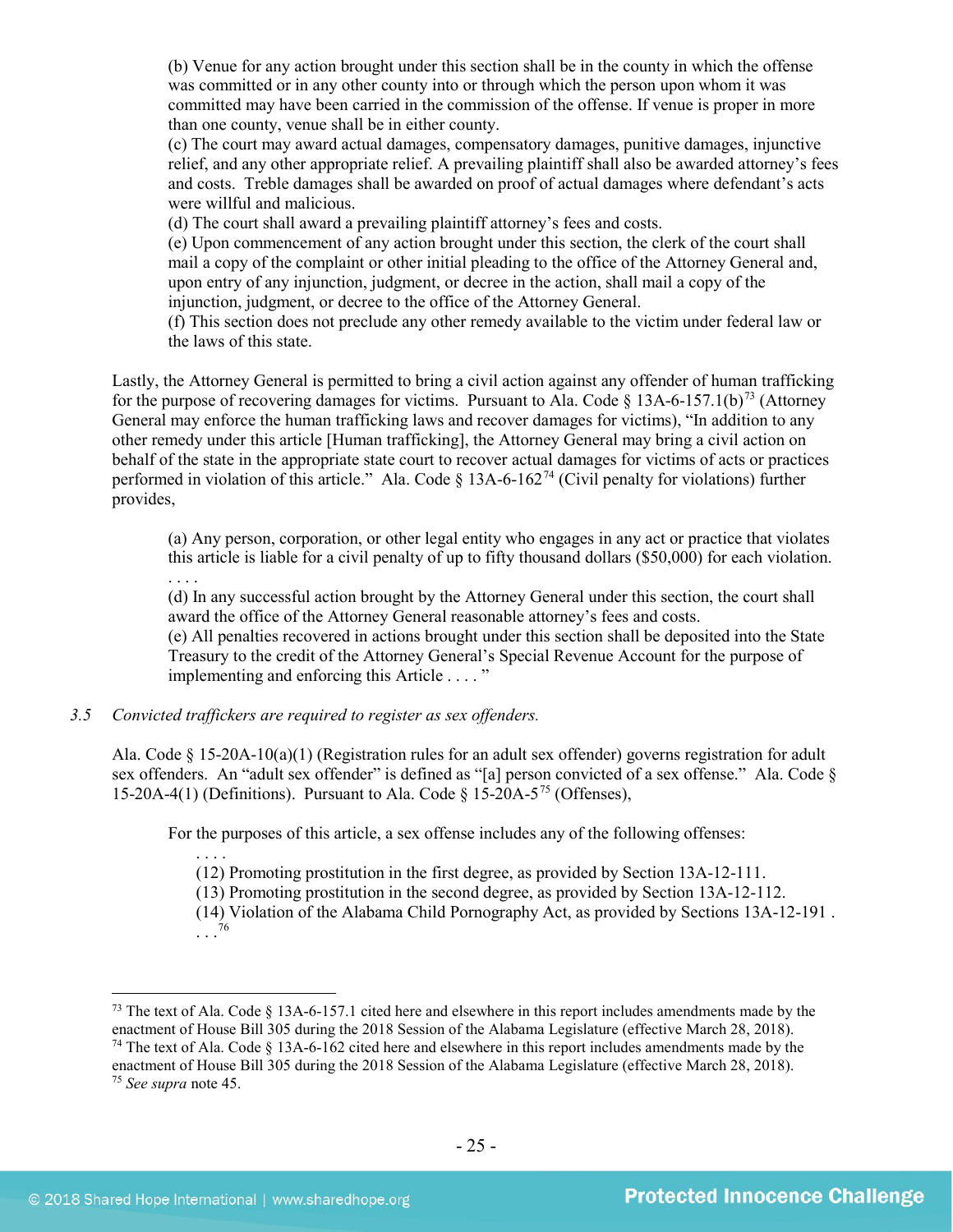. . . .

. . . .

(20**)** Transmitting obscene material to a child by computer, as provided by Section 13A-6- 111.

. . . . (23) Facilitating solicitation of unlawful sexual conduct with a child, as provided by Section 13A-6-121.

(24) Electronic solicitation of a child, as provided by Section 13A-6-122.

(25) Facilitating the on-line solicitation of a child, as provided by Section 13A-6-123.

(26) Traveling to meet a child for an unlawful sex act, as provided by Section 13A-6-124.

(27) Facilitating the travel of a child for an unlawful sex act, as provided by Section 13A-6- 125.

(28) Human trafficking in the first degree, as provided by Section 13A-6-152, provided that the offense involves sexual servitude.

(29) Human trafficking in the second degree, as provided by Section 13A-6-153, provided that the offense involves sexual servitude.

(34) Any solicitation, attempt, or conspiracy to commit any of the offenses listed in subdivisions  $(1)$  to  $(33)$ .

. . . . (37) Any crime committed in another state, the District of Columbia, any United States territory, or a federal, military, Indian, or foreign country jurisdiction if that jurisdiction also requires that anyone convicted of that crime register as a sex offender in that jurisdiction. . . . .

Accordingly, traffickers convicted of sex trafficking or CSEC offenses and those convicted of creating or distributing images of child sexual exploitation (ICSE) will be required to register as sex offenders.

*3.6 Laws relating to parental custody and termination of parental rights include sex trafficking or commercial sexual exploitation of children (CSEC) offenses as grounds for sole custody or termination in order to prevent traffickers from exploiting their parental rights as a form of control.* 

Neither convictions under the human trafficking laws, Ala. Code § 13A-6-152(a) (Human trafficking in the first degree) and § 13A-6-153(a) (Human trafficking in the second degree), nor any CSEC law are expressly enumerated in Ala. Code § 12-15-319(a) (Grounds for termination of parental rights; factors considered; presumption arising from abandonment) as grounds for the termination of parental rights. However, the definition of "abuse," which includes subjecting a child to prostitution and sexual exploitation, as well as "[c]onviction of and imprisonment for a felony" provide grounds for terminating a trafficker's parental rights. Ala. Code § 12-15-319(a) states in part,

If the juvenile court finds from clear and convincing evidence, competent, material, and relevant in nature, that the parents of a child are unable or unwilling to discharge their responsibilities to and for the child, or that the conduct or condition of the parents renders them unable to properly care for the child and that the conduct or condition is unlikely to change in the foreseeable future, it may terminate the parental rights of the parents. In determining whether or not the parents are unable or unwilling to discharge their responsibilities to and for the child and to terminate the parental rights, the juvenile court shall consider the following factors including, but not limited to, the following:

<sup>. . . .</sup> 

<sup>&</sup>lt;sup>76</sup> "The sentencing court may exempt from this chapter a juvenile sex offender adjudicated delinquent of a violation of the Alabama Child Pornography Act after the juvenile has been counseled on the dangers of the conduct for which he or she was adjudicated delinquent." Ala. Code § 15-20A-5(14).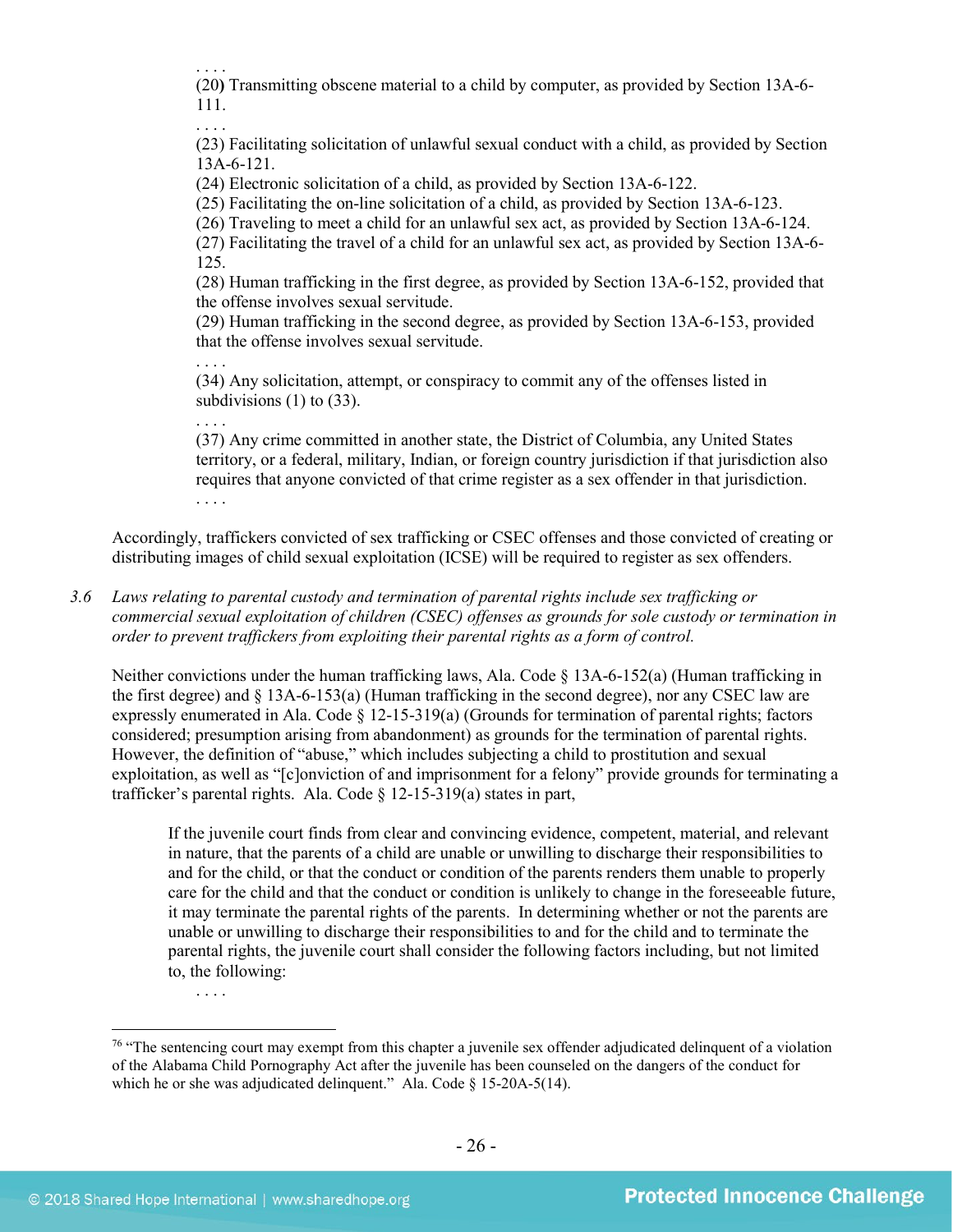(3) That the parent has tortured, abused,<sup>[77](#page-26-0)</sup> cruelly beaten, or otherwise maltreated the child, or attempted to torture, abuse, cruelly beat, or otherwise maltreat the child, or the child is in clear and present danger of being thus tortured, abused, cruelly beaten, or otherwise maltreated as evidenced by the treatment of a sibling.

(4) Conviction of and imprisonment for a felony.

(5) Commission by the parents of any of the following:

a. Murder or manslaughter of another child of that parent.

b. Aiding, abetting, attempting, conspiring, or soliciting to commit murder or manslaughter of another child of that parent.

c. A felony assault or abuse which results in serious bodily injury to the surviving child or another child of that parent. The term serious bodily injury shall mean bodily injury which involves substantial risk of death, extreme physical pain, protracted and obvious disfigurement, or protracted loss or impairment of the function of a bodily member, organ, or mental faculty.

<span id="page-26-0"></span><sup>&</sup>lt;sup>77</sup> Pursuant to Ala. Code  $\frac{12-15-301}{10}$ , abuse includes the following:

<sup>(2)</sup> Abuse. Harm or the risk of harm to the emotional, physical health, or welfare of a child. Harm or the risk of harm to the emotional, physical health, or welfare of a child can occur through nonaccidental physical or mental injury, sexual abuse, or attempted sexual abuse or sexual exploitation or attempted sexual exploitation.

<sup>. . . .</sup>

<sup>(14)</sup> Sexual abuse. Sexual abuse includes the employment, use, persuasion, inducement, enticement, or coercion of any child to engage in, or having a child assist any person to engage in, any sexually explicit conduct or any simulation of the conduct for the purpose of producing any visual depiction of the conduct. Sexual abuse also includes rape, molestation, prostitution, or other forms of sexual exploitation or abuse of children, or incest with children, as those acts are defined in this article or by Alabama law.

<sup>(15)</sup> Sexual exploitation. Sexual exploitation includes allowing, permitting, or encouraging a child to engage in prostitution and allowing, permitting, encouraging, or engaging in the obscene or pornographic photographing, filming, or depicting of a child.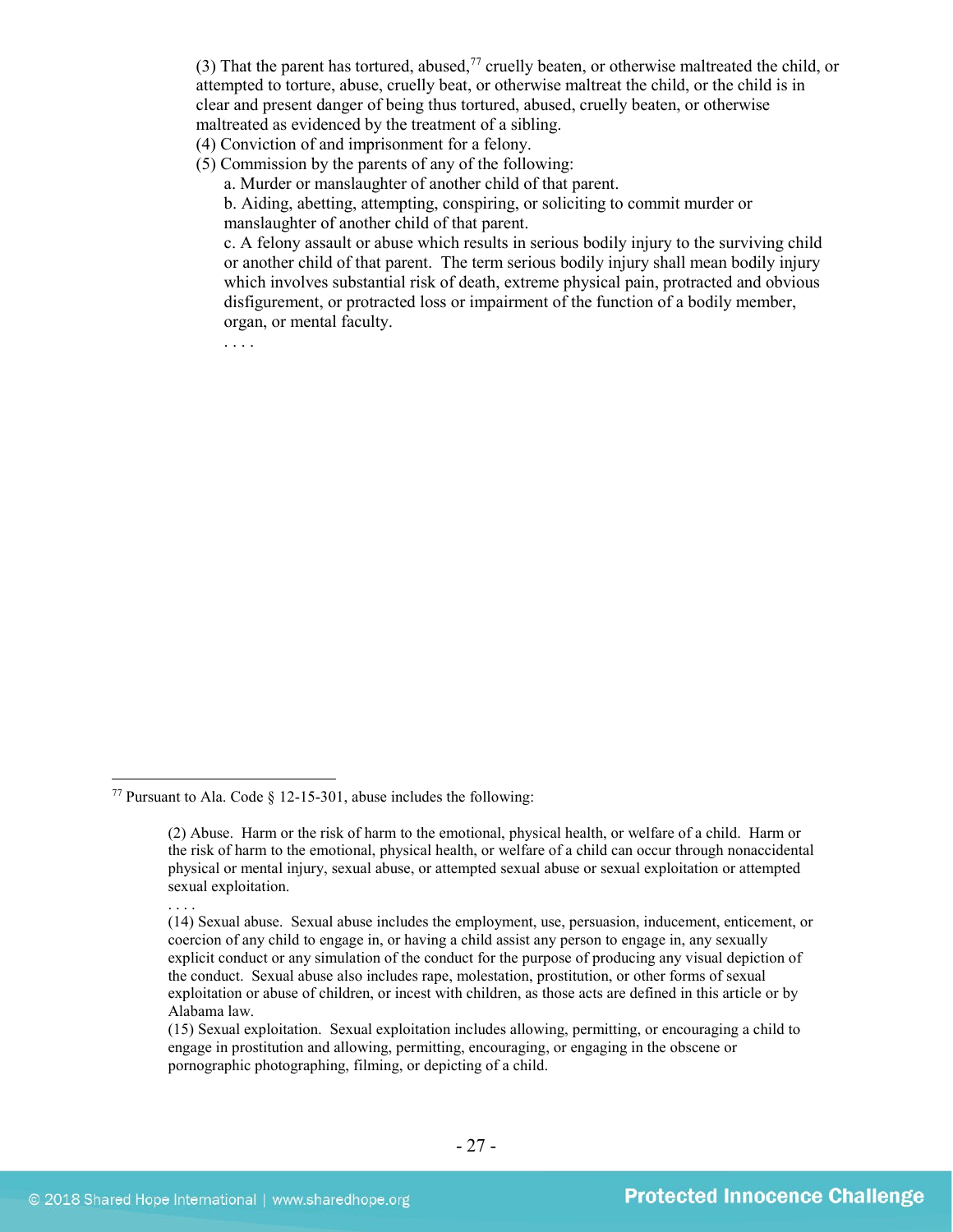#### **FRAMEWORK ISSUE 4: CRIMINAL PROVISIONS FOR FACILITATORS**

#### *Legal Components:*

- *4.1 The acts of assisting, enabling, or financially benefitting from child sex trafficking are included as criminal offenses in the state sex trafficking statute.*
- *4.2 Financial penalties, including asset forfeiture laws, are in place for those who benefit financially from or aid and assist in committing domestic minor sex trafficking.*
- *4.3 Promoting and selling child sex tourism is illegal.*
- *4.4 Promoting and selling images of child sexual exploitation carries penalties as high as similar federal offenses. \_\_\_\_\_\_\_\_\_\_\_\_\_\_\_\_\_\_\_\_\_\_\_\_\_\_\_\_\_\_\_\_\_\_\_\_\_\_\_\_\_\_\_\_\_\_\_\_\_\_\_\_\_\_\_\_\_\_\_\_\_\_\_\_\_\_\_\_\_\_\_\_\_\_\_\_\_\_\_\_\_\_\_\_\_\_\_\_\_\_\_\_\_\_*

#### *Legal Analysis:*

*4.1 The acts of assisting, enabling, or financially benefitting from child sex trafficking are included as criminal offenses in the state sex trafficking statute.*

Ala. Code § 13A-6-153(a)(1) (Human trafficking in the second degree) makes it a crime if a person "knowingly benefits, financially or by receiving anything of value, from participation in a venture or engagement for the purpose of sexual servitude or labor servitude."[78](#page-27-0) Pursuant to Ala. Code § 13A-6-153(b), a conviction for violating Ala. Code § 13A-6-153(a) is punishable as a Class B felony by imprisonment for 2–20 years, "which imprisonment includes hard labor," a possible fine up to \$30,000, and a mandatory fee of \$500 "to compensate victims of prostitution and human trafficking." Ala. Code §§ 13A-6-153(b), 13A-5-6(a)(2), 13A-5-11(a)(2), 13A-12-125. [79](#page-27-1) If the victim of a violation of Ala. Code § 13A-6-153 (Human trafficking in the second degree) is under 12 years old and the "offense involves sexual servitude," a mandatory minimum imprisonment of 10 years applies. Ala. Code §§ 13A-5-6(a)(5), 15-20A-5(29), 15-20A-48(a). Pursuant to Ala. Code § 13A-6-  $153(a)(3)$ ,

A corporation, or any other legal entity other than an individual, may be prosecuted for human trafficking in the second degree for an act or omission only if an agent of the corporation or entity performs the conduct which is an element of the crime while acting within the scope of his or her office or employment and on behalf of the corporation or entity, and the commission of the crime was either authorized, requested, commanded, performed, or within the scope of the person's employment on behalf of the corporation or entity or constituted a pattern of conduct that an agent of the corporation or entity knew or should have known was occurring.

Additionally, some facilitators could be prosecuted under Ala. Code § 13A-6-152(a)(2) (Human trafficking in the first degree). Ala. Code  $\S$  13A-6-152(a)(2) states,

A person commits the crime of human trafficking in the first degree if:

. . . .

(2) He or she knowingly obtains, recruits, entices, solicits, induces, threatens, isolates, harbors, holds, restrains, transports, provides, or maintains any minor for the purpose of causing a minor to engage in sexual servitude.

If the victim of a violation of Ala. Code § 13A-6-152 is under 12 years old and the "offense involves sexual servitude," a mandatory minimum imprisonment of 20 years applies. Ala. Code §§ 13A-5-6(a)(4), 15-20A-5(28), 15-20A-48(a). Under subsection (b), this is a Class A felony,<sup>[80](#page-27-2)</sup> punishable by life imprisonment or 10– 99 years, "which imprisonment includes hard labor," a possible fine up to \$60,000, and a mandatory fine of

<span id="page-27-0"></span> <sup>78</sup> *See supra* Component 1.1 for the definitions of "sexual servitude" and "sexual conduct."

<span id="page-27-1"></span><sup>79</sup> *See supra* note [5.](#page-2-4)

<span id="page-27-2"></span><sup>80</sup> *See supra* note [24.](#page-11-6)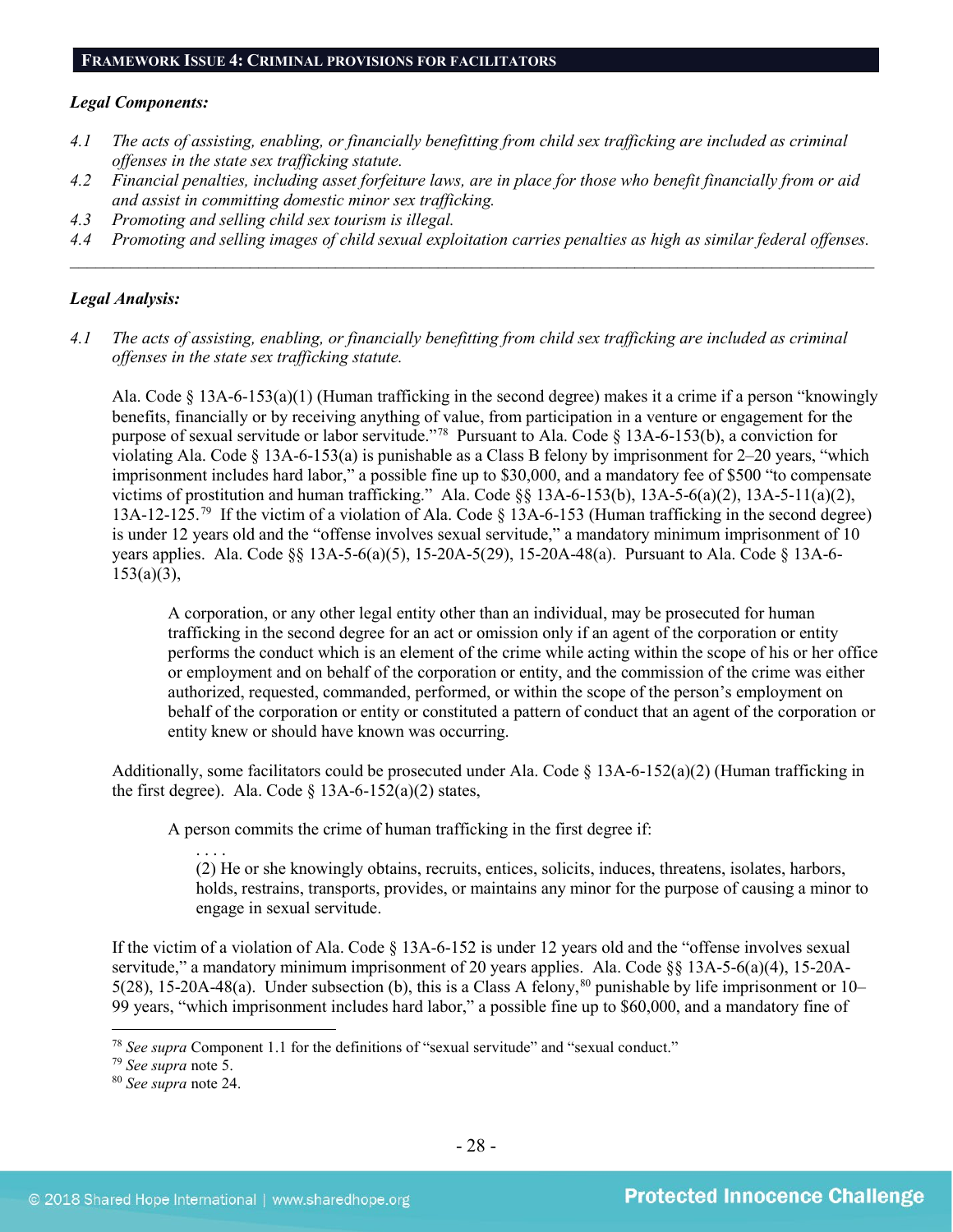\$500 "to compensate victims of prostitution and human trafficking." Ala. Code §§ 13A-6-152(e), <sup>[81](#page-28-0)</sup> 13A-5-2(a), (b), 13A-5-6(a)(1), 13A-5-11(a)(1),<sup>[82](#page-28-1)</sup> 13A-12-125.<sup>[83](#page-28-2)</sup> Under Ala. Code § 13A-5-6(c),

In addition to any penalties heretofore or hereafter provided by law, in all cases where an offender is designated as a sexually violent predator pursuant to Section 15-20A-19,<sup>[84](#page-28-3)</sup> or where an offender is convicted of a Class A felony criminal sex offense involving a child as defined in Section 15-20A-4(26), and is sentenced to a county jail or the Alabama Department of Corrections, the sentencing judge shall impose an additional penalty of not less than 10 years of post-release supervision to be served upon the defendant's release from incarceration.

Additionally, a facilitator may be prosecuted under Ala. Code § 13A-12-112(a) (Promoting prostitution; second degree).<sup>[85](#page-28-4)</sup> A conviction under Ala. Code § 13A-12-112(a) is punishable as a Class C felony<sup>[86](#page-28-5)</sup> by imprisonment for 1 year and 1 day to 10 years, "which imprisonment includes hard labor," a possible fine up to \$15,000, a mandatory fine of \$500 "to compensate victims of prostitution and human trafficking," and a mandatory fine of \$500, or more for subsequent offenses.<sup>87</sup> Ala. Code §§ 13A-12-112(b), 13A-5-2(a), (b), 13A-5-6(3), 13A-5-11(a)(3), 13A-12-125, 13A-6-181(a).

Similarly, a facilitator may be prosecuted under Ala. Code § 13A-12-111(a) (Promoting prostitution; first degree).<sup>[88](#page-28-7)</sup> A conviction for violating Ala. Code  $\S$  13A-12-111(a) is punishable as a Class B felony by imprisonment for 2–20 years, "which imprisonment includes hard labor," a possible fine not to exceed \$30,000, and a mandatory fine of \$500 "to compensate victims of prostitution and human trafficking." Ala. Code §§ 13A-12-111(b), 13A-5-2(a), (b), 13A-5-6(a) (3), 13A-5-11(a) (3). If the victim of a violation of Ala. Code § 13A-12-111(a) is under 12 years old, a mandatory minimum imprisonment of 10 years applies. Ala. Code §§ 13A-5-6(a)(5), 15-20A-5(12), 15-20A-48(a).

*4.2 Financial penalties, including asset forfeiture laws, are in place for those who benefit financially from or aid and assist in committing domestic minor sex trafficking.*

Facilitators convicted of first or second degree human trafficking face fines, may be subjected to forfeiture provisions, ordered to make restitution to the victim, and held liable for civil damages. Facilitators convicted of human trafficking or promoting prostitution face possible fines of \$15,000 to \$30,000, Ala. Code §§ 13A-6- 153(b), 13A-5-6(a)(2), 13A-5-11(a)(2), 13A-12-112(b), 13A-5-2(a), (b), 13A-5-6(3), 13A-5-11(a)(3).

Facilitators convicted of Ala. Code § 13A-6-152 (Human trafficking in the first degree), § 13A-6-153 (Human trafficking in the second degree), § 13A-12-111 (Promoting prostitution in the first degree), § 13A-12-112 (Promoting prostitution in the second degree), or § 13A-12-121.1 (Engaging in an act of

A corporation, or any other legal entity other than an individual, may be prosecuted for human trafficking in the first degree for an act or omission only if an agent of the corporation or entity performs the conduct which is an element of the crime while acting within the scope of his or her office or employment and on behalf of the corporation or entity, and the commission of the crime was either authorized, requested, commanded, performed, or within the scope of the person's employment on behalf of the corporation or entity or constituted a pattern of conduct that an agent of the corporation or entity knew or should have known was occurring.

<span id="page-28-0"></span> <sup>81</sup> *See supra* note [2.](#page-0-2)

<span id="page-28-1"></span> $82$  Ala. Code § 13A-6-152(c) states,

<span id="page-28-2"></span><sup>83</sup> *See supra* note [5.](#page-2-4)

<span id="page-28-3"></span><sup>84</sup> *See supra* note [26.](#page-11-7)

<span id="page-28-4"></span><sup>85</sup> *See supra* Component 1.2 for a discussion of Ala. Code § 13A-12-112.

<span id="page-28-5"></span><sup>86</sup> *See supra* note [28.](#page-11-8)

<span id="page-28-6"></span><sup>87</sup> *See supra* note [11.](#page-3-3)

<span id="page-28-7"></span><sup>88</sup> *See supra* Component 1.2 for a discussion of Ala. Code § 13A-12-111.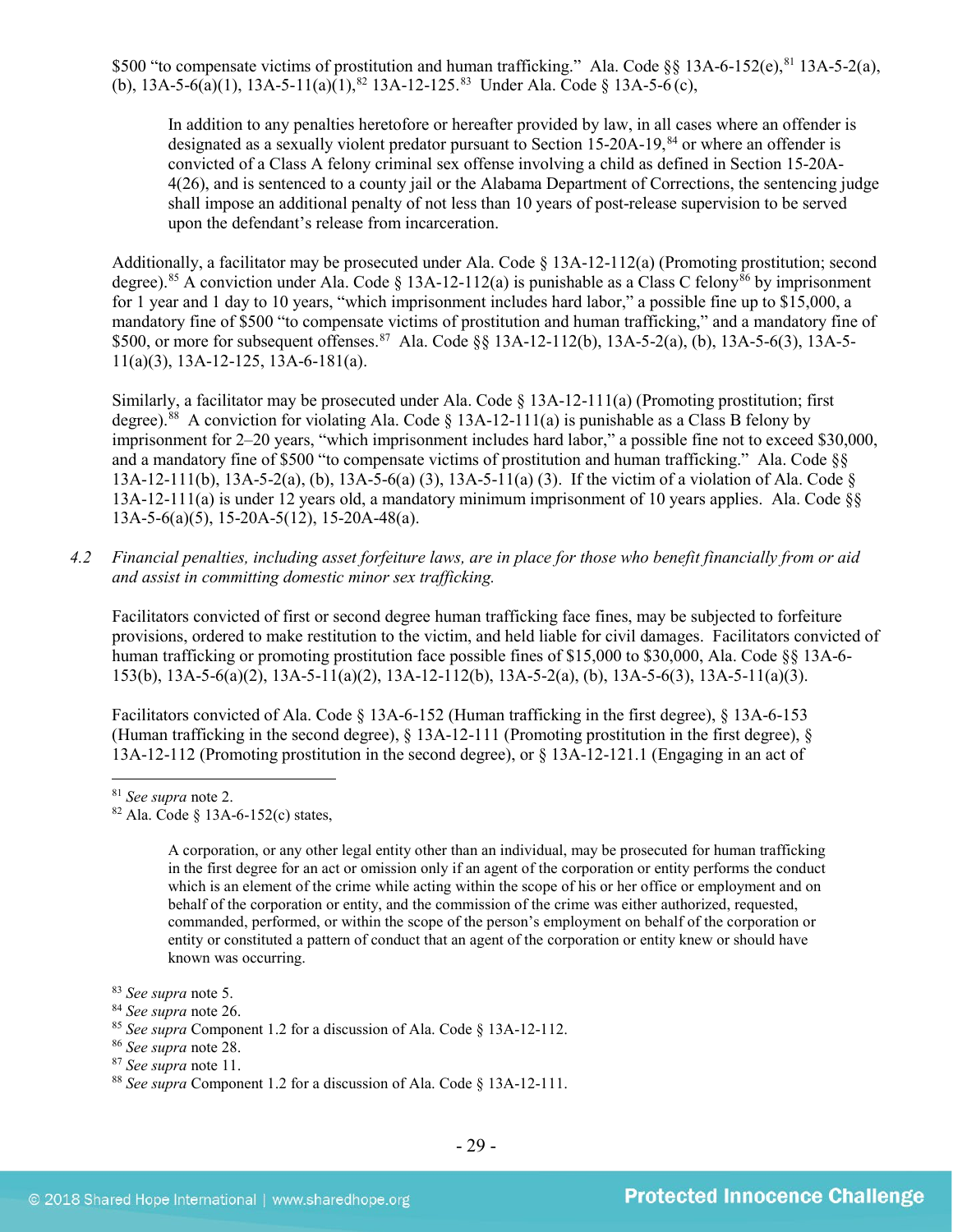prostitution with a minor) face an additional mandatory fine of \$500 "which shall be used to compensate victims of prostitution and human trafficking." Ala. Code § 13A-12-125[89](#page-29-0) (Additional penalty for engaging in an act of prostitution with a minor). Fines collected under Ala. Code § 13A-12-125 "shall be deposited into the State Treasury to the credit of the Alabama Crime Victims Compensation Fund under Section 15-23-16."

Ala. Code § 13A-6-156 (Forfeiture of profits or proceeds and interest in property) states,

A person who commits the offense of human trafficking in the first degree or human trafficking in the second degree shall forfeit to the State of Alabama any profits or proceeds and any interest in property that he or she has acquired or maintained that the sentencing court determines to have been acquired or maintained as a result of committing human trafficking in the first degree or human trafficking in the second degree. Any assets seized shall first be used to pay restitution to trafficking victims and subsequently to pay any damages awarded to victims in a civil action. Any remaining assets shall go toward the cost of the investigation and prosecution and the remaining assets shall be remitted to funding the Alabama Crime Victims Compensation Fund.

Additional forfeiture provisions apply to facilitators convicted of creating or disseminating images of child sexual exploitation (ICSE). Ala. Code § 13A-12-198 (Forfeiture and condemnation of contraband) states in part,

Any article, equipment, machine, materials, matter, vehicle or other thing whatsoever used in the commercial production, transportation, dissemination, display or storage of any obscene matter displaying or depicting a person under the age of 17 years engaged in any of the obscene acts described in Sections 13A-12-191 [Dissemination or display of obscene matter], 13A-12-192 [Possession of obscene matter], 13A-12-196 and 13A-12-197 [Production of obscene matter] shall be contraband and shall be forfeited to the State of Alabama.

Facilitators convicted of prostitution-related offenses, including the CSEC offense of promoting prostitution in the first degree also face forfeiture under Ala. Code  $\S$  15-5-61(a) (Seizure and forfeiture of property criminally acquired) which states,

Any property, proceeds, or instrumentality of every kind, used or intended for use in the course of, derived from, or realized through the commission of a felony offense, as defined in this article, or a misdemeanor offense under Article 3, Chapter 12, Title 13A, relating to prostitution offenses, or as inducement or attempt or conspiracy to commit such offenses, is subject to civil forfeiture.

Pursuant to Ala. Code § 13A-6-155(a) (Mandatory restitution), facilitators convicted under any provision of the human trafficking article, Ala. Code § 13A-6-150 et seq. will be required "to pay mandatory restitution to the victim, prosecutorial or law enforcement entity, with the proceeds from property forfeited under Section 6 [i.e. Section 13A-6-156] applied first to payment of restitution." Facilitators convicted of other offenses may be subject to restitution under Ala. Code § 15-18-67 (Hearings), which states that

[w]hen a defendant is convicted of a criminal activity or conduct which has resulted in pecuniary  $d{\rm amages}^{90}$  $d{\rm amages}^{90}$  $d{\rm amages}^{90}$  or loss to a victim, the court shall hold a hearing to determine the amount or type of restitution due the victim or victims of such defendant's criminal acts. Such restitution hearings shall be held as a matter of course and in addition to any other sentence which it may impose, the court shall order that the defendant make restitution or otherwise compensate such victim for any pecuniary damages. The defendant, the victim or victims, or their representatives or the

<span id="page-29-0"></span><sup>89</sup> *See supra* note [5.](#page-2-4) 90 *See supra* note [41.](#page-15-1) 

<span id="page-29-1"></span>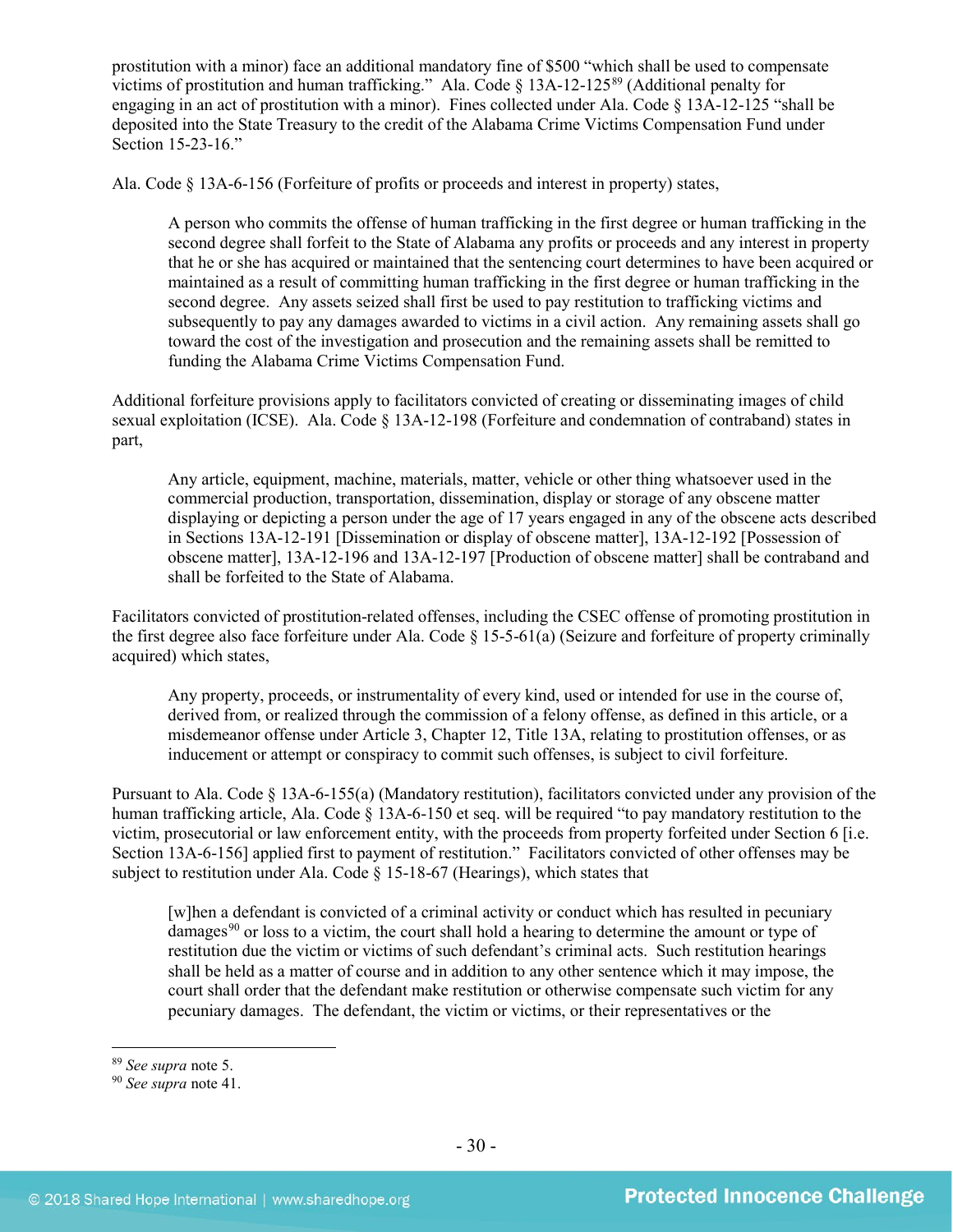administrator of any victim's estate as well as the district attorney shall have the right to be present and be heard upon the issue of restitution at any such hearings.

Finally, pursuant to Ala. Code § 13A-6-157<sup>[91](#page-30-0)</sup> (Civil action by victims; relief awarded),

(a) An individual who is a victim of human trafficking may bring a civil action in the appropriate state court.

(b) Venue for any action brought under this section shall be in the county in which the offense was committed or in any other county into or through which the person upon whom it was committed may have been carried in the commission of the offense. If venue is proper in more than one county, venue shall be in either county.

(c) The court may award actual damages, compensatory damages, punitive damages, injunctive relief, and any other appropriate relief. A prevailing plaintiff shall also be awarded attorney's fees and costs. Treble damages shall be awarded on proof of actual damages where defendant's acts were willful and malicious.

(d) The court shall award a prevailing plaintiff attorney's fees and costs.

(e) Upon commencement of any action brought under this section, the clerk of the court shall mail a copy of the complaint or other initial pleading to the office of the Attorney General and, upon entry of any injunction, judgment, or decree in the action, shall mail a copy of the injunction, judgment, or decree to the office of the Attorney General.

This section does not preclude any other remedy available to the victim under federal law or the laws of this state. Lastly, the Attorney General is permitted to bring a civil action against any offender of human trafficking for the purpose of recovering damages for victims. Pursuant to Ala. Code  $\S$  13A-6-157.1(b)<sup>[92](#page-30-1)</sup> (Attorney General may enforce the human trafficking laws and recover damages for victims), "In addition to any other remedy under this article [Human trafficking], the Attorney General may bring a civil action on behalf of the state in the appropriate state court to recover actual damages for victims of acts or practices performed in violation of this article." Ala. Code § 13A-6-162<sup>[93](#page-30-2)</sup> (Civil penalty for violations) further provides,

(a) Any person, corporation, or other legal entity who engages in any act or practice that violates this article is liable for a civil penalty of up to fifty thousand dollars (\$50,000) for each violation.

. . . .

(d) In any successful action brought by the Attorney General under this section, the court shall award the office of the Attorney General reasonable attorney's fees and costs.

(e) All penalties recovered in actions brought under this section shall be deposited into the State Treasury to the credit of the Attorney General's Special Revenue Account for the purpose of implementing and enforcing this Article . . . . "

# *4.3 Promoting and selling child sex tourism is illegal.*

Ala. Code § 13A-12-121.1<sup>[94](#page-30-3)</sup> (Engaging in an act of prostitution with a minor) expressly prohibits the sale of travel services for the purpose of engaging in sexual exploitation of a minor. Ala. Code § 13A-12-121.1(d) states, "No person shall knowingly do any of the following: . . . (6) Sell or offer to sell travel services that include or facilitate travel for the purpose of engaging in sexual intercourse, sexual acts, deviate sexual intercourse, or any other sexual contact with a minor."

Pursuant to Ala. Code § 13A-6-125 (Facilitating the travel of a child for an unlawful sex act),

<span id="page-30-0"></span><sup>&</sup>lt;sup>91</sup> *See supra* note [72.](#page-23-2)<br><sup>92</sup> *See supra* note 73.

<span id="page-30-1"></span>

<span id="page-30-2"></span><sup>92</sup> *See supra* note [73.](#page-24-3) 93 *See supra* note [74.](#page-24-4) 94 *See supra* note [13.](#page-4-2) 

<span id="page-30-3"></span>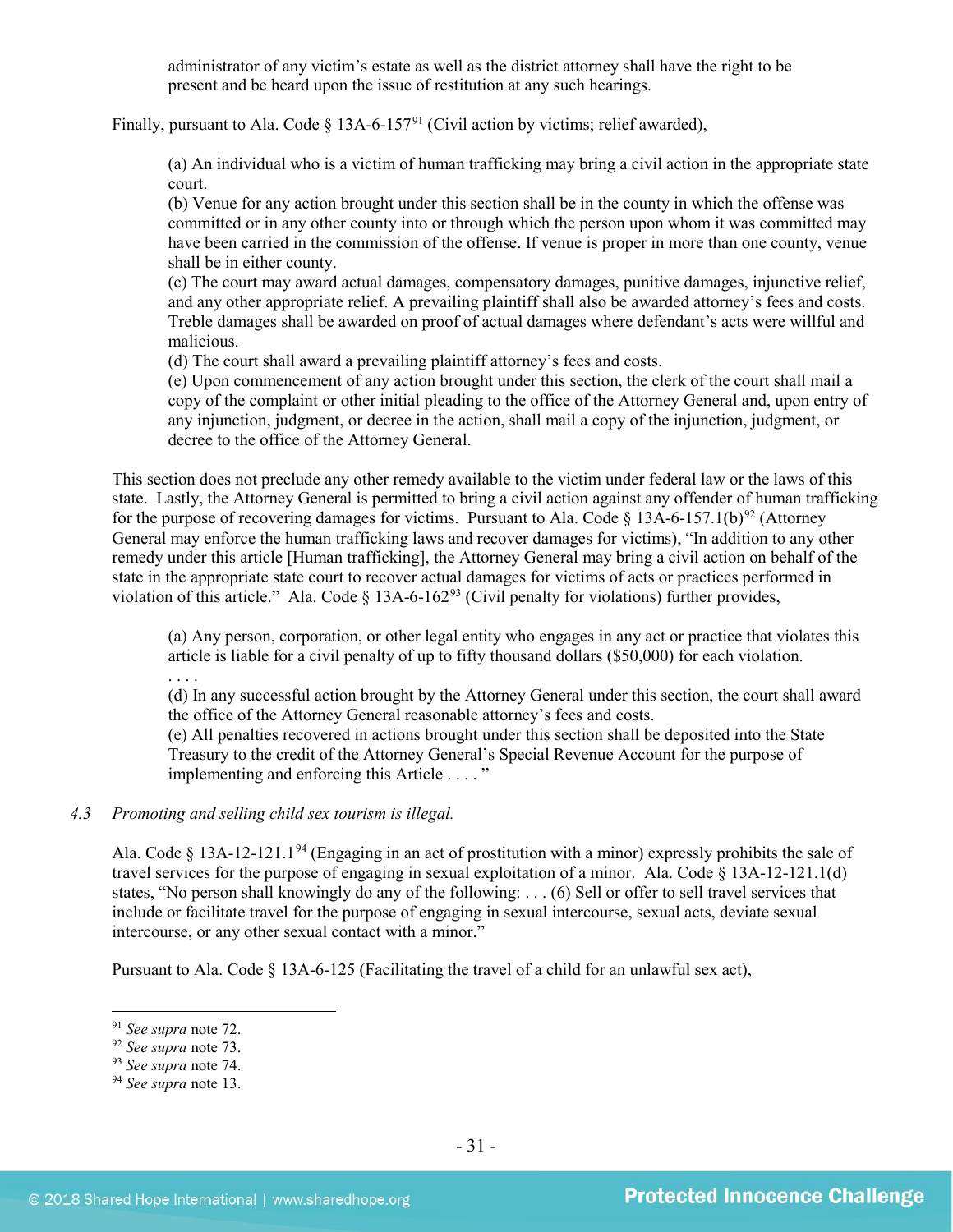Any person who facilitates, arranges, provides, or pays for the transport of a child for the purposes of engaging in an unlawful sex act with a child, including sexual intercourse, sodomy, a sexual performance, obscene sexual performance, or other sexual conduct for his or her benefit or for the benefit of another shall be guilty of facilitating the transport of a child for an unlawful sex act.

A conviction for violating Ala. Code § 13A-6-125 is punishable as a Class A felony by life imprisonment or 10–99 years, "which imprisonment includes hard labor," and a possible fine up to \$60,000. Ala. Code §§ 13A-6-125, 13A-5-2(a), (b), 13A-5-6(a)(1), 13A-5-11(a)(1). A conviction for violating Ala. Code § 13A-12-121.1 is punishable as a Class B felony by 2–20 years imprisonment and a possible fine of \$30,000. Ala. Code § 13-12-  $122^{95}$  $122^{95}$  $122^{95}$  13A-5-2(a), (b), 13A-5-6(a)(2), 13A-5-11(a)(2). If the victim of a violation of any of these statutes is under 12 years old, a mandatory minimum imprisonment of 20 years applies. Ala. Code §§ 13A-5-6(a)(4), 15- 20A-5(26), (27), 15-20A-48(a).

*4.4 Promoting and selling images of child sexual exploitation carries penalties as high as similar federal offenses.*

Under Ala. Code § 13A-12-191 (Dissemination or display of obscene matter),

Any person who shall knowingly<sup>[96](#page-31-1)</sup> disseminate<sup>[97](#page-31-2)</sup> or display publicly any obscene matter containing a visual depiction of a person under the age of 17 years engaged in any act of sado-masochistic abuse, sexual intercourse.<sup>[98](#page-31-3)</sup> sexual excitement.<sup>[99](#page-31-4)</sup> masturbation, breast nudity, genital nudity, or other sexual conduct<sup>[100](#page-31-5)</sup> shall be guilty of a Class B felony.

Additionally, under Ala. Code § 13A-12-192(a) (Possession of obscene matter),

Any person who knowingly possesses with intent to disseminate any obscene matter that contains a visual depiction of a person under the age of 17 years engaged in any act of sado-masochistic abuse, sexual intercourse, sexual excitement, masturbation, breast nudity, genital nudity, or other sexual conduct shall be guilty of a Class B felony. Possession of three or more copies of the same visual depiction contained in obscene matter is prima facie evidence of possession with intent to disseminate the same.

A conviction for violating either Ala. Code § 13A-12-191 or § 13A-12-192(a) is punishable as a Class B felony by imprisonment for 2–20 years, "which imprisonment includes hard labor," and a possible fine up to \$30,000. Ala. Code §§ 13A-12-191, 13A-12-192(a), 13A-5-2(a), (b), 13A-5-6(a)(2), 13A-5-11(a)(2). If the victim of a violation of either offense is under 12 years old, a mandatory minimum imprisonment of 10 years applies. Ala. Code §§ 13A-5-6(a)(5), 15-20A-5(14), 15-20A-48(a).

A facilitator who "knowingly films, prints, photographs, or otherwise produces any obscene matter that contains a visual depiction of a person under the age of 17 years engaged in any act of sado-masochistic abuse, sexual intercourse, sexual excitement, masturbation, breast nudity, general nudity, or other sexual conduct" will be guilty under Ala. Code  $\S$  13A-12-197(a) (Production of obscene matter). A conviction under Ala. Code  $\S$  13A-12-197(a) is punishable as a Class A felony by imprisonment for life or 10–99 years, "which imprisonment includes hard labor," and a possible fine up to \$60,000. Ala. Code §§ 13A-12-197(a), 13A-5-2(a), (b), 13A-5-6(a)(1), 13A-5-11(a)(1). If the victim of a violation of Ala. Code § 13A-12-197 (Production of obscene matter) is under 12 years old, a mandatory minimum imprisonment of 20 years applies. Ala. Code §§ 13A-5-6(a)(4), 15-20A-5(14), 15-20A-48(a).

<span id="page-31-4"></span>

<span id="page-31-1"></span><span id="page-31-0"></span>

<sup>95</sup> *See supra* note [14.](#page-5-1) 96 *See supra* note [59.](#page-19-10) 97 *See supra* note [58.](#page-19-11) 98 *See supra* note [60.](#page-19-12) 99 *See supra* note [61.](#page-19-13)

<span id="page-31-2"></span>

<span id="page-31-3"></span>

<span id="page-31-5"></span><sup>100</sup> *See supra* not[e 62.](#page-19-14)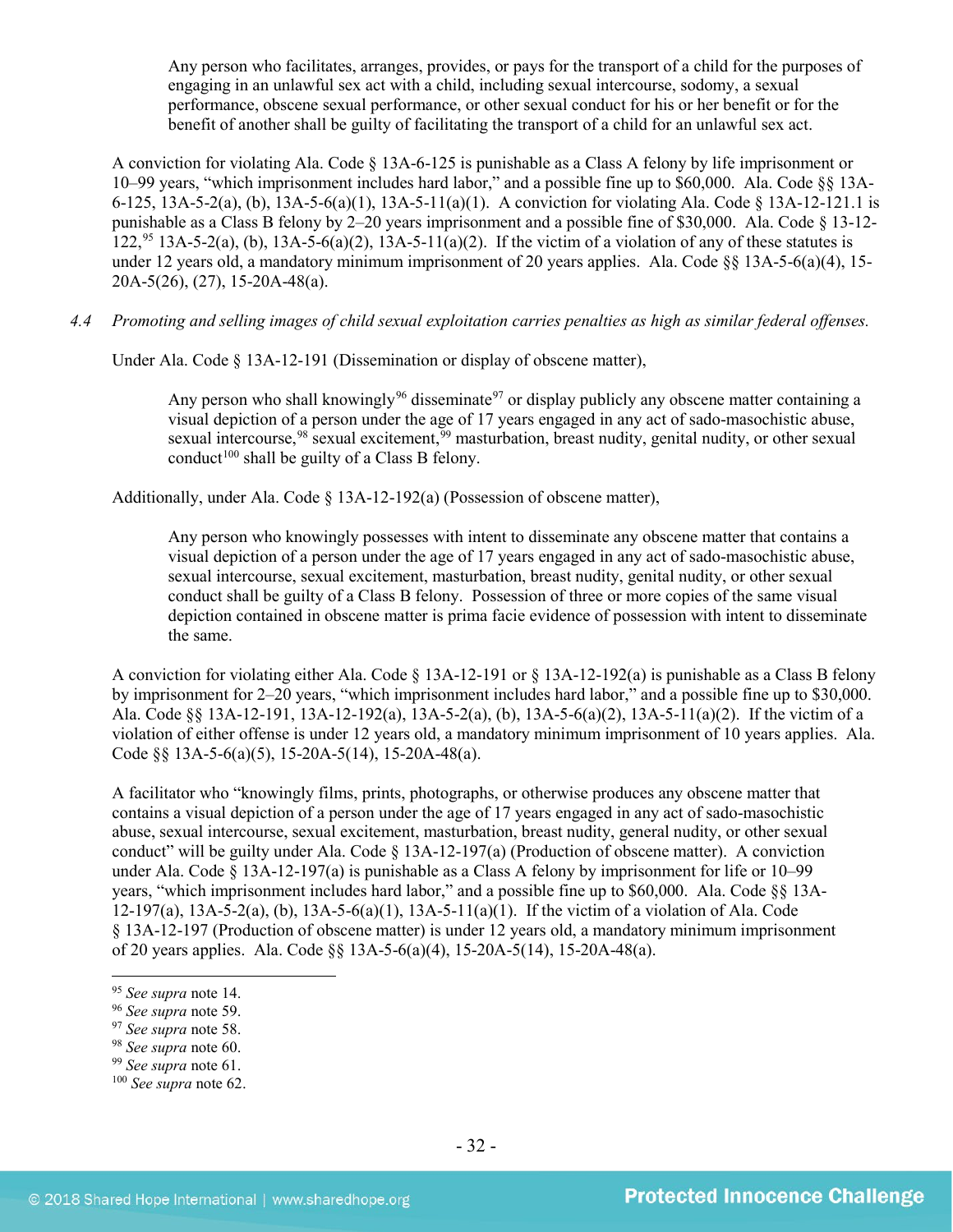#### **FRAMEWORK ISSUE 5: PROTECTIVE PROVISIONS FOR THE CHILD VICTIMS**

#### *Legal Components:*

- *5.1 Victims under the core child sex trafficking offense include all commercially sexually exploited children.*
- *5.2 The state sex trafficking statute expressly prohibits a defendant from asserting a defense based on the willingness of a minor under 18 to engage in the commercial sex act.*
- *5.3 State law prohibits the criminalization of minors under 18 for prostitution offenses.*
- *5.4 State law provides a non-punitive avenue to specialized services through one or more points of entry.*
- *5.5 Child sex trafficking is identified as a type of abuse and neglect within child protection statutes.*
- *5.6 The definition of "caregiver" or another related term in the child welfare statutes is not a barrier to a sex trafficked child accessing the protection of child welfare.*
- *5.7 Crime victims' compensation is specifically available to a child victim of sex trafficking or commercial sexual exploitation of children (CSEC).*
- *5.8 Victim-friendly procedures and protections are provided in the trial process for minors under 18.*
- *5.9 Child sex trafficking victims may vacate delinquency adjudications and expunge related records for prostitution and other offenses arising from trafficking victimization, without a waiting period.*
- *5.10 Victim restitution and civil remedies for victims of domestic minor sex trafficking or commercial sexual exploitation of children (CSEC) are authorized by law.*
- *5.11 Statutes of limitations for civil and criminal actions for child sex trafficking or commercial sexual exploitation of children (CSEC) offenses are eliminated or lengthened to allow prosecutors and victims a realistic opportunity to pursue criminal action and legal remedies.*

*\_\_\_\_\_\_\_\_\_\_\_\_\_\_\_\_\_\_\_\_\_\_\_\_\_\_\_\_\_\_\_\_\_\_\_\_\_\_\_\_\_\_\_\_\_\_\_\_\_\_\_\_\_\_\_\_\_\_\_\_\_\_\_\_\_\_\_\_\_\_\_\_\_\_\_\_\_\_\_\_\_\_\_\_\_\_\_\_\_\_\_\_\_\_*

# *Legal Analysis:*

*5.1 Victims under the core child sex trafficking offense include all commercially sexually exploited children.[101](#page-32-0)*

Alabama's core child sex trafficking offenses define all commercially sexually exploited children as victims of sex trafficking. Under Ala. Code § 13A-6-152<sup>[102](#page-32-1)</sup> (Human trafficking in the first degree) and § 13A-6-153 (Human trafficking in the second degree), when the victim is a minor, means of force, fraud, or coercion are not required. Additionally, since Alabama's sex trafficking law provides criminal liability for buyers of sex with minors, third party control is not required to establish the crime of sex trafficking. Under the core sex trafficking statute,  $\S$  13A-6-152(a)(3), a person can be charged with the crime of human trafficking if "[h]e or she knowingly gives monetary consideration or any other thing of value to engage in any sexual conduct with a minor or an individual he or she believes to be a minor." Additionally, Ala. Code § 13A-6-152(a)(2) applies to buyers through the term "solicits" and, following federal precedent, through the term "obtains." Accordingly, control of a victim by another party is not needed to apply the crime to buyers or facilitators.

*5.2 The state sex trafficking statute expressly prohibits a defendant from asserting a defense based on the willingness of a minor under 18 to engage in the commercial sex act.*

Ala. Code § 13A-6-154(3) (Prohibited defenses) expressly provides that evidence of certain facts or conditions, such as "[c]onsent of or permission by a victim of human trafficking or anyone else on the victim's behalf to any commercial sex act or sexually explicit performance," is not a defense to first or second degree human trafficking.

<span id="page-32-1"></span><span id="page-32-0"></span> <sup>101</sup> *See generally* **SHARED HOPE INTERNATIONAL**, "Eliminating the Third Party Control Barrier to Identifying Juvenile Sex Trafficking Victims," JuST Response Policy Paper (2015), [http://sharedhope.org/wp](http://sharedhope.org/wp-content/uploads/2015/08/Policy-Paper_Eliminating-Third-Party-Control_Final1.pdf)[content/uploads/2015/08/Policy-Paper\\_Eliminating-Third-Party-Control\\_Final1.pdf](http://sharedhope.org/wp-content/uploads/2015/08/Policy-Paper_Eliminating-Third-Party-Control_Final1.pdf) (discussing need to include all commercially sexually exploited children within sex trafficking definitions and corresponding need to include buyer conduct in core sex trafficking offenses regardless of whether victim is under control of a third party). <sup>102</sup> *See supra* not[e 2.](#page-0-2)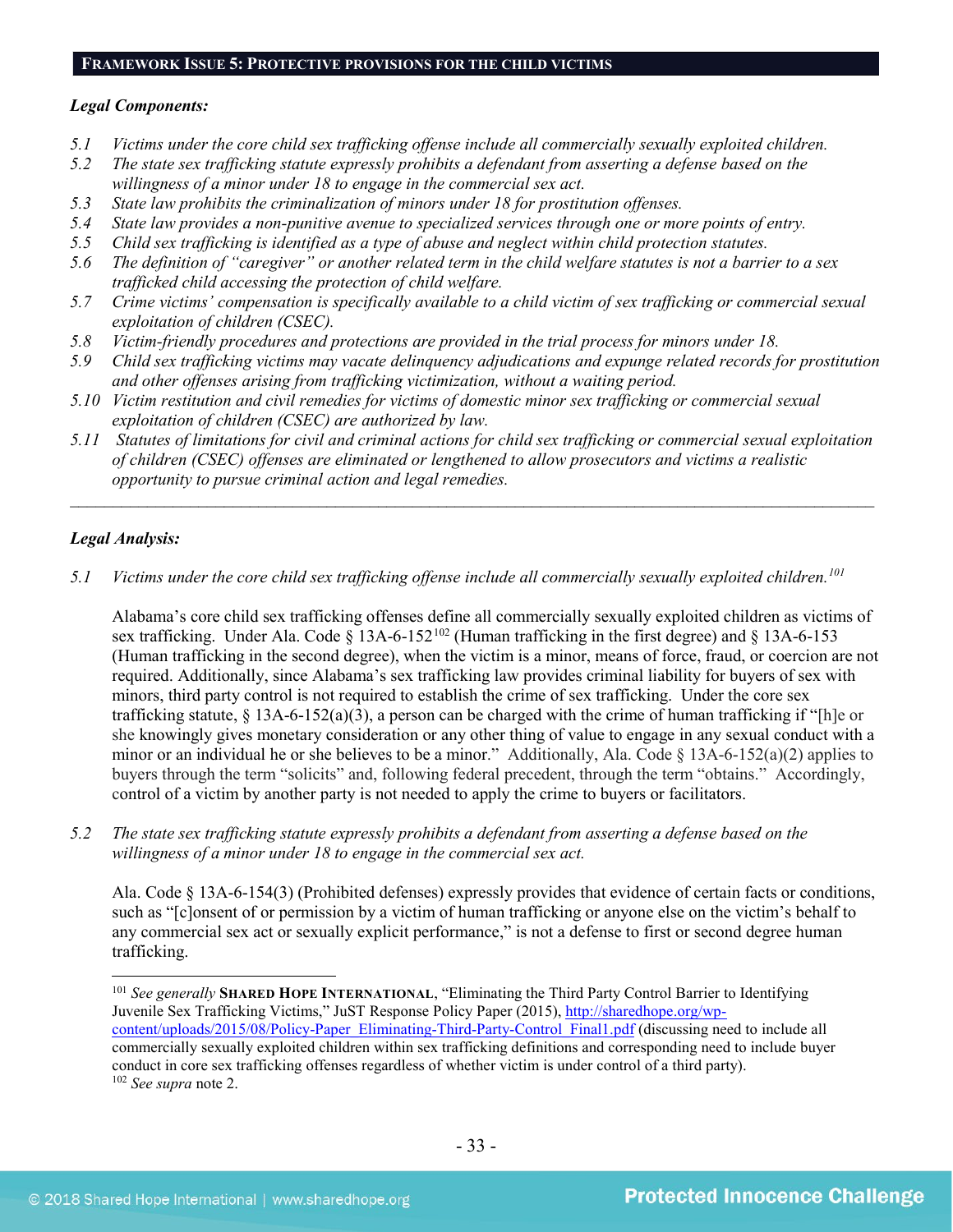Additionally, offenders of Ala. Code § 13A-12-121.1 (Engaging in an act of prostitution with a minor) are prohibited from raising a defense based on a minor's willingness to engage in the commercial sex act. Ala. Code § 13A-12-124(b)<sup>[103](#page-33-0)</sup> (Mistake of age defense prohibited) states, "Evidence of any of the following facts or conditions do not constitute a defense in a prosecution under Section 13A-12-121.1 . . . nor shall the evidence preclude a finding of a violation: . . . (3) Consent of or permission by a minor victim or anyone el se on the minor victim's behalf to any commercial sex act or sexually explicit performance."

# *5.3 State law prohibits the criminalization of minors under 18 for prostitution offenses.[104](#page-33-1)*

Pursuant to Ala. Code § 12-15-701(b) (Protection of sexually exploited child), "A sexually exploited child may not be adjudicated delinquent or convicted of a crime of prostitution as provided in Section 13A-12-120 [Prostitution defined] or 13A-12-121 [Prohibited activity], Code of Alabama 1975, or any municipal ordinance prohibiting such acts." The definition of a "sexually exploited child" includes all commercially sexually exploited children. Pursuant to Ala. Code § 12-15-701(a),

For the purposes of this section, "sexually exploited child" shall mean an individual under the age of 18 years who is under the jurisdiction of the juvenile court and who has been subjected to sexual exploitation because he or she is any of the following:

(1) A victim of the crime of human trafficking sexual servitude as provided in Section 13A-6-150, et seq., Code of Alabama 1975.

(2) Engaged in prostitution as provided in Section [Prostitution defined] or 13A-12-121 [Prohibited activity], Code of Alabama 1975.

(3) A victim of the crime of promoting prostitution as provided in Section 13A-12-111, 13A-12- 112, or 13A-12-113, Code of Alabama 1975.

Although any child who engages in commercial sex is presumed to satisfy the definition of a "sexually exploited child," requiring legal identification in this way essentially hinges non-criminalization on a finding of victimization rather than on age of majority.

Further, under Ala. Code  $\S$  12-15-701(c), the term "arrest" is used with regard to taking a sexually exploited child into custody: "In any proceeding based upon a child's arrest for an act of prostitution, there is a presumption that the child satisfies the definition of a sexually exploited child as provided in this section." However, Ala. Code § 12-15-701(g) states, "[a] sexually exploited child who commits an act of prostitution as provided in Section [Prostitution defined] or 13A-12-121 [Prohibited activity], Code of Alabama 1975, shall be afforded all rights pursuant to Section 12-15-202 [Rights of the child], Code of Alabama 1975." Ala. Code § 12-15-202 (Rights of the child) governs the rights of children taken into custody for delinquency or as a child in need of supervision. Thus, the term "arrest" appears to contemplate a sexually exploited child being taken into custody either as a delinquent child or as a child in need of supervision.

5.3.1 Recommendation: Amend Ala. Code § 12-15-701(b) (Protection of sexually exploited child) to protect all minors from criminalization for prostitution offenses without requiring the child to be legally identified as a "sexually exploited child."<sup>[105](#page-33-2)</sup>

<span id="page-33-0"></span> <sup>103</sup> *See supra* not[e 36.](#page-13-3)

<span id="page-33-1"></span><sup>&</sup>lt;sup>104</sup> For more information regarding recent federal legislation impacting this component see: http://go.sharedhope.org/stateimpactmemo.

<span id="page-33-2"></span><sup>&</sup>lt;sup>105</sup> See generally SHARED HOPE INTERNATIONAL, "Seeking Justice: Legal approaches to eliminate criminal liability for child sex trafficking victims" (2018), https://sharedhope.org/wp-content/uploads/2018/08/ANALYSIS-OF-STATUTORY-APPROACHES\_ver7.pdf (discussing need to eliminate a minor's criminal liability for prostitution and other offenses committed pursuant to trafficking victimization and to establish a statutory avenue to specialized services).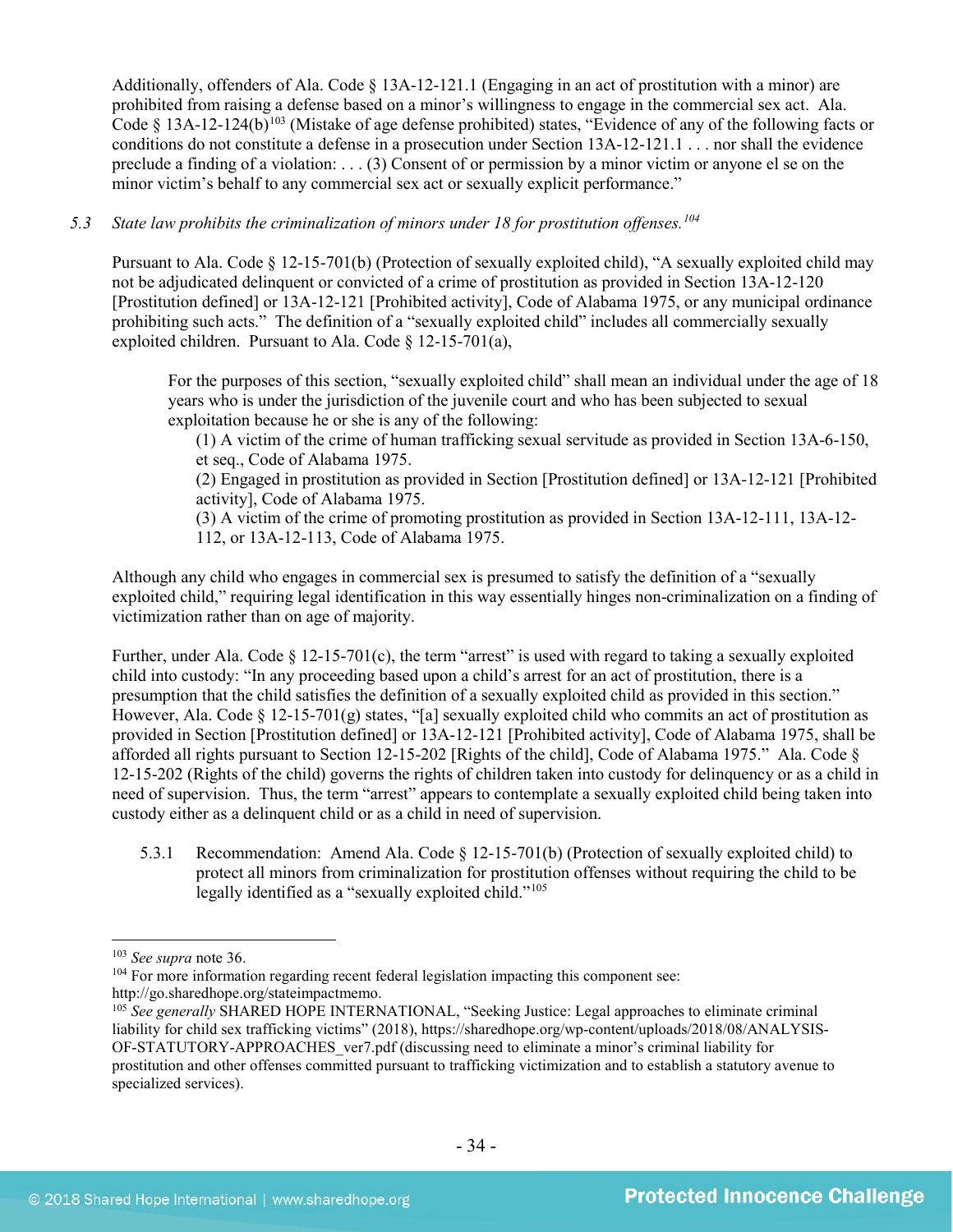#### **System response to child engaged in commercial sex act**

Under the Alabama Human Trafficking Safe Harbor Act, children identified as sexually exploited will be identified as dependent or in need of supervision, rather than as delinquent, and given access to a range of community-based services; however, these services are not required to be specialized to the needs of juvenile sex trafficking victims.

Pursuant to Ala. Code. § 13A-12-123 (Treatment of sexually exploited child),

A sexually exploited child, as defined in Section 3 [codified as Ala. Code § 12-15-701 (Protection of sexually exploited child)], who is alleged to have committed a violation of Section 13A-12-120 [Prostitution defined] or 13A-12-121 [Prohibited activity], or any municipal ordinance prohibiting such acts, shall be treated pursuant to Section 4 [codified as Ala. Code § 13A-6-181 (Additional fine for certain crimes relating to prostitution; pre-trial diversion programs). [106](#page-34-0) 

Similarly, Ala. Code § 12-15-701(b) prohibits juvenile sex trafficking victims from being treated as delinquent for prostitution offenses, stating, "A sexually exploited child may not be adjudicated delinquent or convicted of a crime of prostitution as provided in Section 13A-12-120 or 13A-12-121, Code of Alabama 1975, or any municipal ordinance prohibiting such acts." Instead, a "sexually exploited"[107](#page-34-1) child, including a juvenile sex trafficking victim,<sup>[108](#page-34-2)</sup> may have a complaint filed as a dependent child or as a child in need of supervision under Ala. Code § 12-15-701(d), which states,

If a law enforcement officer or a person seeks to file a complaint against a child for an offense of prostitution as provided in Section 13A-12-120 or 13A-12-121, Code of Alabama 1975, the juvenile court intake officer shall evaluate the complaint to determine if the child is a sexually exploited child and could have another complaint filed stating that the child is alleged to be in need of supervision<sup>[109](#page-34-3)</sup> or alleged to be dependent, and not a child alleged to be delinquent, pursuant to Rule 12 of the Alabama Rules of Juvenile Procedure. A juvenile probation officer who is designated to be a juvenile court

<span id="page-34-3"></span><sup>109</sup> Pursuant to Ala. Code  $\S$  12-15-102(4), a child in need of supervision is defined as

<span id="page-34-0"></span> <sup>106</sup> While Ala. Code. § 13A-12-123 (Treatment of sexually exploited child) refers to Ala. Code § 13A-6-181 (Additional fine for certain crimes relating to prostitution; pre-trial diversion programs) for the treatment of a sexually exploited child, the provisions of Ala. Code § 13A-6-181 apply to the treatment of adult victims and a detailed process for minor victims is instead set out under Ala. Code § 12-15-701 (Protection of sexually exploited child).<br><sup>107</sup> *See supra* Component 1.3 for the definition of sexually exploited child.<br><sup>108</sup> *See supra* Component 5.1 for an explanation of why only victims who have been trafficked through coercion or

<span id="page-34-1"></span>

<span id="page-34-2"></span>fraud would be protected.

<sup>[</sup>a] child who has been adjudicated by a juvenile court for doing any of the following and who is in need of care, rehabilitation, or supervision:

<sup>(</sup>a) Being subject to the requirement of compulsory school attendance, is habitually truant from school as defined by the State Board of Education in the Alabama Administrative Code. Notwithstanding the foregoing, a child shall not be found in need of supervision pursuant to this subdivision if the juvenile court determines that the parent, legal guardian, or legal custodian of the child was solely responsible for the nonattendance of the child.

<sup>(</sup>b) Disobeys the reasonable and lawful demands of his or her parent, legal guardian, or legal custodian and is beyond the control of the parent, legal guardian, or legal custodian.

<sup>(</sup>c) Leaves, or remains away from, the home without the permission of the parent, legal guardian, legal custodian, or person with whom he or she resides.

<sup>(</sup>d) Commits an offense established by law but not classified as criminal.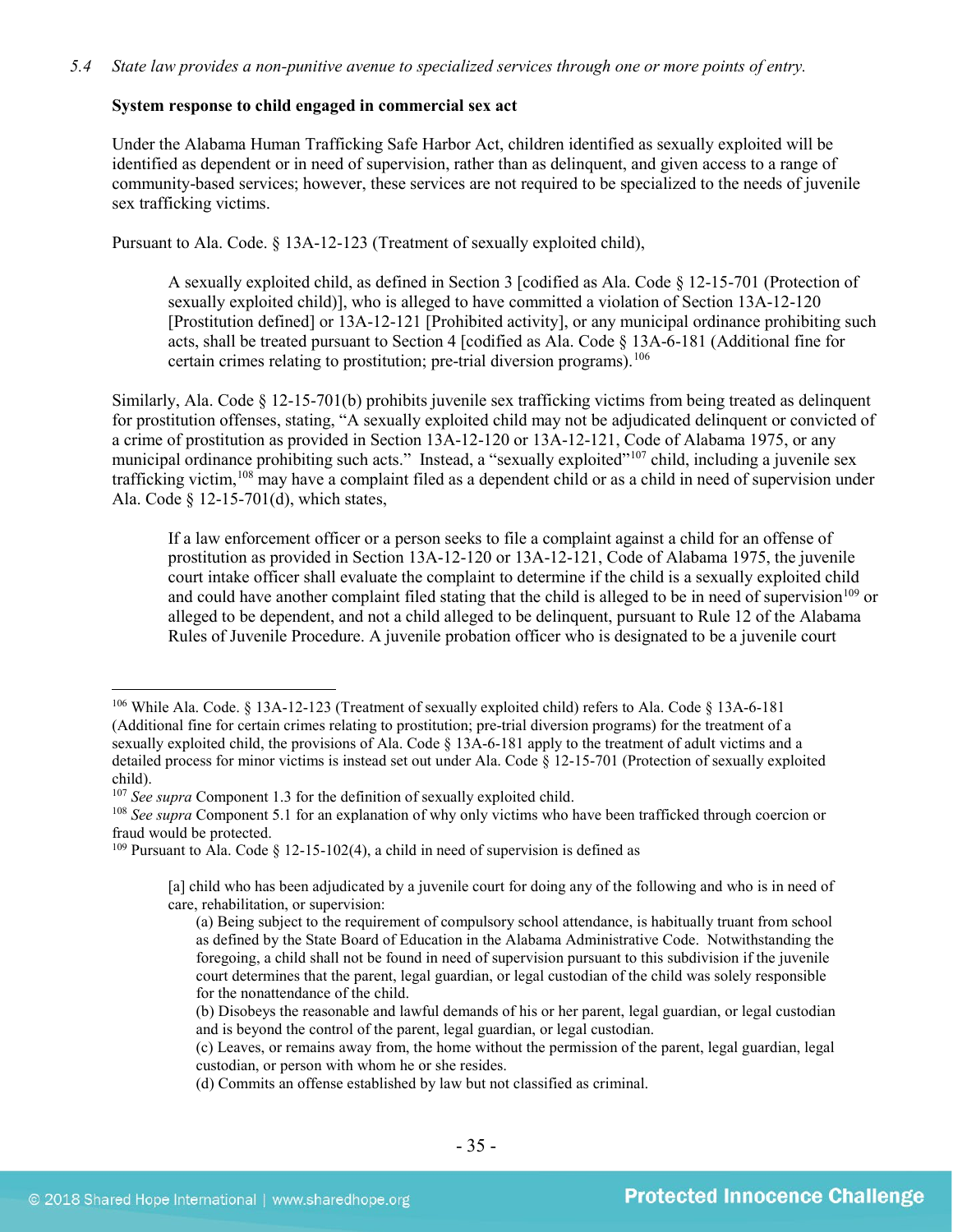intake officer may determine if a child alleged to be in need of supervision is appropriate for an informal adjustment pursuant to Rule 15 of the Alabama Rules of Juvenile Procedure.

Ala. Code § 12-15-701(e) further provides,

If a petition alleging that a sexually exploited child is in need of supervision or is dependent is filed, a sexually exploited child may be adjudicated a child in need of supervision or a dependent child pursuant to Section 12-15-102(4) and (8), Code of Alabama 1975. Once the sexually exploited child is adjudicated, the juvenile court shall retain jurisdiction over the sexually exploited child and may enforce prior orders requiring payment of court-ordered monies pursuant to Section 12-15-117, Code of Alabama 1975. The juvenile court may issue any requisite order or conduct any hearing necessary to protect the health or safety of a sexually exploited child that is determined to be in the best interests of the child. The juvenile court may also, on an emergency basis, enter an order of protection or restraint to protect the health or safety of a sexually exploited child.

Regardless of whether a juvenile sex trafficking victim is referred into the dependency process or into the child in need of supervision process, the child may access a range of services; however, specialized services are not specifically mandated. Ala. Code § 12-15-701(h) provides,

All social and community services shall be made available to a sexually exploited child. Services may include, but are not limited to, any of the following:

(1) Forensic evidence collection.

(2) Forensic interviewing.

(3) Counseling.

(4) Advocacy.

(5) Shelter.

(6) Alcohol or substance abuse treatment.

(7) Mental health services.

(8) Medical treatment.

(9) Legal services.

(10) Educational tutoring, counseling, and language interpreter services.

(11) Crisis intervention services.

(12) Safety planning.

(13) Investigation and prosecution of the individuals subjecting the child to sexual exploitation or abuse.

#### **Summary**

Although a juvenile sex trafficking victim should be identified as dependent or as a child in need of supervision rather than as delinquent, Alabama law does not provide a statutory avenue to specialized services.

- 5.4.1 Recommendation: Amend Alabama's protective response for juvenile sex trafficking victims to require specialized services.
- *5.5 Child sex trafficking is identified as a type of abuse and neglect within child protection statutes. [110](#page-35-0)*

Child sex trafficking is not identified as a type of abuse and neglect within Alabama's child protection statutes. However, the definition of abuse does include sexual exploitation. "Abuse" is defined in Ala. Code § 12-15- 301(2) (Definitions) as

<span id="page-35-0"></span> <sup>110</sup> For more information regarding recent federal legislation impacting this component see: http://go.sharedhope.org/stateimpactmemo.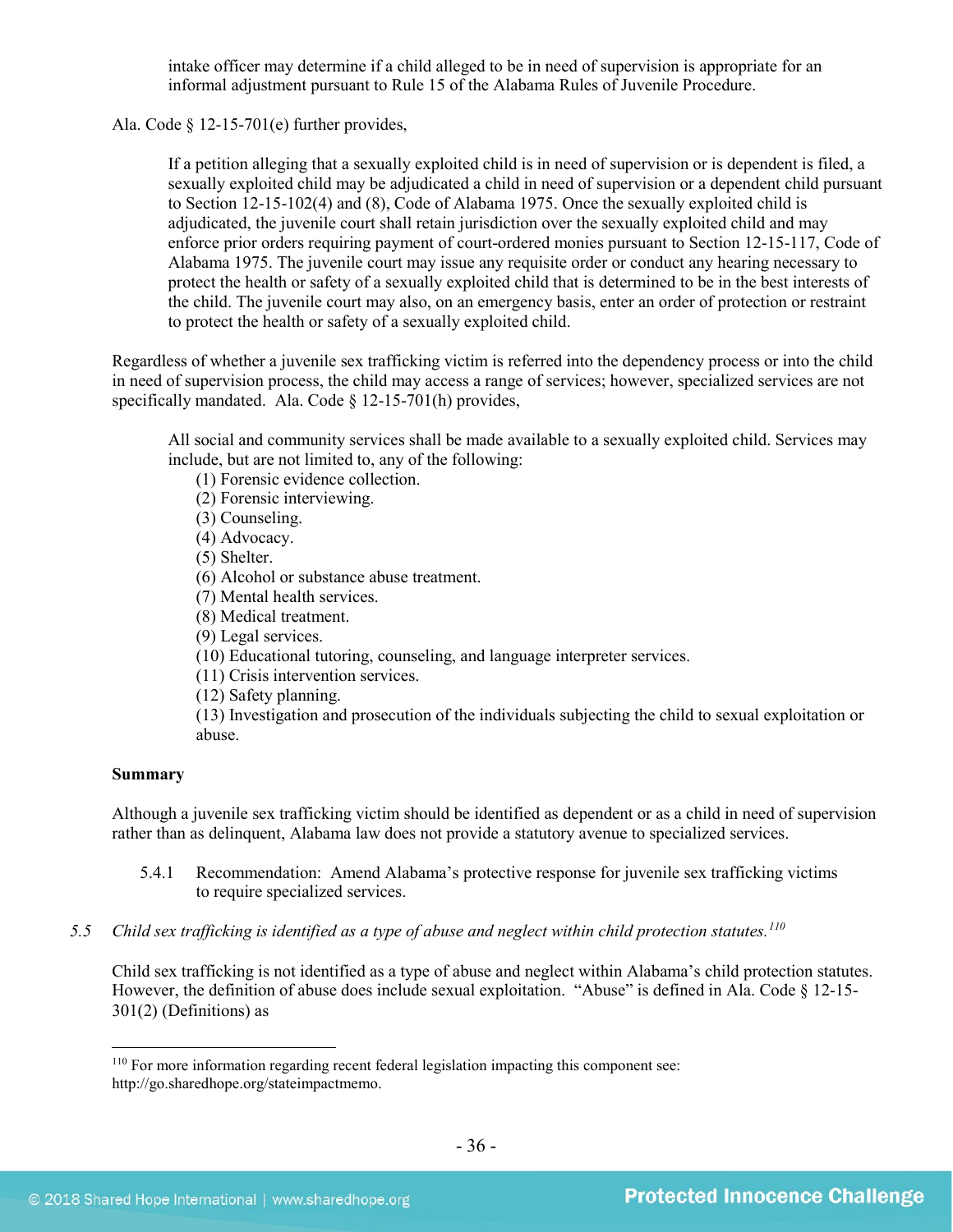[h]arm or the risk of harm to the emotional, physical health, or welfare of a child. Harm or the risk of harm to the emotional, physical health, or welfare of a child can occur through nonaccidental physical or mental injury, sexual abuse, or attempted sexual abuse or sexual exploitation or attempted sexual exploitation.

Ala. Code  $\S$  12-15-301(14) defines "sexual abuse" as including the following:

[T]he employment, use, persuasion, inducement, enticement, or coercion of any child to engage in, or having a child assist any person to engage in, any sexually explicit conduct or any simulation of the conduct for the purpose of producing any visual depiction of the conduct. Sexual abuse also includes rape, molestation, prostitution, or other forms of sexual exploitation or abuse of children . . . as those acts are defined in this article or by Alabama law.

The term "sexual exploitation" is defined as "allowing, permitting, or encouraging a child to engage in prostitution and allowing, permitting, encouraging, or engaging in the obscene or pornographic photographing, filming, or depicting of a child." Ala. Code  $\S$  12-15-301(15).

The term "neglect" is defined as "[n]egligent treatment or maltreatment of a child, including, but not limited to, the failure to provide adequate food, medical treatment, supervision, education, clothing, or shelter." Ala. Code  $§$  12-15-301(8).

- 5.5.1 Recommendation: Amend Ala. Code § 12-15-301 (Definitions) to include Ala. Code § 13A-6- 152(a) (Human trafficking in the first degree) in the list of offenses within "sexual exploitation."[111](#page-36-0)
- *5.6 The definition of "caregiver" or another related term in the child welfare statutes is not a barrier to a sex trafficked child accessing the protection of child welfare.*

Based on the definitions of an abused or neglected child, a child who has been subjected to commercial sexual exploitation by a third party who is not a parent or caregiver would qualify for the protective services of child welfare because these definitions do not specify that the conduct must be committed by a parent or caregiver.<sup>112</sup> In addition, the definition of "dependent child" under Ala. Code § 12-15-102(8)(a.)(8) (Definitions) defines a "dependent child" to include "A child who has been adjudicated dependent by a juvenile court and is in need of care or supervision and meets any of the following circumstances . . . [w]ho, for any other cause, is in need of the care and protection of the state."[113](#page-36-2)

<span id="page-36-0"></span><sup>&</sup>lt;sup>111</sup> The recommendation in this component is predicated upon the recommendation in 5.1 being simultaneously or previously enacted.

<sup>112</sup> *See supra* Component 5.5.

<span id="page-36-2"></span><span id="page-36-1"></span><sup>&</sup>lt;sup>113</sup> However, the definition of a "dependent child" under Ala. Code § 12-15-102(8)(a.) (Definitions) otherwise appears to require fault of a parent or caregiver. It states,

A child who has been adjudicated dependent by a juvenile court and is in need of care or supervision and meets any of the following circumstances:

<sup>1.</sup> Whose parent, legal guardian, legal custodian, or other custodian subjects the child or any other child in the household to abuse, as defined in subdivision (2) of Section 12-15-301 or neglect as defined in subdivision (4) of Section 12-15-301, or allows the child to be so subjected.

<sup>2.</sup> Who is without a parent, legal guardian, or legal custodian willing and able to provide for the care, support, or education of the child.

<sup>3.</sup> Whose parent, legal guardian, legal custodian, or other custodian neglects or refuses, when able to do so or when the service is offered without charge, to provide or allow medical, surgical, or other care necessary for the health or well-being of the child.

<sup>4.</sup> Whose parent, legal guardian, legal custodian, or other custodian fails, refuses, or neglects to send the child to school in accordance with the terms of the compulsory school attendance laws of this state.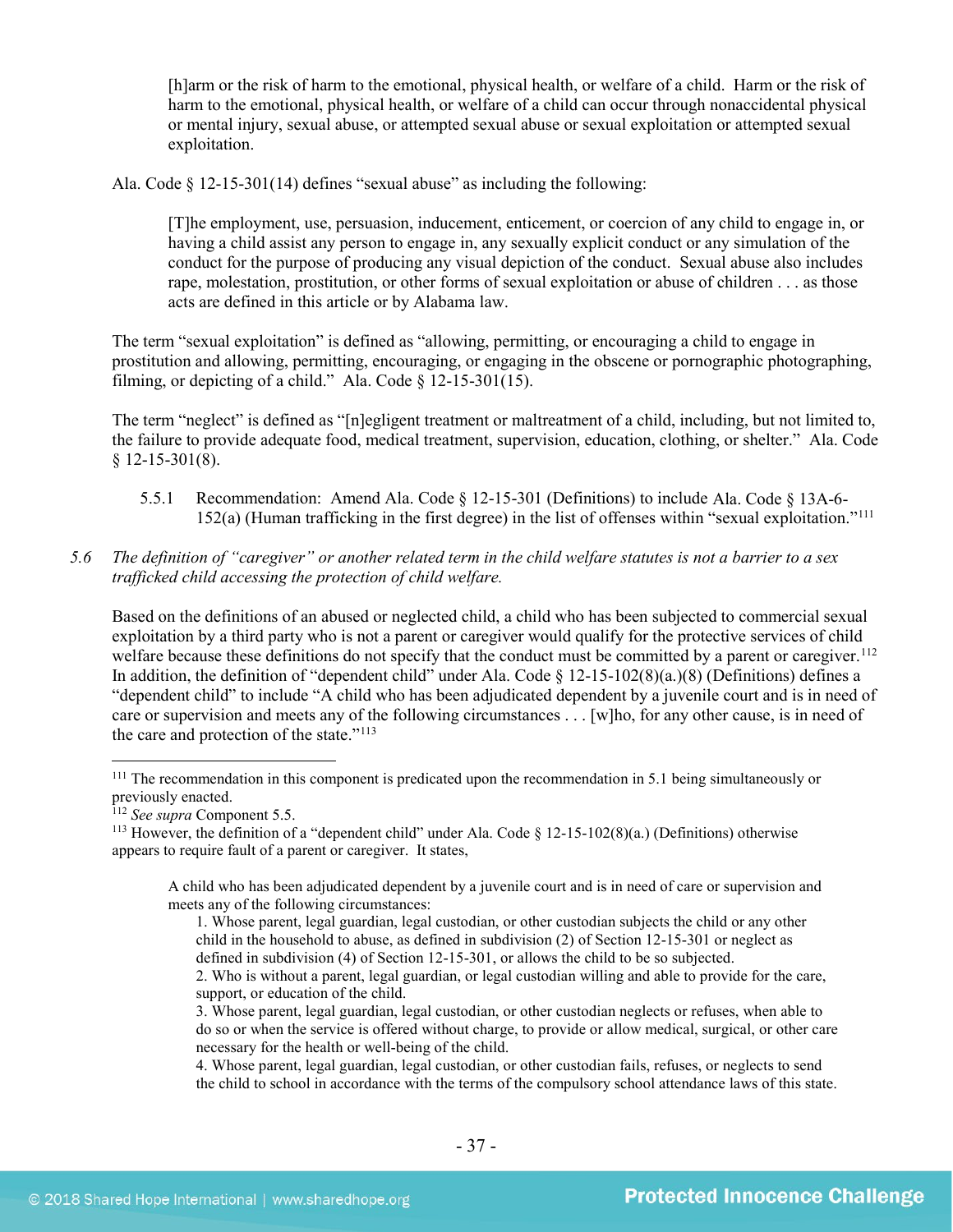*5.7 Crime victims' compensation is specifically available to a child victim of sex trafficking or commercial sexual exploitation of children (CSEC).*

The Alabama Crime Victims Compensation Act contains certain ineligibility criteria that could operate to exclude victims of child sex trafficking from receiving crime victims' compensation. For the Act, a "victim" means "[a] person who suffered serious personal injury or death as a result of criminally injurious conduct." Ala. Code § 15-23-3(3). "Criminally injurious conduct" is defined in part as "[a]n act occurring or attempted within the geographical boundaries of this state which results in serious personal injury or death to a victim for which punishment by fine, imprisonment, or death may be imposed." Ala. Code  $\S$  15-23-3(2)(a). A victim may receive compensation from the Alabama Crime Victims Compensation Commission if the commission is "satisfied by a preponderance of the evidence that the requirements for compensation have been met." Ala. Code § 15-23-8(a).

To the extent child sex trafficking victims meet the definition of victim, they may be eligible for compensation; however, several requirements for compensation could present difficulties for these victims. Pursuant to Ala. Code  $\S$  15-23-12(a) (Grounds for denial—reduction of award),

Compensation shall not be awarded in any of the following circumstances:

(1) A claim has been filed with the commission later than one year after the injury or death upon which the claim is based, unless the commission finds there was good cause for the failure to file within that time.

(2) To a claimant who was the offender, or an accomplice of the offender, or who encouraged or in any way participated in the criminally injurious conduct.

(3) If the award would unjustly benefit the offender or accomplice of the offender.

(4) The criminally injurious conduct resulting in injury or death was reported to a law enforcement officer later than 72 hours after its occurrence, unless the commission finds there was good cause for the failure to report within that time.

Nothing expressly exempts child sex trafficking victims from these requirements or explains what constitutes good cause for the failure to report the crime or file a claim within the statutory timeframes.

- 5.7.1 Recommendation: Amend Ala. Code § 15-23-12 (Grounds for denial—reduction of award) to provide exceptions to the ineligibility factors in Ala. Code § 15-23-12(a) for victims of child sex trafficking.
- *5.8 Victim-friendly procedures and protections are provided in the trial process for minors under 18.*

Some victim-friendly criminal justice procedures and protections are afforded to minor victims of commercial sexual exploitation, but other critical protections, such as a rape shield law that protects victims from retraumatizing cross-examination, are not available.

Alabama law provides special protections for children under the age of 16 who are victims in criminal prosecutions for sexual offenses or sexual exploitation. For example, pursuant to Ala. Code § 15-25-2 (Videotaped deposition) the court may allow victims of sexual offenses under the age of 16 to give videotaped depositions in criminal prosecutions while having a "person whose presence . . . contributes to the well-being of

 <sup>5.</sup> Whose parent, legal guardian, legal custodian, or other custodian has abandoned the child, as defined in subdivision (1) of Section 12-15-301.

<sup>6.</sup> Whose parent, legal guardian, legal custodian, or other custodian is unable or unwilling to discharge his or her responsibilities to and for the child.

<sup>7.</sup> Who has been placed for care or adoption in violation of the law.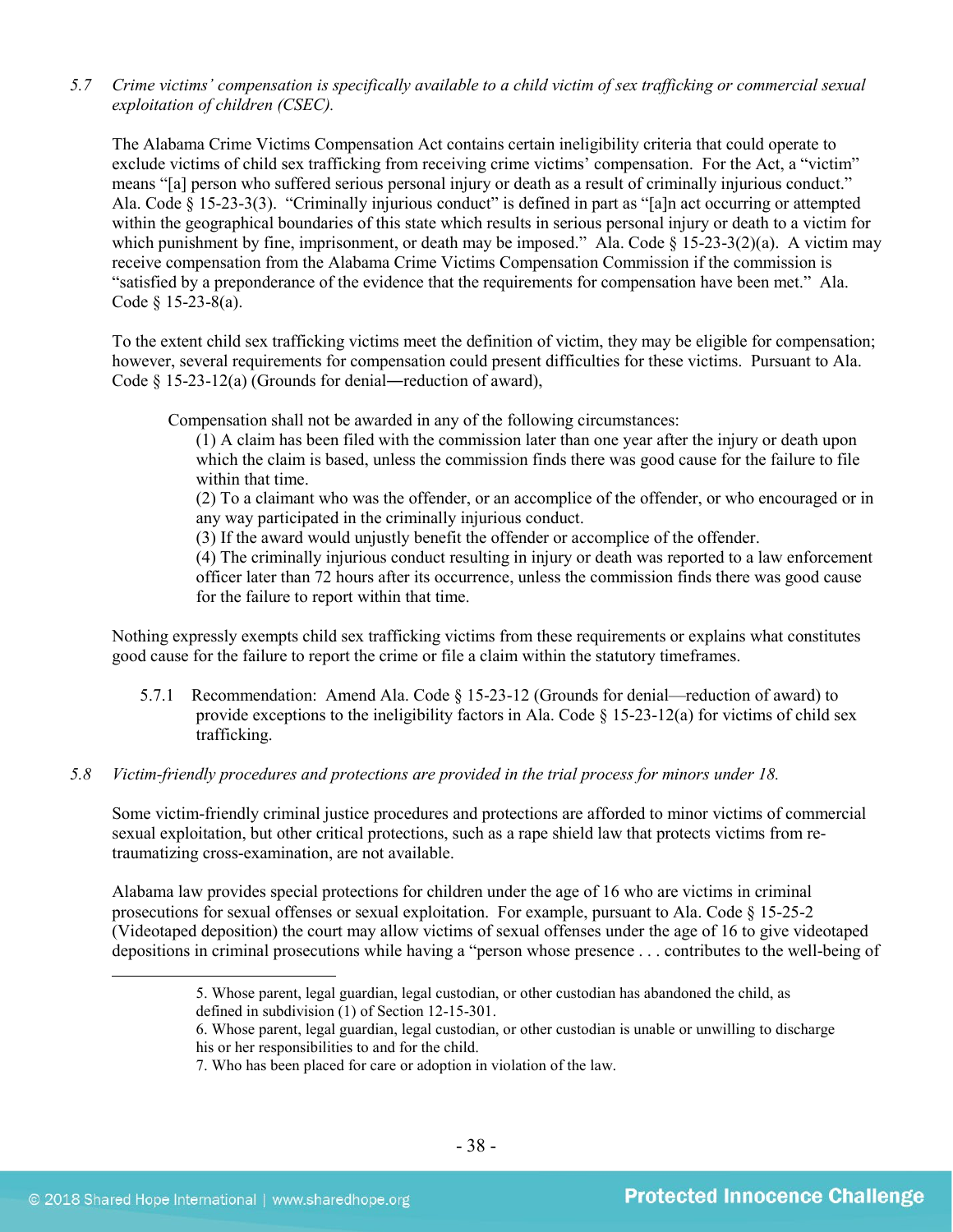the child and who has dealt with the child in a therapeutic setting regarding the abuse" present during the deposition. Ala. Code  $\S 15-25-2(c)$ . Notably, the defendant's attorney, but not the defendant, may be present during the deposition. Ala. Code  $\S$  15-25-2(c). The videotaped deposition may be entered into evidence "in lieu of the direct testimony of the alleged victim or witness" unless "the court determines that its introduction . . . will unfairly prejudice the defendant." Ala. Code § 15-25-2(d).

Alternatively, pursuant to Ala. Code § 15-25-3(b) (Closed circuit examination of victim), a court may permit a victim of a sexual offense or sexual exploitation under the age of 16 to give testimony via closed circuit equipment, which "shall be taken outside the courtroom in the judge's chambers or in another suitable location designated by the judge." Pursuant to Ala. Code  $\S$  15-25-3(c),

Examination and cross-examination of the alleged child victim or witness shall proceed as though he or she were testifying in the courtroom. Present in the room with the child during his or her testimony shall be the prosecuting attorney, the attorney of the defendant, and a person whose presence, in the judgment of the court, contributes to the well-being of the child and who has dealt with the child in a therapeutic setting regarding the abuse. Additional persons, such as the parent or parents or legal guardian, except the defendant, may be admitted into the room in the discretion of the court.

Ala. Code § 15-25-3(g) states, "Only the court, the prosecuting attorney and the attorney for the defendant may question the child."

Other child-friendly victim provisions applicable in criminal prosecutions for sexual offenses include the "use of anatomically correct dolls or mannequins to assist an alleged victim or witness who is under the age of 10 in testifying on direct and cross-examination at trial, or in a videotaped deposition as provided in this article" pursuant to Ala. Code § 15-25-5 (Use of dolls or mannequins), a speedy trial "to minimize the length of time the child must endure the stress of involvement in the proceedings" pursuant to Ala. Code § 15-25-6 (Speedy trial), and "reasonable limits on the number of interviews a victim of sexual abuse or exploitation, who is under 12 years of age, must submit to" in order to protect the victim from psychological harm pursuant to Ala. Code § 15-1-2(a) (Child sexual abuse victims; protection from repeated interrogation; sealed court records).

Another child-friendly provision potentially protects child victims under 12 years of age from retraumatizing cross examination by allowing a child's out-of-court statement to be admitted into evidence when the child is a victim of certain offenses, however, child sex trafficking and CSEC offenses are not specifically enumerated. Pursuant to Ala. Code § 15-25-31 (Out-of-court statement – when admissible),

An out-of-court statement made by a child under 12 years of age at the time the statement is made concerning an act that is a material element of any crime involving child physical offense, sexual offense, and exploitation, as defined in Section 15-25-39[114](#page-38-0) [Definition], which statement is not

- (4) Sexual misconduct.
- (5) Enticing a child to enter a vehicle, room, house, office, or other place, for immoral purposes.
- (6) Any crime involving the production of child pornography.

- (8) Sexual torture as defined in Section 13A-6-65.1.
- (9) Attempted murder.

<span id="page-38-0"></span><sup>&</sup>lt;sup>114</sup> Pursuant to Ala. Code  $\frac{15-25-39}{15-25-39}$  (Definition),

For purposes of this article, "a child physical offense, sexual offense, and exploitation" is defined to include the following crimes, when one or more of the victims is a child under 12 years of age:

<sup>(1)</sup> Rape in any degree.

<sup>(2)</sup> Sodomy in any degree.

<sup>(3)</sup> Sexual abuse in any degree.

<sup>(7)</sup> Torture and willful abuse of a child under 18 years of age by responsible person as defined in Section 26-15-3.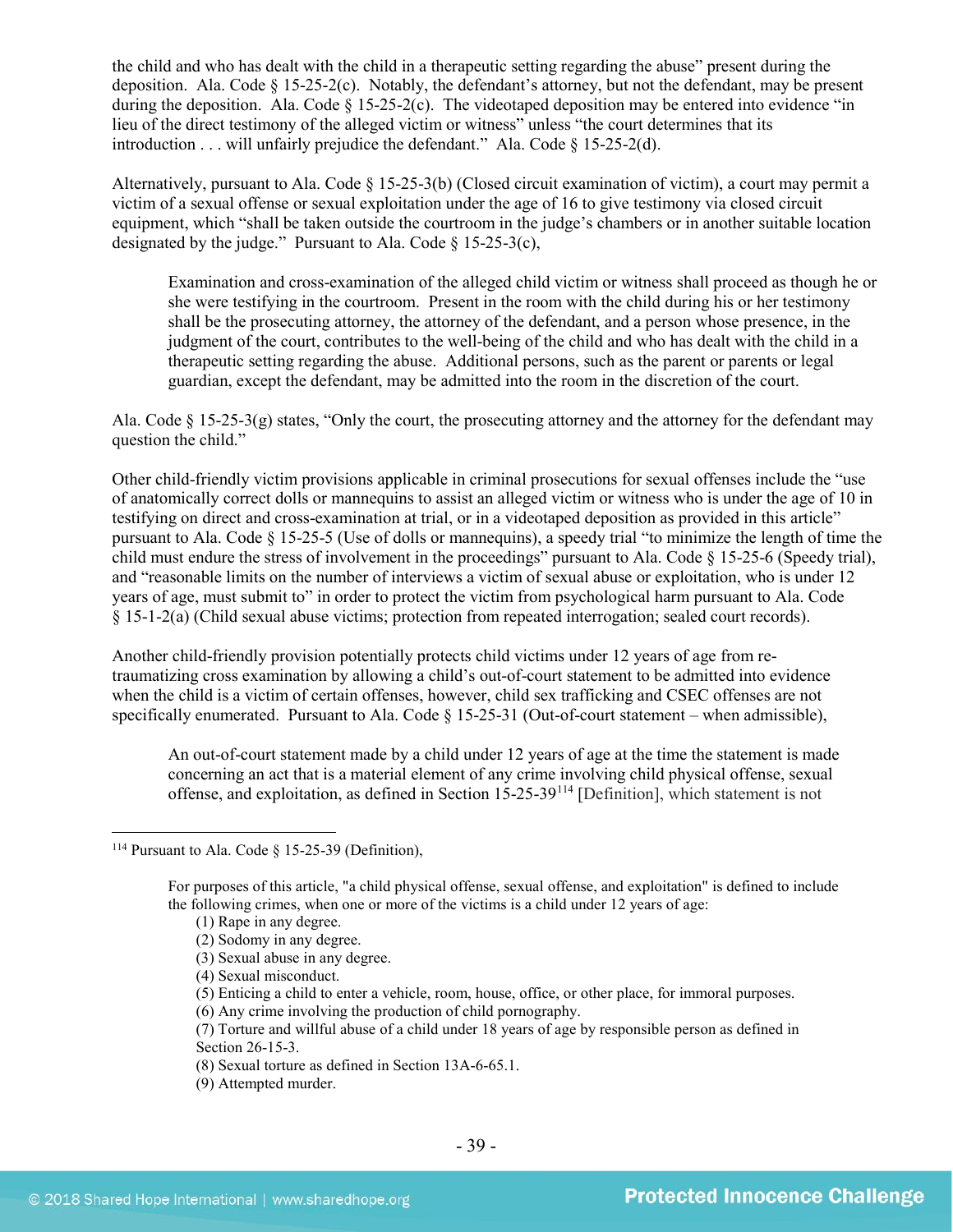otherwise admissible in evidence is admissible in evidence in criminal proceedings if the requirements of Section 15-25-32[115](#page-39-0) [Out-of-court statements; requirements for admissibility] are met.

Interviews of younger minor victims may be limited and records of any minor victims should be kept confidential pursuant to Ala. Code § 15-1-2 (Limits on interviews of victims of sexual abuse or exploitation under 12 years of age; confidentiality of court records of victims under 18 years of age), which states,

(a) The presiding judge of a judicial circuit, after consultation with the district attorney for the judicial circuit may provide for reasonable limits on the number of interviews a victim of sexual abuse or exploitation, who is under 12 years of age, must submit to for law enforcement or other purposes. The judge shall, to the extent possible, protect the victim from the psychological damage of repeated interrogation while preserving the rights of the public, the victim, and the person charged with the violation.

(b) The court records of a child under the age of 18 years who is a victim of sexual abuse or exploitation shall not be open to the public, but shall be kept in the same manner as juvenile offender records are kept.

However, vital protections under rape shield laws are not provided for juvenile sex trafficking or CSEC victims. Regardless of the age of the victim, pursuant to Ala. Code  $\S$  12-21-203(b)–(c) (Rape shield),

(b) In any prosecution for criminal sexual conduct<sup>[116](#page-39-1)</sup> or for assault with intent to commit, attempt to commit or conspiracy to commit criminal sexual conduct, evidence relating to the past sexual behavior<sup>[117](#page-39-2)</sup> of the complaining witness<sup>[118](#page-39-3)</sup> . . . shall not be admissible, either as direct evidence or

 $\overline{a}$ 

<span id="page-39-0"></span><sup>115</sup> Pursuant to Ala. Code  $\S$  15-25-32 (Out-of-court statements; requirements for admissibility),

An out-of-court statement may be admitted as provided in Section 15-25-31, if:

(1) The child testifies at the proceeding, or testifies by means of video tape deposition as provided by Section 15-25-2, or testifies by means of closed circuit television as is provided in Section 15-25-3, and at the time of such testimony is subject to cross-examination about the out-of-court statements; or

(2) a. The child is found by the court to be unavailable to testify on any of these grounds:

1. The child's death;

2. The court finds that there are reasonable grounds to believe that the defendant or someone acting on behalf of the defendant has intentionally removed the child from the jurisdiction of the court;

3. The child's total failure of memory;

4. The child's physical or mental disability;

5. The child's incompetency, including the child's inability to communicate about the offense because of fear or a similar reason; or

6. Substantial likelihood that the child would suffer severe emotional trauma from testifying at the proceeding or by means of closed circuit television; and

b. The child's out-of-court statement is shown to the reasonable satisfaction of the court to possess particularized guarantees of trustworthiness.

<span id="page-39-1"></span><sup>116</sup> "Criminal sexual conduct" is defined in Ala. Code § 12-21-203(a)(2) as "[s]exual activity, including, but not limited to, rape, sodomy, sexual misconduct, sexual abuse or carnal knowledge."

<span id="page-39-3"></span><span id="page-39-2"></span><sup>117</sup> "Evidence relating to past sexual behavior," according to Ala. Code § 12-21-203(a)(3) "includes, but is not limited to, evidence of the complaining witness's marital history, mode of dress and general reputation for promiscuity, nonchastity or sexual mores contrary to the community standards."

<sup>(10)</sup> Assault first degree.

<sup>(11)</sup> Assault second degree.

<sup>(12)</sup> Assault third degree.

<sup>(13)</sup> Harassment.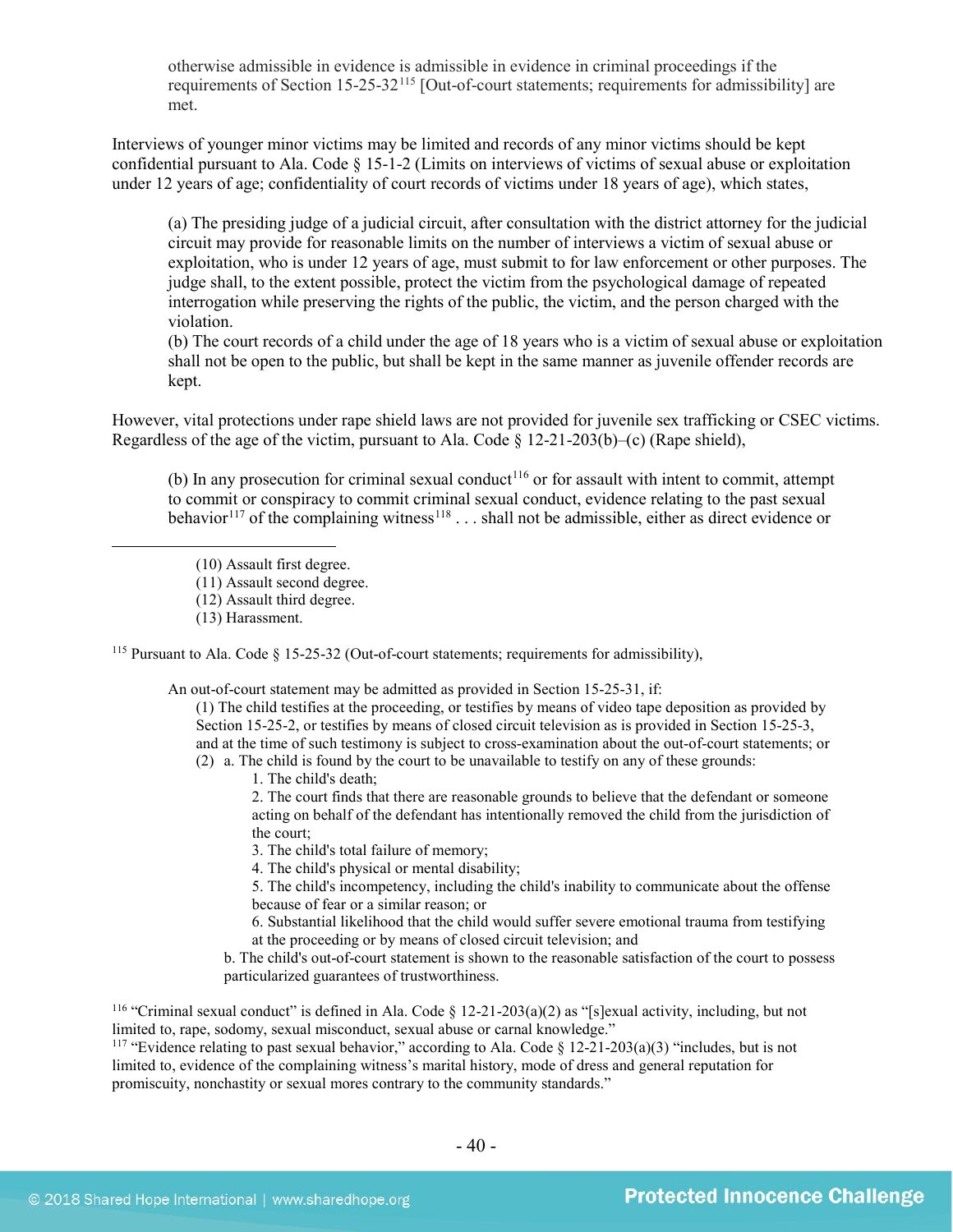on cross-examination of the complaining witness or of other witnesses, except as otherwise provided in this section.

(c) In any prosecution for criminal sexual conduct, evidence relating to the past sexual behavior of the complaining witness shall be introduced if the court following the procedure described in subsection (d) of this section . . . finds that such past sexual behavior directly involved the participation of the accused.

*5.9 Child sex trafficking victims may vacate delinquency adjudications and expunge related records for prostitution and other offenses arising from trafficking victimization, without a waiting period.*

Alabama law does not provide a mechanism for minors to vacate adjudications related to their trafficking victimization, and delinquency records may only be sealed or destroyed under narrow circumstances. Under Ala. Code § 12-15-136(a) (Proceedings for sealing legal and social files and records of courts, pertaining to certain persons and effect thereof),

On motion of a person who has been the subject of a delinquency or child in need of supervision petition, the juvenile court may order the sealing of the legal and social files and records of the juvenile court pertaining to the person if it finds that:

(1) Two years have elapsed since the final discharge of the person from legal custody or supervision or two years after the entry of any other order of the juvenile court not involving custody or supervision; and

(2) The person has not been convicted or adjudicated delinquent or a youthful offender of any felony or a misdemeanor involving sexual offenses, drugs, weapons, or violence, or threats of violence, prior to the filing of the motion and no proceeding is pending seeking the conviction or adjudication.

Accordingly, Ala. Code § 12-15-136(a) mandates a 2 year waiting period and excludes many of the offenses for which a child sex trafficking victim may be adjudicated. Further, Ala. Code  $\S$  12-15-136(e) provides, "[a]ny adjudication of delinquency or youthful offender or conviction of a felony or misdemeanor involving sexual offenses, drugs, weapons, or violence, or threats of violence, subsequent to sealing shall have the effect of nullifying the sealing order."

A minor may obtain a destruction order pursuant to Ala. Code  $\S$  12-15-137(a), (b) (Proceedings for destruction of legal and social files and records of juvenile courts pertaining to certain persons and effect thereof), which states,

(a) A person who has been the subject of a delinquency petition and has met the conditions stipulated in subdivision (2) of subsection (a) of Section 12-15-136, five years after reaching the age of majority, may file a motion requesting the destruction of all records pertaining to his or her case. If the juvenile court grants the motion, copies of the order shall be sent to all offices, departments, or agencies that are repositories of the records, and all the offices, departments, and agencies shall comply with the order.

(b) Upon the entry of a destruction order, all references including arrest, complaints, referrals, petitions, reports, and orders shall be removed from all department or agency official and institutional files and destroyed.

However, Ala. Code § 12-15-137 mandates a minimum 5 year waiting period and applies only to offenses that may be sealed under Ala. Code § 12-15-136(a), thereby excluding many of the offenses for which a child sex trafficking victim may be adjudicated.

<sup>&</sup>lt;sup>118</sup> "Complaining witness" is defined in Ala. Code § 12-21-203(a)(1) as "[a]ny person alleged to be the victim of the crime charged, the prosecution of which is subject to the provisions of this section."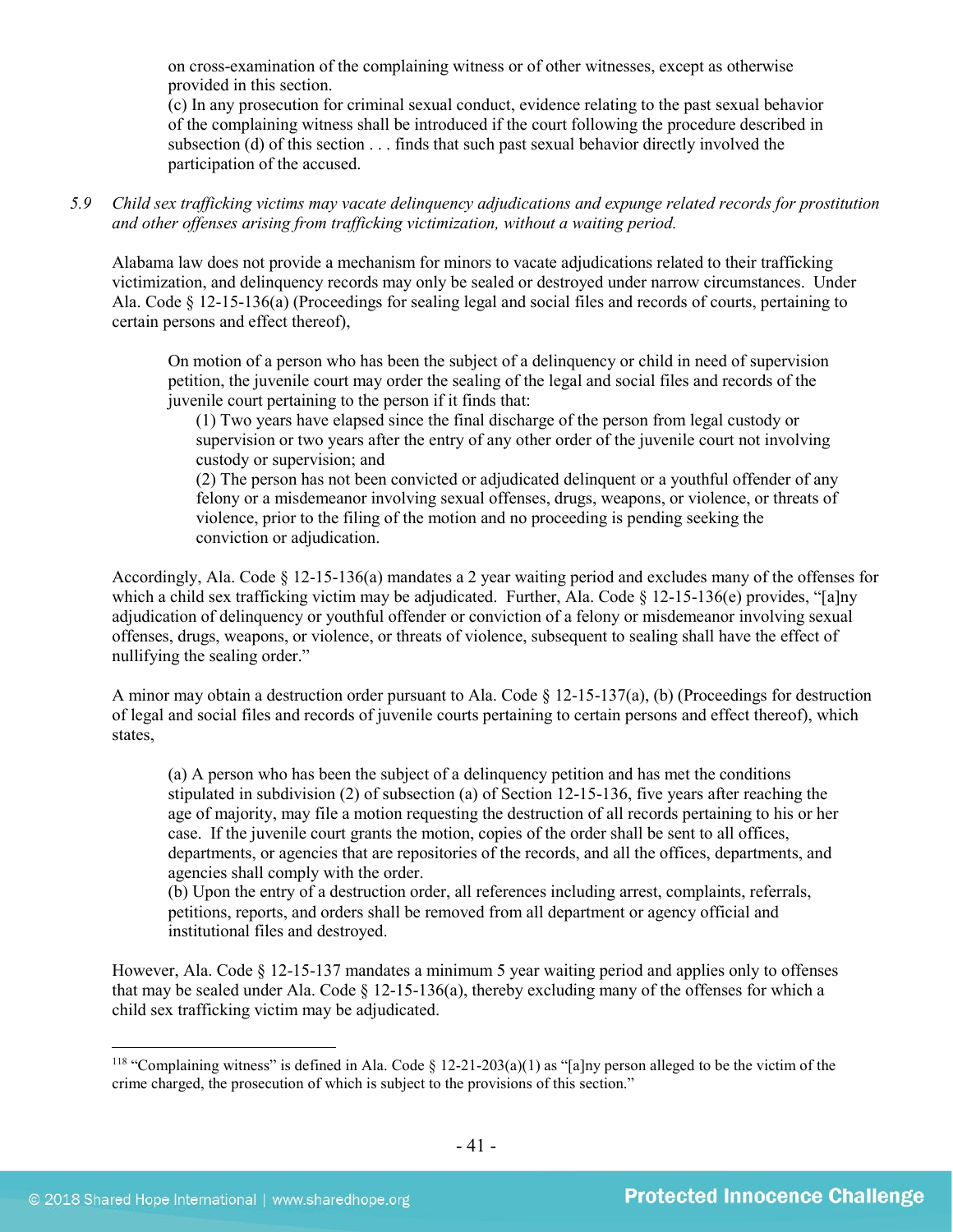Lastly, older minor victims charged or convicted with felony offenses in the criminal division of the circuit court<sup>[119](#page-41-0)</sup> may apply for expungement relief pursuant to Ala. Code  $\S$  15-27-2<sup>[120](#page-41-1)</sup> (Petition for expungement of record of a felony offense). While largely limited to non-violent felony offenses, Ala. Code § 15-27-2 allows

(a) A person who has been charged with a felony offense . . . to file a petition in the criminal division of the circuit court in the county in which the charges were filed, to expunge record relating to the charge in any of the following circumstances:

. . . . (6) When the person proves by a preponderance of the evidence that the person is a victim of human trafficking, that the person committed the felony offenses during the period the person was being trafficked, and that the person would not have committed the felony offense but for being trafficked. Evidence that a person was a victim of human trafficking may include, but is not limited to, evidence that the person's trafficker was convicted of trafficking the person under Section 13A-6-152 or Section 13A-6-153.

(b) Subsection (a) notwithstanding, convictions for the following offenses, which are defined as a violent offense under subdivision (15) of 13A-25-32, may be expunged upon a showing that the person committed the offense during the period the person was trafficked, and that the person would not have committed the felony offense but for being trafficked:

(1) Promoting prostitution in the first degree pursuant to Section 13A-12-111.

(2) Domestic violence in the third degree pursuant to subsection (d) of Section 13A-6-132. (3) Production of obscene matter involving a person under the age of 17 years pursuant to Section 13A-12-197.

- . . . .
- 5.9.1 Recommendation: Enact a law that allows child sex trafficking victims to vacate delinquency adjudications and expunge related records for prostitution and other offenses arising from trafficking victimization, without a waiting period. [121](#page-41-2)

- (1) A capital offense.
- (2) A Class A felony.

<span id="page-41-0"></span> <sup>119</sup> Pursuant to Ala. Code § 12-15-204(a) (Acts for which person who has attained age of 16 shall be charged, arrested, and tried as an adult; removal of person from jurisdiction of juvenile court),

Notwithstanding any other provision of law, any person who has attained the age of 16 years at the time of the conduct charged and who is charged with the commission of any act or conduct, which if committed by an adult would constitute any of the following, shall not be subject to the jurisdiction of juvenile court but shall be charged, arrested, and tried as an adult:

<sup>(3)</sup> A felony which has an element thereof the use of a deadly weapon.

<sup>(4)</sup> A felony which has an element thereof the causing of death or serious physical injury.

<sup>(5)</sup> A felony which has an element thereof the use of a dangerous instrument . . . .

<sup>(6)</sup> Trafficking in drugs in violation of Section 13A-12-231, or as the same may be amended.

<sup>(7)</sup> Any lesser included offense of the above offense charged or any lesser felony offense charged arising from the same facts and circumstances and committed at the same time as the offenses listed above . . . .

<span id="page-41-2"></span><span id="page-41-1"></span> $120$  The text of Ala. Code § 15-27-2 cited here and elsewhere in this report includes amendments made by the enactment of House Bill 305 during the 2018 Session of the Alabama Legislature (effective March 28, 2018).  $121$  The recommendation in this component is predicated upon the recommendation in 5.1 being simultaneously or previously enacted.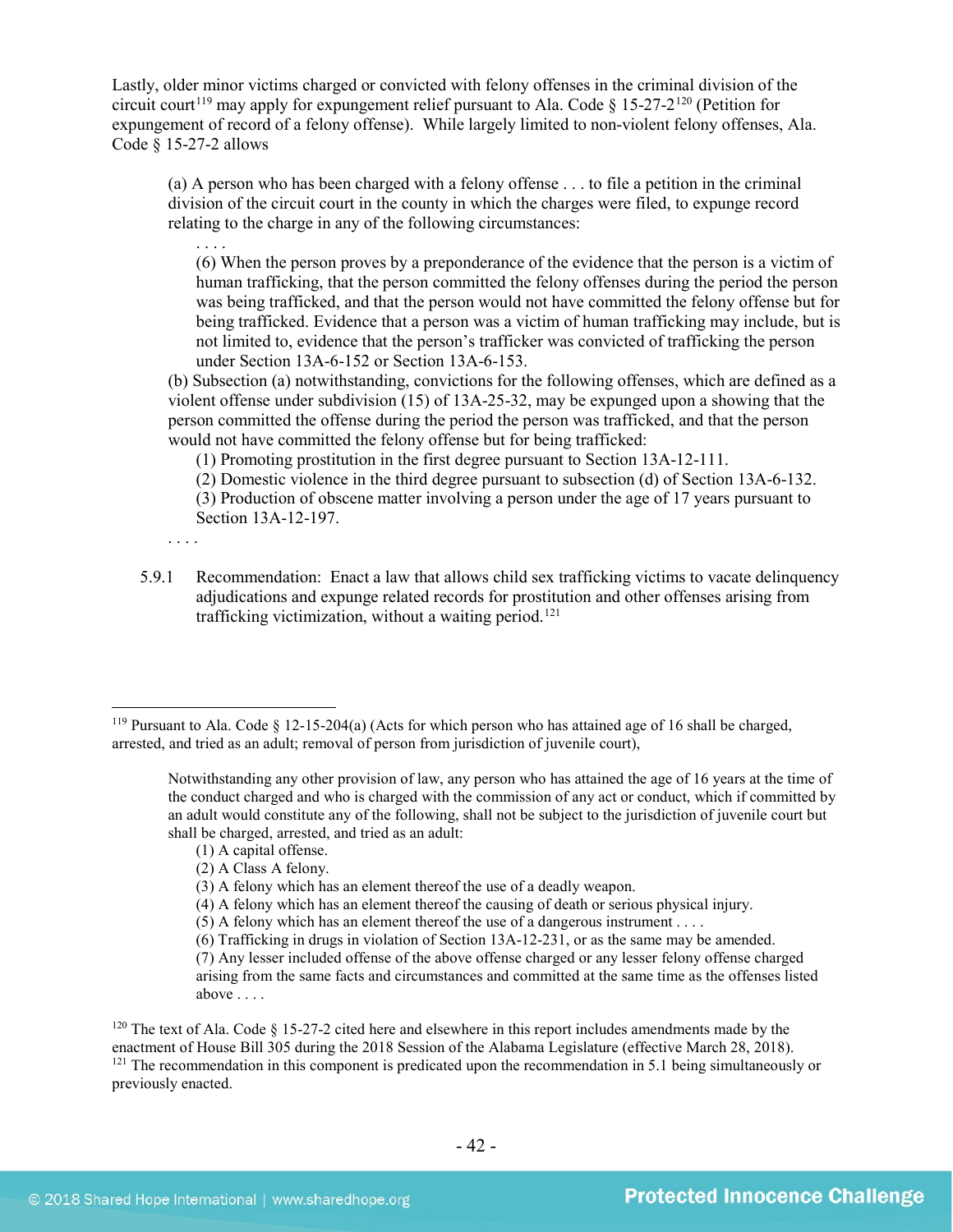*5.10 Victim restitution and civil remedies for victims of domestic minor sex trafficking or commercial sexual exploitation of children (CSEC) are authorized by law.* 

Individuals convicted of human trafficking offenses are required to pay mandatory restitution to victims. Ala. Code § 13A-6-155(a) (Mandatory restitution) states,

A person or entity convicted of any violation of this article shall be ordered to pay mandatory restitution to the victim, prosecutorial or law enforcement entity, with the proceeds from property forfeited under Section 13A-6-156 applied first to payment of restitution. Restitution under this section shall include items covered under Article 4A, commencing with Section 15-18-65 [Legislative intent] of Chapter 18 of Title 15 of the Code of Alabama 1975, and any of the following:

(1) Costs of medical and psychological treatment, including physical and occupational therapy and rehabilitation, at the court's discretion.

(2) Costs of necessary transportation, temporary housing, and child care, at the court's discretion.

(3) Cost of the investigation and prosecution, attorney's fees, and other court-related costs such as victim advocate fees.

(4) The greater of a. the value of the human trafficking victim's labor as guaranteed under the minimum wage and overtime provisions of the Fair Labor Standards Act (FLSA); or b. the gross income or value to the defendant of the victim's labor servitude or sexual servitude engaged in by the victim while in the human trafficking situation.

(5) Return of property, cost of damage to property, or full value of property if destroyed or damaged beyond repair.

(6) Expenses incurred by a victim and any household members or other family members in relocating away from the defendant or his or her associates, including, but not limited to, deposits for utilities and telephone service, deposits for rental housing, temporary lodging and food expenses, clothing, and personal items. Expenses incurred pursuant to this section shall be verified by law enforcement to be necessary for the personal safety of the victim or household or family members, or by a mental health treatment provider to be necessary for the emotional well-being of the victim.

(7) Any and all other losses suffered by the victim as a result of any violation of this article.

Restitution is available more generally to victims of other crimes pursuant to Ala. Code § 15-18-67 (Hearings), which provides that

[w]hen a defendant is convicted of a criminal activity or conduct which has resulted in pecuniary damages<sup>[122](#page-42-0)</sup> or loss to a victim, the court shall hold a hearing to determine the amount or type of restitution due the victim or victims of such defendant's criminal acts. Such restitution hearings shall be held as a matter of course and in addition to any other sentence which it may impose, the court shall order that the defendant make restitution or otherwise compensate such victim for any pecuniary damages. The defendant, the victim or victims, or their representatives or the administrator of any victim's estate as well as the district attorney shall have the right to be present and be heard upon the issue of restitution at any such hearings.

Pursuant to Ala. Code § 15-18-68(a) (Determination of amount),

In determining the manner, method, or amount of restitution to be ordered, the court may take into consideration all of the following:

<span id="page-42-0"></span> <sup>122</sup> *See supra* not[e 41.](#page-15-1)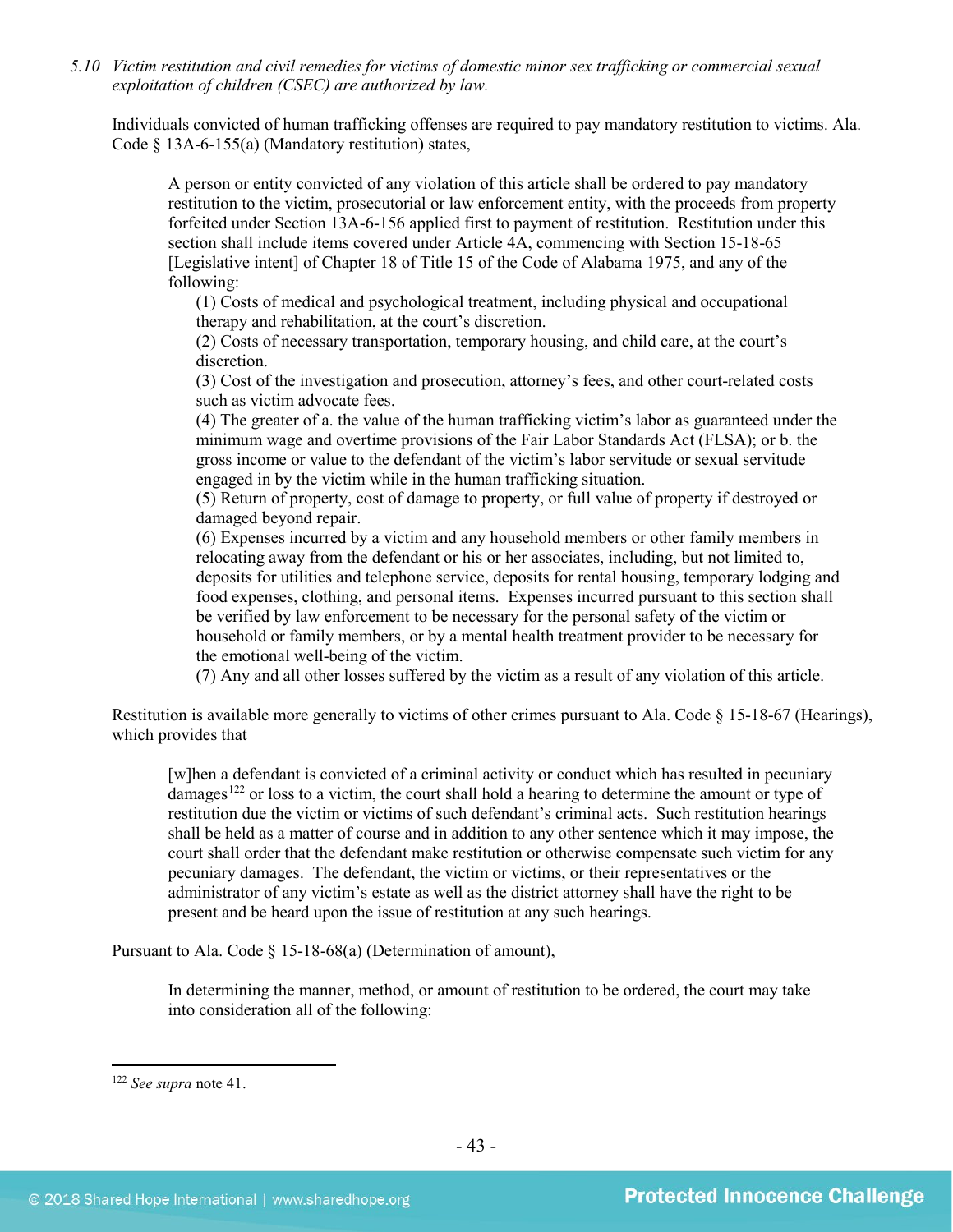(1) The financial resources of the defendant and the victim and the burden that the manner or method of restitution will impose upon the victim or the defendant.

(2) The ability of the defendant to pay restitution on an installment basis or on other conditions to be fixed by the court.

(3) The anticipated rehabilitative effect on the defendant regarding the manner of restitution or the method of payment.

(4) Any burden or hardship upon the victim as a direct or indirect result of the defendant's criminal acts.

(5) The mental, physical, and financial well-being of the victim.[123](#page-43-0) 

Civil remedies, which do not preclude the provision of any other federal or state remedies, are also available to human trafficking victims. Ala. Code §  $13A-6-157^{124}$  $13A-6-157^{124}$  $13A-6-157^{124}$  (Civil action by victims; relief awarded) provides,

(a) An individual who is a victim of human trafficking may bring a civil action in the appropriate state court.

(b) Venue for any action brought under this section shall be in the county in which the offense was committed or in any other county into or through which the person upon whom it was committed may have been carried in the commission of the offense. If venue is proper in more than one county, venue shall be in either county.

(c) The court may award actual damages, compensatory damages, punitive damages, injunctive relief, and any other appropriate relief. A prevailing plaintiff shall also be awarded attorney's fees and costs. Treble damages shall be awarded on proof of actual damages where defendant's acts were willful and malicious.

(d) The court shall award a prevailing plaintiff attorney's fees and costs.

(e) Upon commencement of any action brought under this section, the clerk of the court shall mail a copy of the complaint or other initial pleading to the office of the Attorney General and, upon entry of any injunction, judgment, or decree in the action, shall mail a copy of the injunction, judgment, or decree to the office of the Attorney General.

(f) This section does not preclude any other remedy available to the victim under federal law or the laws of this state

Additionally, the Attorney General is permitted to bring a civil action against any offender of human trafficking for the purpose of recovering damages for victims. Pursuant to Ala. Code  $\S$  13A-6-157.1(b)<sup>[125](#page-43-2)</sup> (Attorney General may enforce the human trafficking laws and recover damages for victims), "In addition to any other remedy under this article [Human trafficking], the Attorney General may bring a civil action on behalf of the state in the appropriate state court to recover actual damages for victims of acts or practices performed in violation of this article."

Pursuant to Ala. Code § 13A-6-156 (Forfeiture of profits or proceeds and interest in property),

When a defendant has been convicted of the following offenses after February 1, 2009, the court may consider the factors enumerated in subsection (a) and shall order restitution to be paid as follows:

(2) When a defendant has been convicted of rape in the first degree under Section 13A-6-61 [Rape in the first degree] and the person has one or more prior convictions under Section 13A-6-61, the court shall order restitution for an amount not less than ten thousand dollars (\$10,000) for each conviction under Section 13A-6-61.

<span id="page-43-1"></span><sup>124</sup> *See supra* not[e 72.](#page-23-2) 125 *See supra* not[e 73.](#page-24-3)

. . . .

<span id="page-43-2"></span>

<span id="page-43-0"></span><sup>&</sup>lt;sup>123</sup> Ala. Code § 15-18-68(b)(2) (Criteria for determining restitution) adds,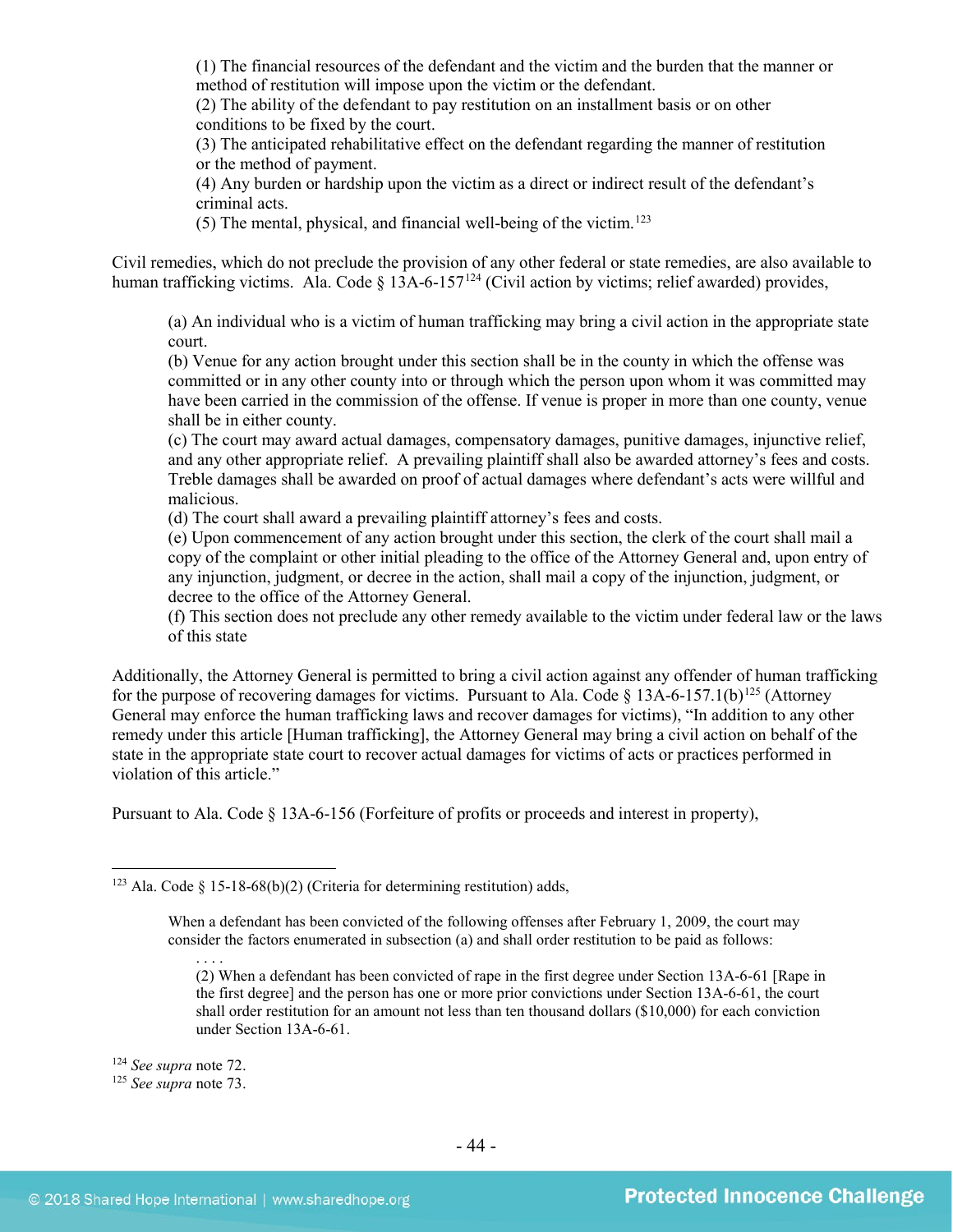A person who commits the offense of human trafficking in the first degree or human trafficking in the second degree shall forfeit to the State of Alabama any profits or proceeds and any interest in property that he or she has acquired or maintained that the sentencing court determines to have been acquired or maintained as a result of committing human trafficking in the first degree or human trafficking in the second degree. Any assets seized shall first be used to pay restitution to trafficking victims and subsequently to pay any damages awarded to victims in a civil action. Any remaining assets shall go toward the cost of the investigation and prosecution and the remaining assets shall be remitted to funding the Alabama Crime Victims Compensation Fund.

*5.11 Statutes of limitations for civil and criminal actions for child sex trafficking or commercial sexual exploitation of children (CSEC) offenses are eliminated or lengthened to allow prosecutors and victims a realistic opportunity to pursue criminal action and legal remedies.*

Pursuant to Ala. Code § 15-3-1 (Felonies generally), all felonies "except those specified in Sections 15-3-3[126](#page-44-0) [Conversion of public revenues] and 15-3-5 [Offenses having no limitation]" are subject to a 3-year statute of limitations. While Ala. Code  $\zeta$  15-3-5(a) (4) eliminates the statute of limitations for a prosecution for "[a]ny sex offense involving a victim under 16 years of age, regardless of whether it involves force or serious physical injury or death," this does not appear to include human trafficking offenses. "Sex offense" is not defined for purposes of Ala. Code § 15-3-5, and Article 4 of the Criminal Code only includes the non-commercial offenses of rape, sodomy, sexual misconduct, sexual abuse, indecent exposure, enticing a child, sexual abuse of a child under 12, lack of consent, and foster parent abusing a child. Consequently, the statute of limitations for human trafficking and commercial sexual exploitation of children offenses would be 3 years pursuant to Ala. Code § 15-3-1.

For civil actions under Ala. Code § 13A-6-157 (Civil action by victims; relief awarded), Ala. Code § 13A-6-  $158^{127}$  $158^{127}$  $158^{127}$  (Limitation period) states,

(a) (1) Except as provided in subsection (c), an action for an offense defined by this article where the victim is not a minor shall be brought within five years<sup>[128](#page-44-2)</sup> from the date the victim was removed or escaped from the human trafficking situation.

(2) Any statute of limitations that would otherwise preclude prosecution for an offense involving the trafficking of a minor, or the physical or sexual abuse of a minor, shall be tolled until such time as the victim has reached the age of 18 years.

(3) The running of the statute of limitations shall be suspended where a person entitled to bring a claim of an offense defined by this article could not have reasonably discovered the crime due to circumstances resulting from the human trafficking situation, such as psychological trauma, cultural and linguistic isolation, and the inability to access services.

(b) Any statute of limitation period imposed for the filing of a civil action under this article will not begin to run until the plaintiff discovers both that the sex trade act occurred and that the defendant caused, was responsible for, or profited from the sex trade act.

(1) If the plaintiff is a minor, then the limitation period will not commence running until he or she has reached the age of majority.

(2) If the plaintiff is under a disability at the time the cause of action accrues, so that it is impossible or impractical for him or her to bring an action, then the time of the disability is not part of the time

<span id="page-44-0"></span> <sup>126</sup> Ala. Code § 15-3-3 (Conversion of revenue) states, "A prosecution for conversion of the state or county revenue must be commenced within six years after the conversion."

<span id="page-44-2"></span><span id="page-44-1"></span><sup>&</sup>lt;sup>127</sup> The text of Ala. Code § 13A-6-158 cited here and elsewhere in this report includes amendments made by the enactment of House Bill 305 during the 2018 Session of the Alabama Legislature (effective March 28, 2018). <sup>128</sup> Pursuant to Ala. Code  $\S 6$ -2-38 (Commencement of actions - Two years), generally actions for personal injury are subject to a two year statute of limitations.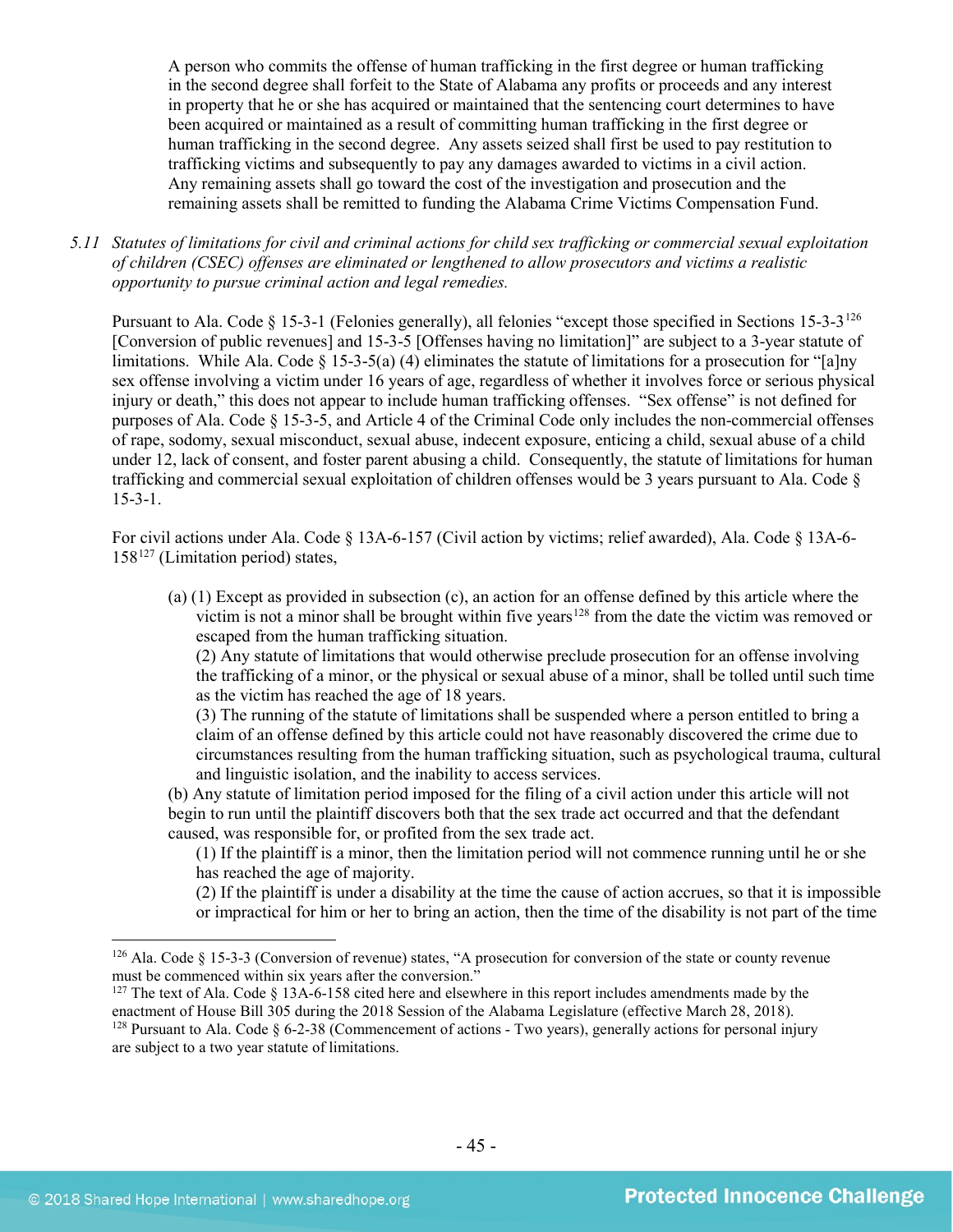limited for the commencement of the action. Disability includes, but is not limited to, insanity, imprisonment, or other incapacity or incompetence.

(3) If the plaintiff's injury is caused by two or more acts that are part of a continuing series of sex trade acts by the same defendant, then the limitation period will not commence running until the last sex trade act in the continuing series occurs.

(4) If the plaintiff is subject to threats, intimidation, manipulation, or fraud perpetrated by the defendant or by any person acting in the interest of the defendant, then the time when these acts occur will not be part of the time limited for the commencement of this action.

(c) There shall be no limitation period for civil actions brought under this article by the Attorney General.

5.11.1 Recommendation: Amend Ala. Code § 15-3-5(a) (Offenses having no limitation) to eliminate the statute of limitations for prosecutions for trafficking and CSEC offenses.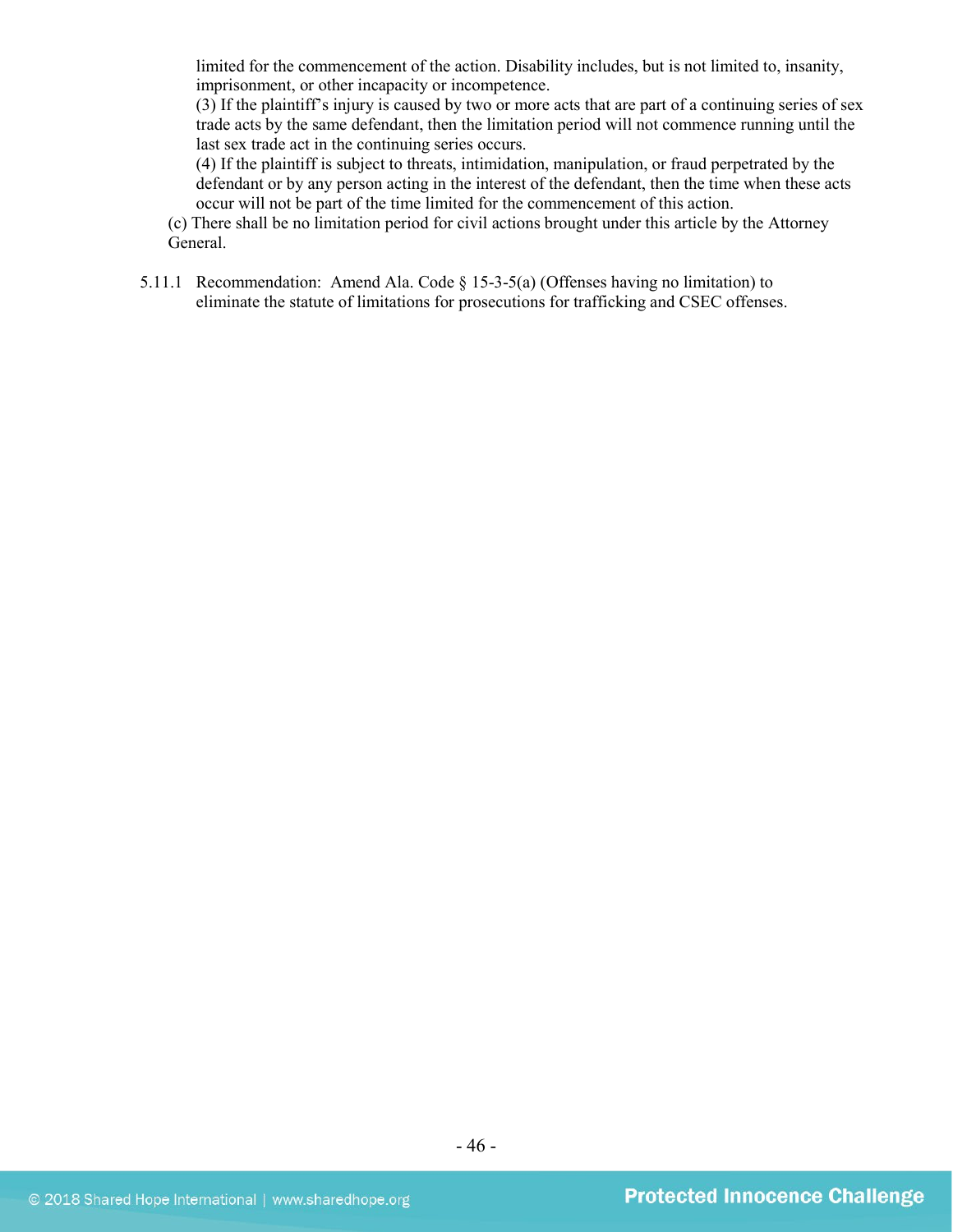#### **FRAMEWORK ISSUE 6: CRIMINAL JUSTICE TOOLS FOR INVESTIGATION AND PROSECUTIONS**

#### *Legal Components:*

- *6.1 Training on human trafficking and domestic minor sex trafficking for law enforcement is statutorily mandated or authorized.*
- *6.2 Single party consent to audiotaping is permitted in law enforcement investigations.*
- *6.3 Wiretapping is an available tool to investigate domestic minor sex trafficking and commercial sexual exploitation of children (CSEC).*
- *6.4 Using a law enforcement decoy to investigate buying or selling commercial sex is not a defense to soliciting, purchasing, or selling sex with a minor.*
- *6.5 Using the Internet or electronic communications to investigate buyers and traffickers is a permissible investigative technique.*
- *6.6 State law requires reporting of missing children and located missing children.*

# *Legal Analysis:*

*6.1 Training on human trafficking and domestic minor sex trafficking for law enforcement is statutorily mandated or authorized.*

*\_\_\_\_\_\_\_\_\_\_\_\_\_\_\_\_\_\_\_\_\_\_\_\_\_\_\_\_\_\_\_\_\_\_\_\_\_\_\_\_\_\_\_\_\_\_\_\_\_\_\_\_\_\_\_\_\_\_\_\_\_\_\_\_\_\_\_\_\_\_\_\_\_\_\_\_\_\_\_\_\_\_\_\_\_\_\_\_\_\_\_\_\_\_*

The Alabama Peace Officers' Standards and Training Commission (APOSTC) has the authority to, among other things, "adopt and promulgate standards relating to the physical, mental, and moral fitness of any applicant for or appointee as a law enforcement officer," to "make recommendations for improving [law enforcement training] schools, curriculum, and courses," and to "encourage the establishment of law enforcement training schools and courses on law enforcement in existing institutions of learning." Ala. Code  $\S 36-21-45(3)$ –(5). Law enforcement officer applicants must complete a required training course as established by APOSTC. Ala. Code  $\S 36-21-46(a)(3)$ . While law enforcement officers must meet continuing education requirements, APOSTC rules do not specifically mandate or authorize training for law enforcement officers regarding human trafficking or the sexual exploitation of children.<sup>[129](#page-46-0)</sup>

However, Ala. Code § 26-19-4(3), (14) (Alabama Center for Missing and Exploited Children; functions) requires the Alabama Center for Missing and Exploited Children (ACMEC) to, among other things, "provide training to law enforcement officers, other professionals, and medical examiners, when available, on issues relating to missing persons, exploited children, and unidentified bodies" and "[t]o operate a resource center of information regarding prevention of abduction and sexual exploitation of children." As a result, resources and training regarding exploited children, including sexually exploited children, currently should be available for use by law enforcement in Alabama.

*6.2 Single party consent to audiotaping is permitted in law enforcement investigations.*

Single party consent to audiotaping and interception of oral communications is permitted in Alabama. Ala. Code § 13A-11-31(a) (Criminal eavesdropping) makes it unlawful if a person "intentionally uses any device to eavesdrop." However, "eavesdrop" is defined as "[t]o overhear, record, amplify or transmit any part of the private communication of others without the consent of at least one of the persons engaged in the communication, except as otherwise provided by law." Ala. Code § 13A-11-30(1). Therefore, when one party to the communication consents to audiotaping, the conduct is not considered "eavesdropping" and does not violate Ala. Code § 13A-11-31.

<span id="page-46-0"></span> <sup>129</sup> Ala. Admin. Code r. 650-X-12-.02(1) (2011).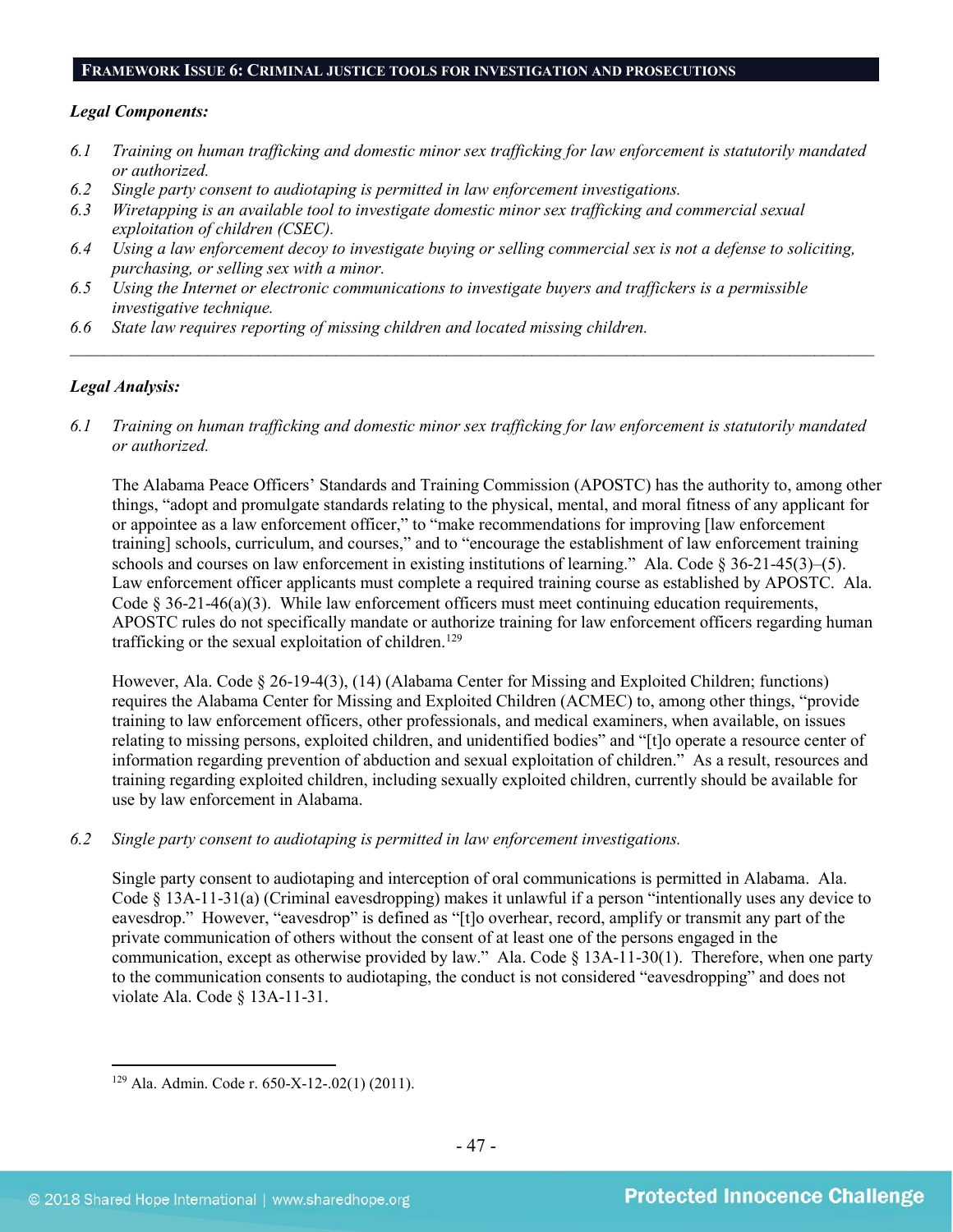*6.3 Wiretapping is an available tool to investigate domestic minor sex trafficking and commercial sexual exploitation of children (CSEC).* 

While Ala. Code § 13A-11-31 (Criminal eavesdropping) and § 13A-11-36(a) do not authorize wiretapping in child sex trafficking investigations, pursuant to Ala. Code § 13A-11-36(a) (Exceptions), "(a) A person does not commit a crime under this article if: (1) He was a peace officer engaged in the lawful performance of his duties; or . . . (3) He relies in good faith on a lawful court order or legislative authorization."

*6.4 Using a law enforcement decoy to investigate buying or selling commercial sex is not a defense to soliciting, purchasing, or selling sex with a minor.*

Ala. Code § 13A-6-121 (Facilitating solicitation of unlawful sexual conduct with a child) and § 13A-6-125 (Facilitating the travel of a child for an unlawful sex act) prohibit a defense to prosecution based on the use of a law enforcement decoy posing as a minor. Pursuant to Ala. Code  $\S$  13A-6-127(a)(1) (Defenses), "(a) It shall not be a defense to prosecution under this article<sup>[130](#page-47-0)</sup>: (1) That an undercover operative or law enforcement officer was involved in the detection and investigation of an offense."

# *6.5 Using the Internet or electronic communications to investigate buyers and traffickers is a permissible investigative technique.*

Ala. Code § 13A-6-122 (Electronic solicitation of a child) states in part,

[A] person who, knowingly entices, induces, persuades, seduces, prevails, advises, coerces, lures, or orders, or attempts to entice, induce, persuade, seduce, prevail, advise, coerce, lure, or order, by means of a computer, on-line service, Internet service, Internet bulletin board service, weblog, cellular phone . . . or any other electronic communication or storage device, a child who is at least three years younger than the defendant, or another person believed by the defendant to be a child at least three years younger than the defendant to meet with the defendant or any other person for the purpose of engaging in sexual intercourse, deviate sexual intercourse, sexual contact, sexual performance, obscene sexual performance, sexual conduct, or genital mutilation or directs a child to engage in sexual intercourse, deviate sexual intercourse, sexual contact, sexual performance, obscene sexual performance, sexual conduct, or genital mutilation, is guilty of electronic solicitation of a child . . . .

The standard of "believed by the defendant to be a child at least three years younger than the defendant" appears to allow for a law enforcement officer to use the Internet to pose as a minor in investigating this offense. Moreover, Ala. Code § 13A-6-127(a)(1) (Defenses) states, "(a) It shall not be a defense to prosecution under this article [Solicitation of Children by Electronic Means[\]131:](#page-47-1) (1) That an undercover operative or law enforcement officer was involved in the detection and investigation of an offense."

*6.6 State law requires reporting of missing children and located missing children.* 

Pursuant to Ala. Code § 26-19-5 (Missing person reports), "Any law enforcement agency in this state in which a complaint of a missing person has been filed shall prepare and send a report to [the Alabama Center for Missing

<span id="page-47-0"></span><sup>&</sup>lt;sup>130</sup> The following offenses are listed under this article: Section 13A-6-121 (Facilitating solicitation of unlawful sexual conduct with a child), § 13A-6-122 (Electronic solicitation of a child), § 13A-6-123 (Facilitating the on-line solicitation of a child), § 13A-6-124 (Traveling to meet a child for an unlawful sex act), § 13A-6-125 (Facilitating the travel of a child for an unlawful sex act).

<span id="page-47-1"></span><sup>&</sup>lt;sup>131</sup> The following offenses are listed under this article: Section 13A-6-121 Facilitating solicitation of unlawful sexual conduct with a child: § 13A-6-122 (Electronic solicitation of a child), § 13A-6-123 (Facilitating the on-line solicitation of a child), § 13A-6-124 (Traveling to meet a child for an unlawful sex act), § 13A-6-125 (Facilitating the travel of a child for an unlawful sex act).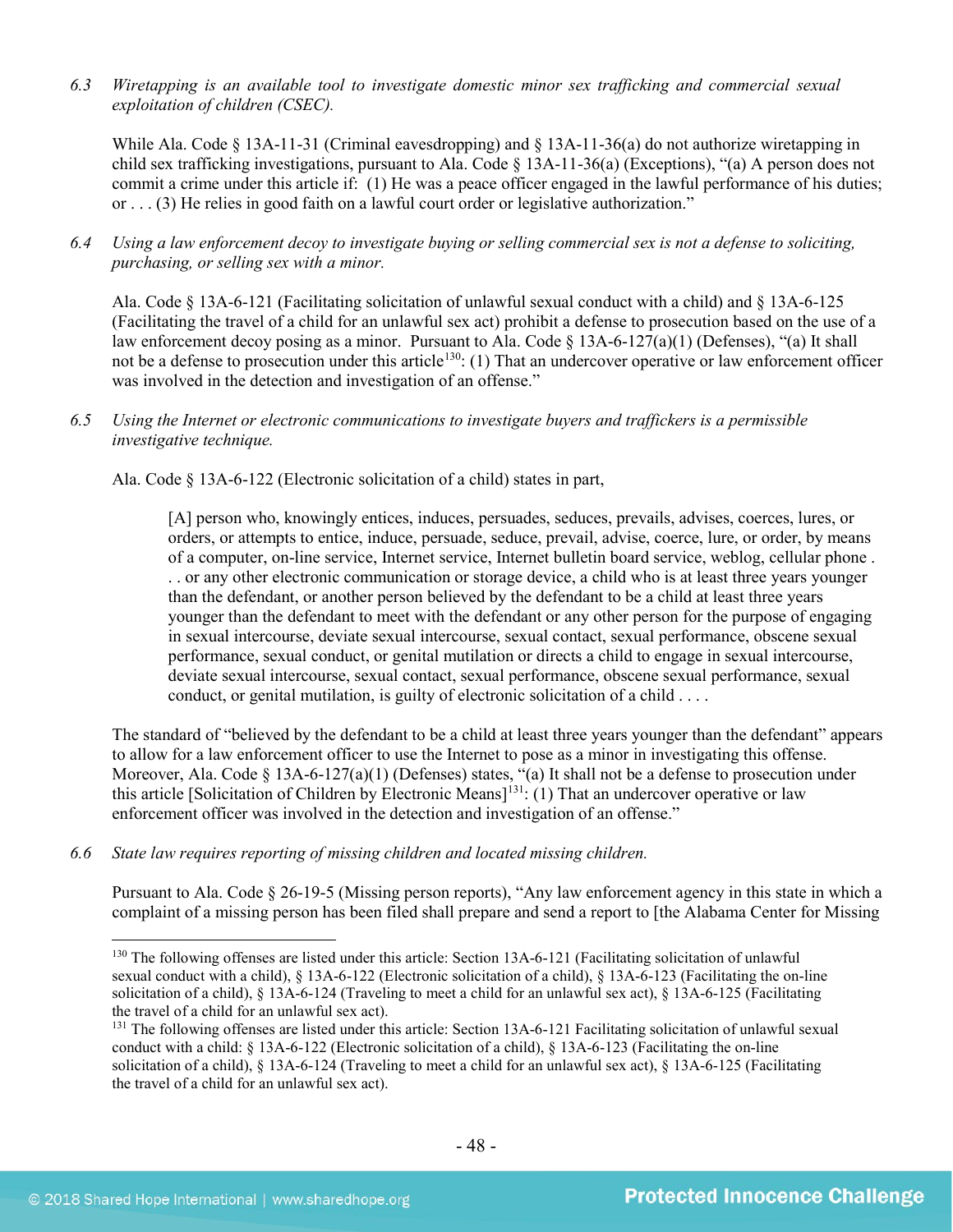and Exploited Children] ACMEC immediately on any missing person or unidentified deceased person." Ala. Code § 26-19-6 (Missing person reports; dissemination) requires the law enforcement agency to then forward a copy of the report to the following:

(1) All law enforcement agencies having jurisdiction of the location in which the missing person lives or was last seen.

(2) All law enforcement agencies considered to be potentially involved by the law enforcement agency filing the report.

(3) All law enforcement agencies which the complainant requests the report to be sent to, if the request is reasonable in light of the information contained in the report.

(4) Any law enforcement agency requesting a copy of the missing person report.

Additionally, Ala. Code § 26-19-4(1), (2) (Alabama Center for Missing and Exploited Children; functions) requires ACMEC

(1) To receive and promptly enter into the Department of Public Safety's computer system all reports of law enforcement agencies, and other persons and agencies, of missing children and adults, exploited children . . . and all pertinent information submitted by the person or agency reporting which is contained in any investigation or investigations conducted pursuant to the report. ACMEC shall promptly enter the information in the NCIC computer network. If a missing person is subsequently found or if an unidentified deceased person is subsequently identified, and the information is reported to the ACMEC, ACMEC shall maintain, as necessary, the data for law enforcement purposes only. (2) To coordinate with and provide assistance to state and local public and private nonprofit agencies, including those of other states and the federal government, in investigating cases of missing persons, exploited children, and unidentified bodies and to conduct appropriate investigations.